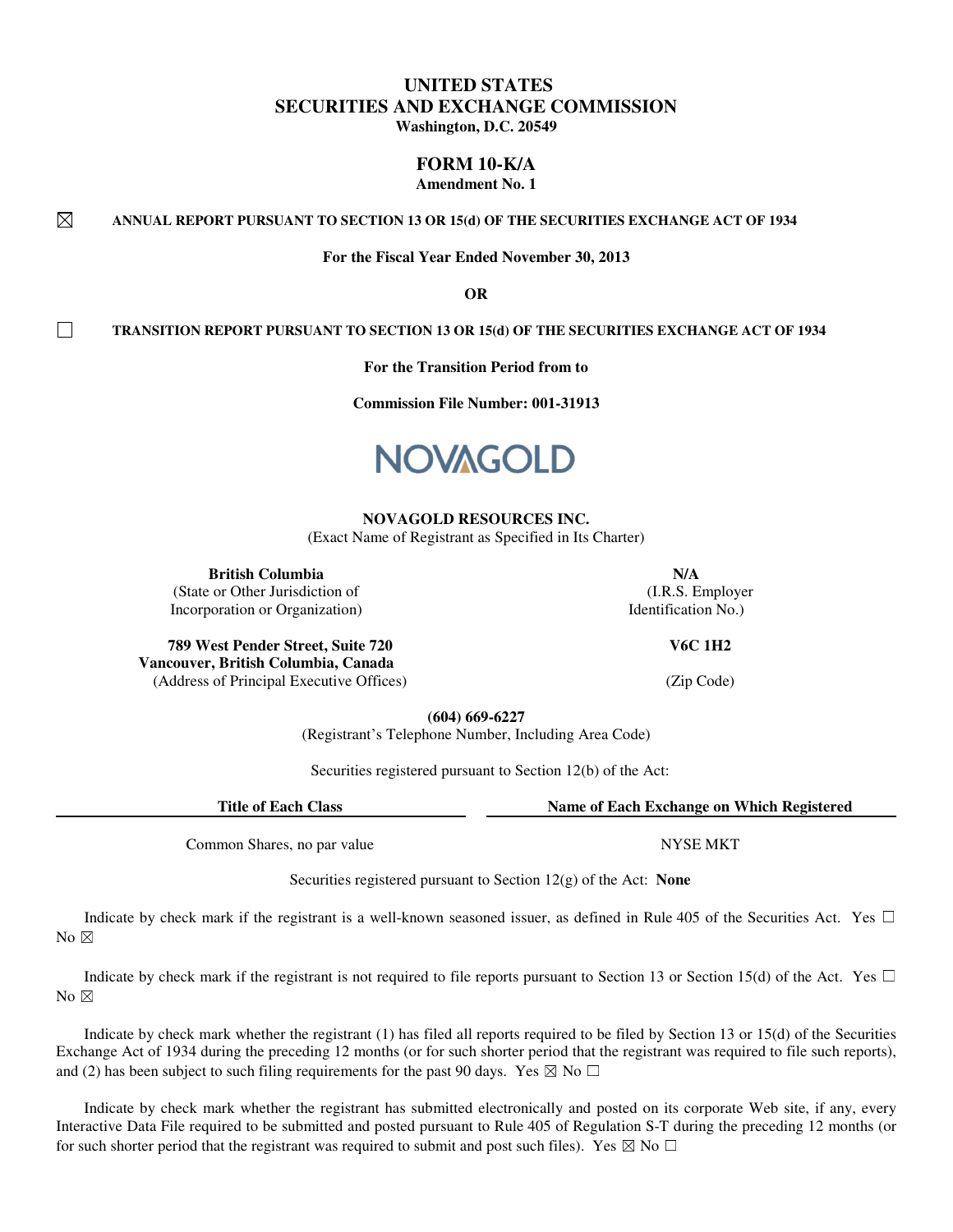Indicate by check mark if disclosure of delinquent filers pursuant to Item 405 of Regulation S-K is not contained herein, and will not be contained, to the best of registrant's knowledge, in definitive proxy or information statements incorporated by reference in Part III of this Form 10-K or any amendment to this Form 10-K.  $\Box$ 

Indicate by check mark whether the registrant is a large accelerated filer, an accelerated filer, a non-accelerated filer, or a smaller reporting company. See the definitions of "large accelerated filer," "accelerated filer" and "smaller reporting company" in Rule 12b-2 of the Exchange Act. (Check one):

Large accelerated filer  $\Box$  Accelerated filer  $\boxdot$  Non-accelerated filer  $\Box$ 

(Do not check if a smaller reporting company) Smaller reporting company

Indicate by check mark whether the registrant is a shell company (as defined in Rule 12b-2 of the Exchange Act). Yes  $\Box$  No  $\boxtimes$ 

Based on the last sale price on the NYSE-MKT of the registrant's Common Shares on May 31, 2013 (the last business day of the registrant's most recently completed second fiscal quarter) of \$2.52 per share, the aggregate market value of the voting Common Shares held by non-affiliates was approximately \$494,525,075.

As of March 14, 2014, the registrant had 317,297,868 Common Shares, no par value, outstanding.

### **DOCUMENTS INCORPORATED BY REFERENCE**

None.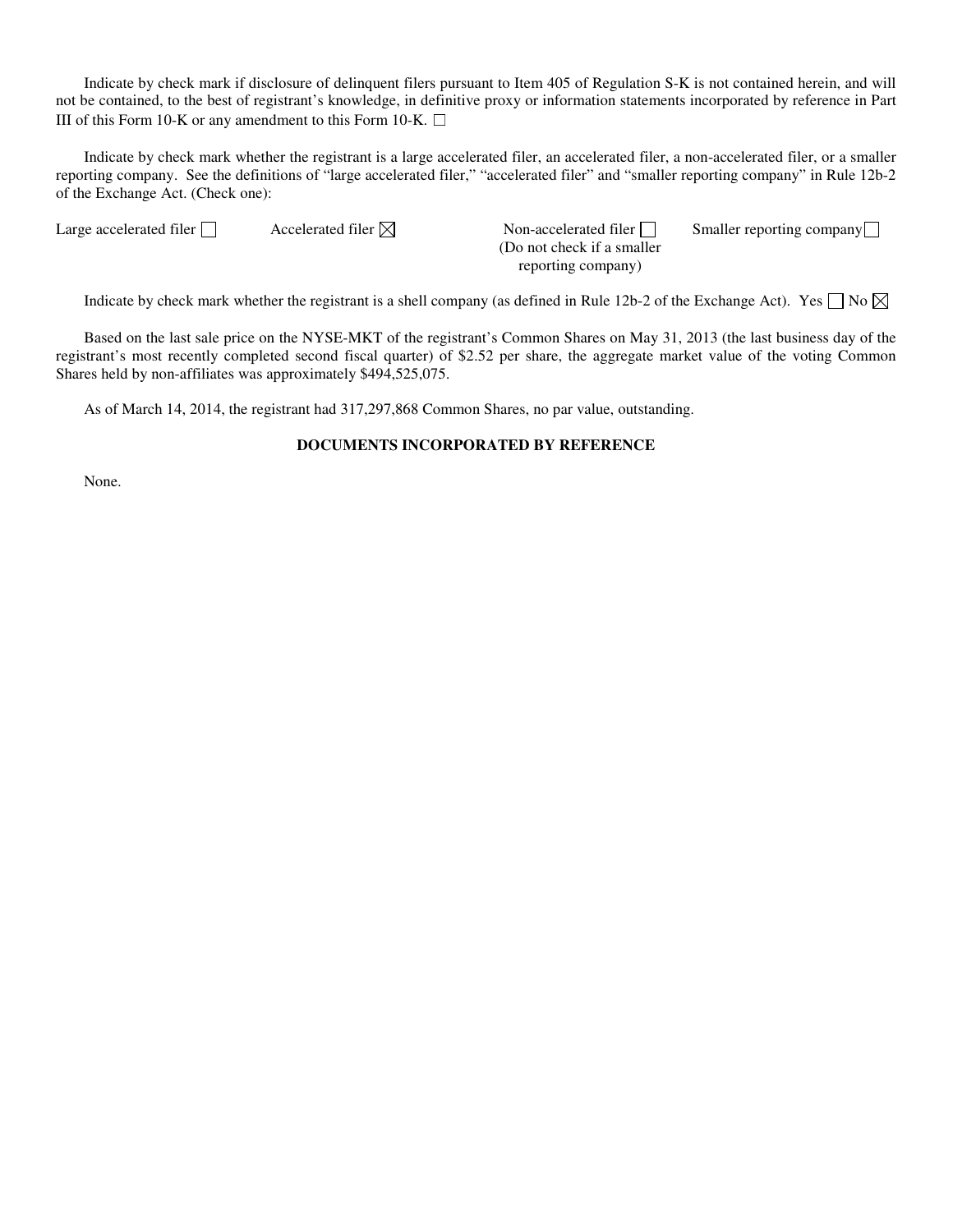## NOVAGOLD RESOURCES INC.

# TABLE OF CONTENTS

## Page

| Item 12. Security Ownership of Certain Beneficial Owners and Management and Related Stockholder Matters 44 |  |
|------------------------------------------------------------------------------------------------------------|--|
|                                                                                                            |  |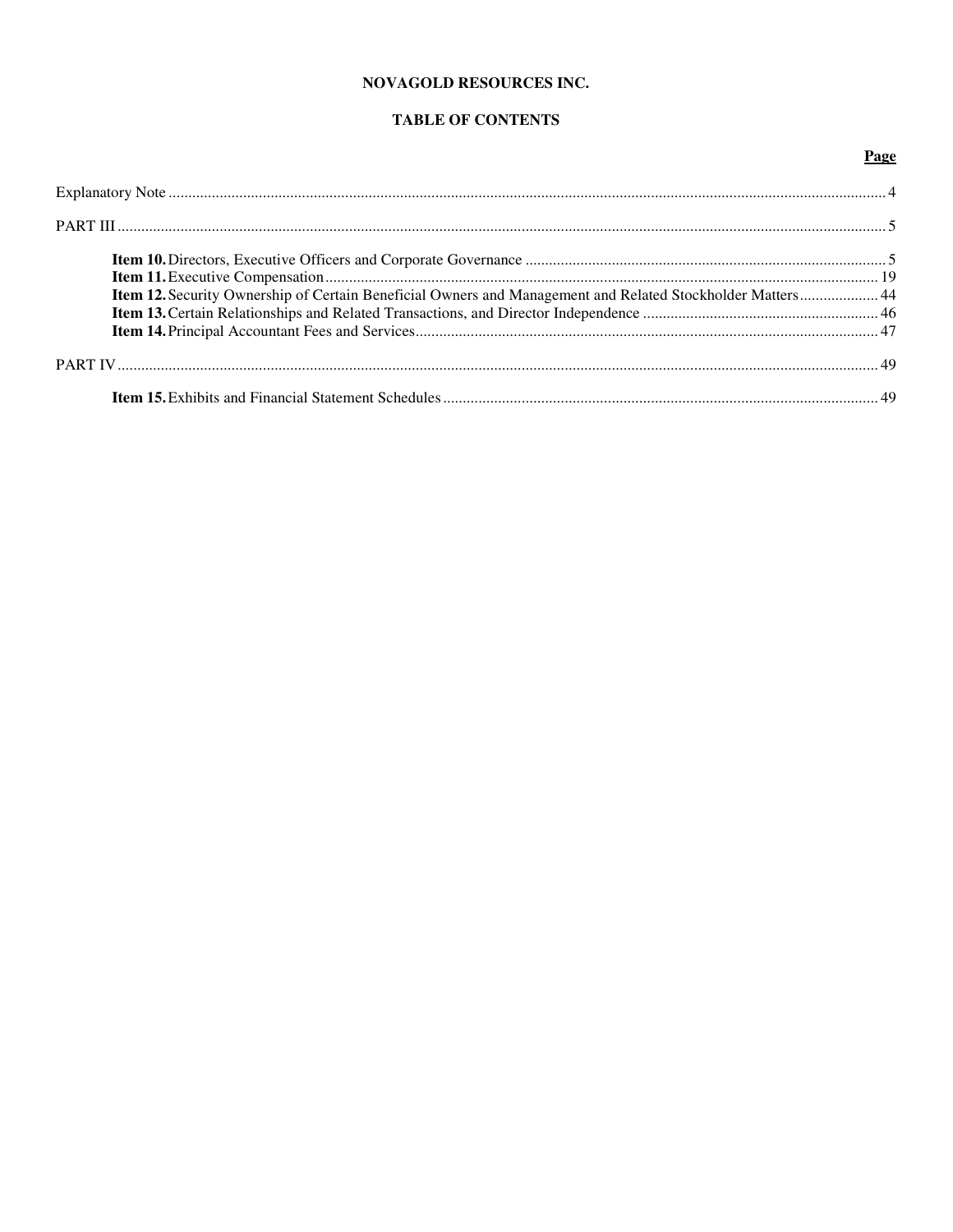#### **EXPLANATORY NOTE**

This Amendment No. 1 to the Annual Report on Form 10-K of NOVAGOLD RESOURCES INC. ("NOVAGOLD", "we", "our", "us", or the "Company") for the year ended November 30, 2013, which was originally filed with the U.S. Securities and Exchange Commission ("SEC") on February 12, 2014, is being filed to include the responses to the items required by Part III that we previously intended to incorporate by reference to the proxy statement for our 2014 annual meeting of shareholders. Additionally, pursuant to Rule 12b-15 under the Securities Exchange Act of 1934, as amended (the "Exchange Act"), the Company has filed the certifications required by Rule 13a-14(a) or 15d-14(a) of the Exchange Act. Except as specifically provided otherwise herein, this Amendment No. 1 does not reflect events occurring after February 12, 2014, the date of the filing of our original Form 10-K, or modify or update those disclosures that may have been affected by subsequent events. Accordingly, this Amendment No. 1 should be read in conjunction with the Form 10-K originally filed on February 12, 2014.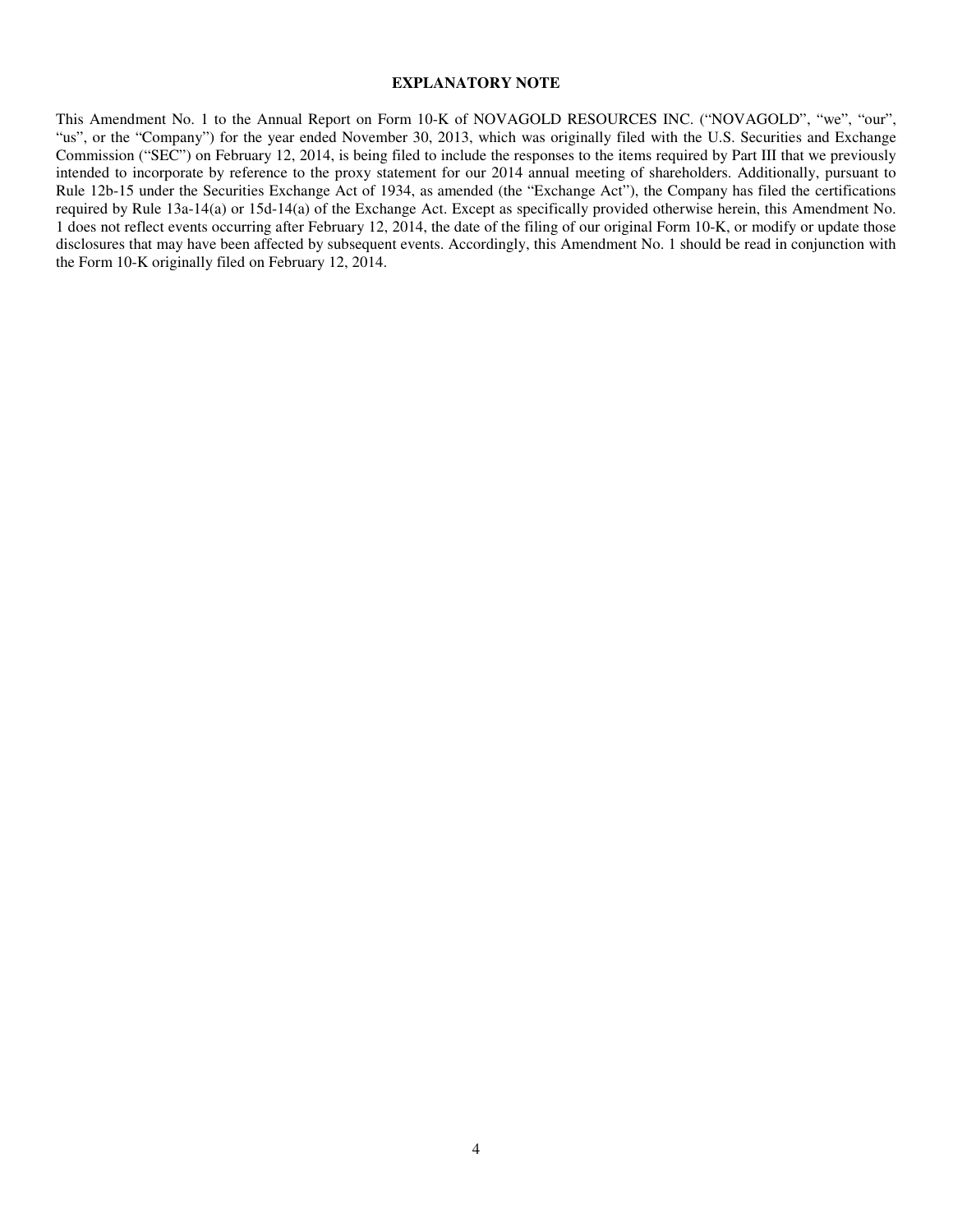*Unless the context otherwise requires, the words "we," "us," "our," the "Company" and "NOVAGOLD" refer to NOVAGOLD RESOURCES INC., a British Columbia corporation, and its subsidiaries as of November 30, 2013.* 

## **PART III**

#### **Item 10. Directors, Executive Officers and Corporate Governance**

The following table sets forth certain information with respect to our current Directors and executive officers. The term for each Director expires at the next annual meeting of Shareholders or at such time as a qualified successor is appointed, upon ceasing to meet the qualifications for election as a director, upon death, upon removal by the Shareholders or upon delivery or submission to the Company of the Director's written resignation, unless the resignation specifies a later time of resignation. Each executive officer shall hold office until the earliest of the date the officer's resignation becomes effective, the date a successor is appointed or the officer ceases to be qualified for that office, or the date the officer is terminated by the Board of Directors of the Company. The name, location of residence, age, and office held by each Director and executive officer, current as of March 14, 2014, has been furnished by each of them and is presented in the following table. Unless otherwise indicated, the address of each Director and executive officer in the table set forth below is care of NOVAGOLD RESOURCES INC., 201 South Main, Suite 400, Salt Lake City, Utah 84111, United States.

| <b>Name and Municipality of Residence</b>                        | <b>Position and Office Held</b>                                                | Director/Officer<br><b>Since</b>    | Age |
|------------------------------------------------------------------|--------------------------------------------------------------------------------|-------------------------------------|-----|
| Sharon Dowdall <sup>(2)(3)</sup><br>Ontario, Canada              | Director                                                                       | April 16, 2012                      | 61  |
| Dr. Marc Faber <sup>(5)</sup><br>Chiang Mai, Thailand            | Director                                                                       | July 5, 2010                        | 68  |
| Dr. Thomas Kaplan <sup>(1)</sup><br>New York, USA                | Chairman                                                                       | November 15, 2011                   | 51  |
| Gregory Lang <sup>(4)(6)</sup><br>Utah, USA                      | President and CEO / Director                                                   | April 16, 2012 /<br>January 9, 2012 | 59  |
| Gillyeard Leathley <sup>(4)</sup><br>British Columbia, Canada    | Director                                                                       | November 15, 2011                   | 76  |
| Igor Levental $\sqrt{(5)(6)}$<br>Colorado, USA                   | Director                                                                       | July 5, 2010                        | 58  |
| Kalidas Madhavpeddi <sup>(2)(3)</sup><br>Arizona, USA            | Director                                                                       | July 31, 2007                       | 58  |
| Gerald McConnell <sup>(3)(5)(6)</sup><br>Nova Scotia, Canada     | Lead Director                                                                  | 1984                                | 69  |
| Clynton Nauman <sup>(2)(4)</sup><br>Washington, USA              | Director                                                                       | 1999                                | 65  |
| Rick Van Nieuwenhuyse <sup>(6)</sup><br>British Columbia, Canada | Director                                                                       | 1999                                | 58  |
| Anthony Walsh <sup>(2)(5)</sup><br>British Columbia, Canada      | Director                                                                       | March 19, 2012                      | 62  |
| David Deisley<br>Utah, USA                                       | <b>Executive Vice President,</b><br>General Counsel and<br>Corporate Secretary | November 1, 2012                    | 57  |
| David Ottewell<br>Utah, USA                                      | Vice President and CFO                                                         | November 13, 2012                   | 53  |

(1) Chairman of the Board .

(2) Member of the Audit Committee.

(3) Member of the Compensation Committee.

(4) Member of the EHSS and Technical Committee.

(5) Member of the Corporate Governance and Nominations Committee.

(6) Member of the Corporate Communications Committee.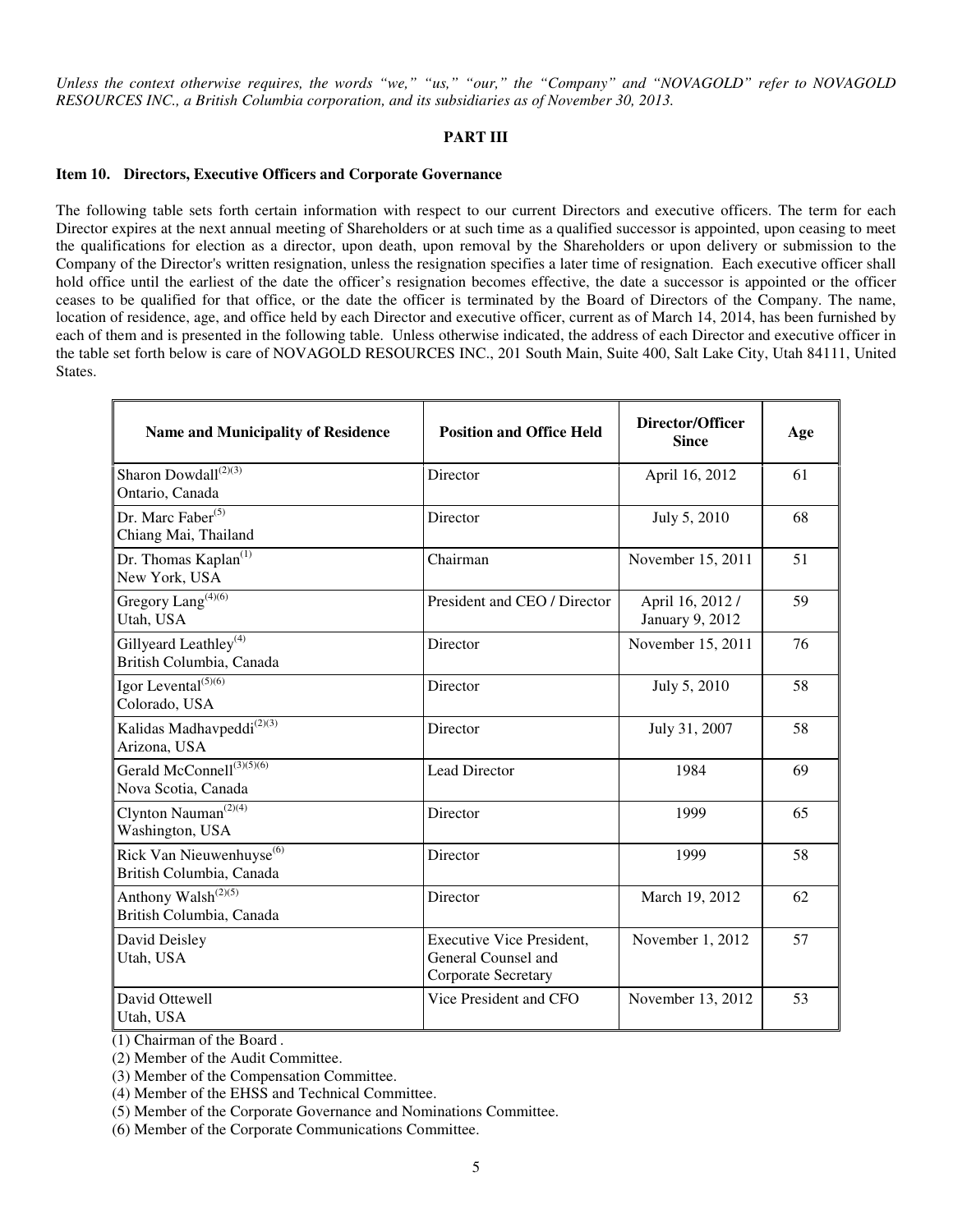The Securities Held listed below for each Director and NEO are as of November 30, 2013. Determination of whether each person meets the share ownership guidelines is determined by calculating the number of Common Shares and DSUs, if applicable, owned by each person, multiplied by the closing price of the Common Shares on November 29, 2013 on the TSX (if a Director), or on the NYSE-MKT (if a NEO).

## **Sharon Dowdall**

Ms. Dowdall, a Director of the Company, has a 30-year career in the mining industry. Ms. Dowdall served in senior legal capacities for Franco-Nevada Corporation ("Franco-Nevada"), a major gold-focused royalty company, and Newmont Mining Company, one of the world's largest gold producers. During her 20-year tenure with Franco-Nevada, Ms. Dowdall served in various capacities, including Chief Legal Officer and Corporate Secretary and Vice President, Special Projects. Ms. Dowdall was one of the principals who transformed Franco-Nevada from an industry pioneer into one of the most successful precious metals enterprises in the world. Prior to joining Franco-Nevada, she practiced law as a partner with Smith Lyons in Toronto, a major Canadian legal firm specializing in natural resources. Ms. Dowdall is the recipient of the 2011 Canadian General Counsel Award for Business Achievement. She currently serves on the boards of several Canadian exploration and development companies. Ms. Dowdall holds an Honours B.A. in Economics from the University of Calgary and an LLB, from Osgoode Hall Law School at York University. The Board has determined that Ms. Dowdall should serve as a Director due to her significant experience: 1) as a natural resources lawyer, 2) moving a precious-metals mining company from the development stage to the successful producer stage, and 3) working in a senior executive position at large international mining company.

Ms. Dowdall joined the Board on April 16, 2012.

During the past five years, Ms. Dowdall was employed with Franco-Nevada as Chief Legal Officer and Corporate Secretary (December 2007-May 2010), and as Vice President, Special Projects (May 2010-December 2011). She currently consults for Franco-Nevada. During the last five years Ms. Dowdall has served, and continues to serve, on the boards of Olivut Resources Ltd and Foran Resources Ltd.

Areas of expertise include: legal, corporate governance, finance, investment, valuation, securities, human resources, corporate strategy, corporate leadership and mining industry.

|                                               | Overall<br>Attendance<br>100% | Securities Held              |                  | Share Ownership Guidelines |         |
|-----------------------------------------------|-------------------------------|------------------------------|------------------|----------------------------|---------|
| Board / Committee<br>Membership               | Regular<br>Meeting            | Common<br><b>Shares</b><br># | <b>DSUs</b><br># | Total<br>C\$               | $%$ Met |
| Board<br>Audit <sup>(1)</sup><br>Compensation | 6/6<br>3/3<br>6/6             | N <sub>i</sub>               | 6,021            | 50,000                     | $30\%$  |

(1) Ms. Dowdall joined the Audit Committee March 1, 2013.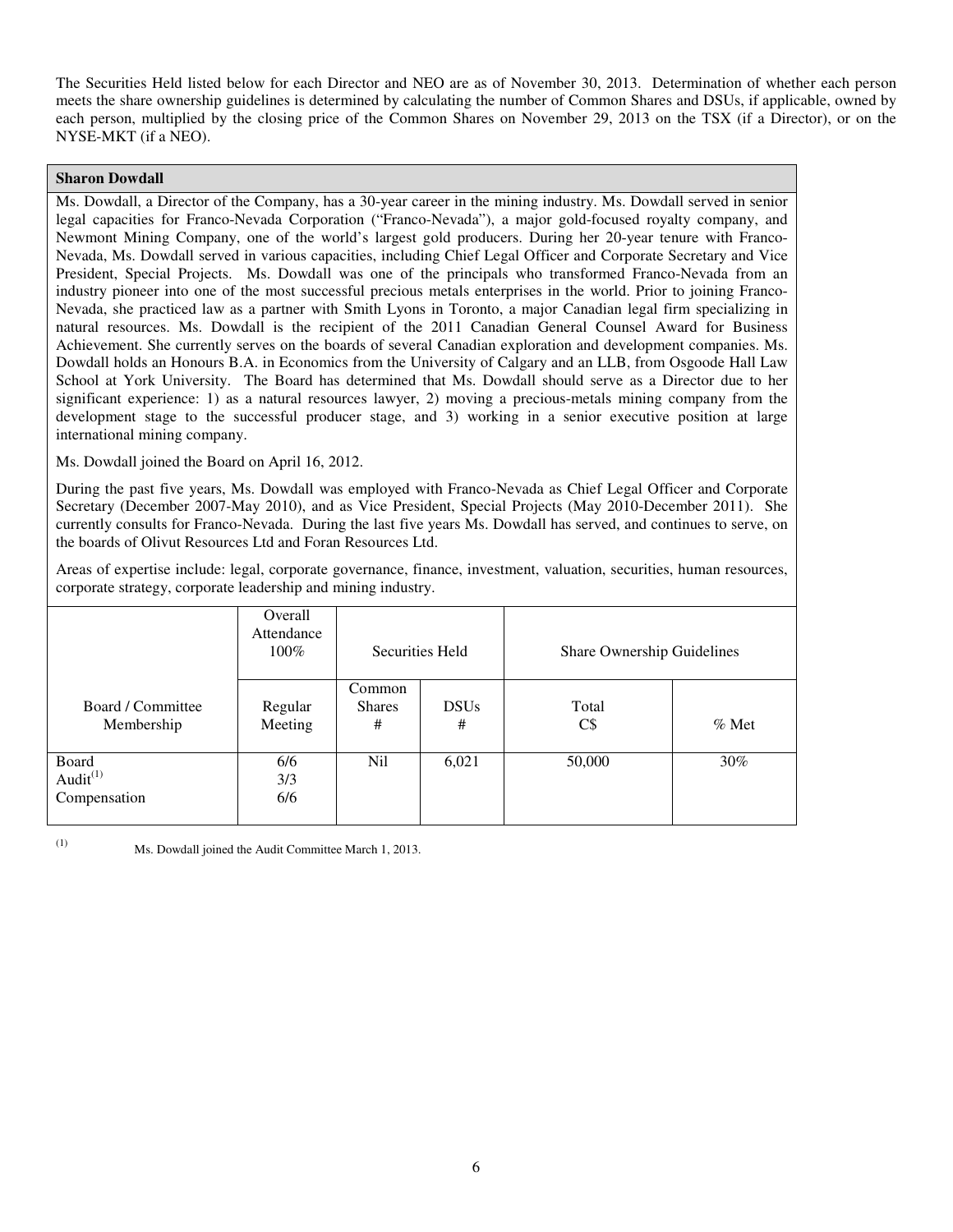## **Dr. Marc Faber**

Dr. Faber, a Director of the Company, has over 35 years of experience in the finance industry and is the Managing Director of Marc Faber Ltd., an investment advisory and fund management firm. He is an advisor to a number of private investment funds and serves as a director of Ivanplats Limited and Sprott Inc. Dr. Faber publishes a widely read monthly investment newsletter entitled *The Gloom, Boom & Doom Report* and is the author of several books including *Tomorrow's Gold – Asia's Age of Discovery*. A renowned commentator on global market trends and developments, he is also a regular contributor to several leading financial publications around the world, including Barron's, where he is a member of the Barron's Roundtable. Dr. Faber received his PhD in Economics magna cum laude from the University of Zurich. The Board has determined that Dr. Faber should serve as a Director for the Company to benefit from his vast knowledge of economics, global market trends, precious metals and commodities in general.

Dr. Faber's principal occupation over the last five years is Managing Director of Marc Faber Ltd. During the last five years, Dr. Faber has served, and continues to serve, on the boards of Ivanplats Limited and Sprott Inc.

|                               | Overall<br>Attendance<br>$100\%$ | Securities Held              |                  | Share Ownership Guidelines |          |
|-------------------------------|----------------------------------|------------------------------|------------------|----------------------------|----------|
| Board / Committee Membership  | Regular<br>Meeting               | Common<br><b>Shares</b><br># | <b>DSUs</b><br># | Total<br>$C\$              | $\%$ Met |
| Board<br>Corporate Governance | 6/6<br>4/4                       | Nil                          | 9,359            | 50,000                     | 46%      |

Areas of expertise include: global economics and market dynamics, finance and mining industry.

## **Dr. Thomas Kaplan**

Dr. Kaplan is Chairman of the Board of the Company as well as NovaCopper Inc. He is also Chairman and Chief Investment Officer of The Electrum Group LLC, a privately-held global natural resources investment management company which manages the portfolio of Electrum, the single largest Shareholder of the Company. Dr. Kaplan is an entrepreneur and investor with a track record of both creating and unlocking Shareholder value in public and private companies. Most recently, Dr. Kaplan served as Chairman of Leor Exploration & Production LLC, a natural gas exploration and development company founded by Dr. Kaplan in 2003. In 2007, Leor's natural gas assets were sold to EnCana Oil & Gas USA Inc., a subsidiary of Encana Corporation, for \$2.55 billion. Dr. Kaplan holds Bachelors, Masters and Doctoral Degrees in History from Oxford University. The Board has determined that Dr. Kaplan should serve as the Director and Chairman to gain from his experience as a developer of and investor in mining and oil and gas companies, as well as his significant beneficial ownership in the Company.

Dr. Kaplan's principal occupation during the last five years has been Chairman and Chief Investment Officer of The Electrum Group LLC. During the last five years Dr. Kaplan has served, and continues to serve, on the board of NovaCopper Inc.

Areas of expertise include: finance, mergers and acquisitions, mining industry.

|                              | Overall<br>Attendance<br>83% | Securities Held       |                  | Share Ownership Guidelines |         |
|------------------------------|------------------------------|-----------------------|------------------|----------------------------|---------|
| Board / Committee Membership | Regular<br>Meeting           | Common<br>Shares<br># | <b>DSUs</b><br># | Total<br>C\$               | $%$ Met |
| Board<br>$\sim$              | $5/6^{(2)}$                  | $\text{Nil}^{(3)}$    | 14,444           | 50,000                     | 71%     |

(2)  $\qquad$  Dr. Kaplan missed the August 1, 2013 Board Meeting to attend a funeral.

See description of Electrum's holdings and Dr. Kaplan's relationship with Electrum under "Voting Shares and Principal Holders Thereof."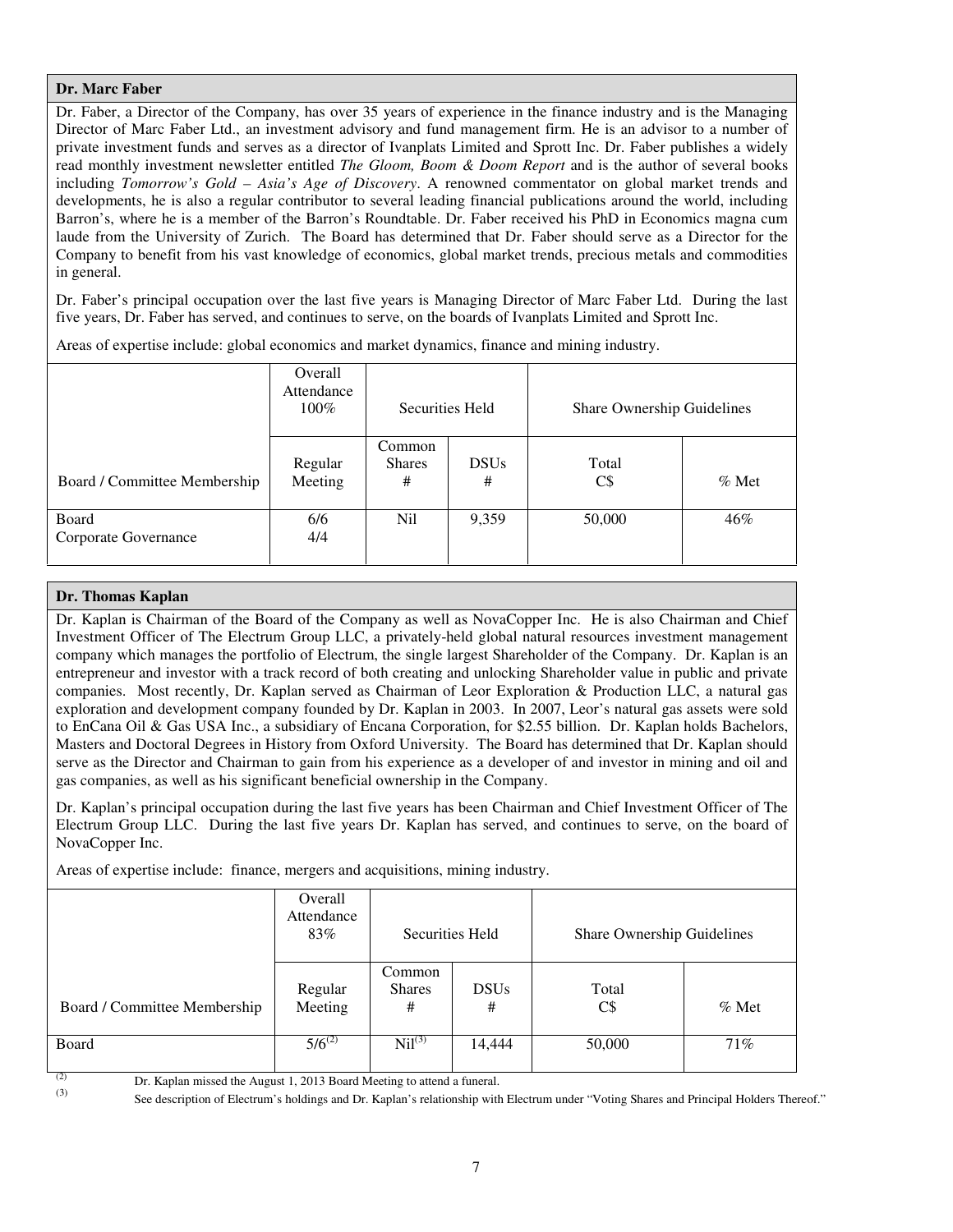## **Gregory Lang**

Mr. Lang is President and Chief Executive Officer of the Company. Mr. Lang has over 35 years of diverse experience in mine operations, project development and evaluations, including time as President of Barrick Gold North America, a wholly-owned subsidiary of Barrick Gold Corporation ("Barrick"). Mr. Lang has held progressively responsible operating and project development positions over his 10-year tenure with Barrick and, prior to that, with Homestake Mining Company and International Corona Corporation, both of which are now part of Barrick. He holds a Bachelor of Science in Mining Engineering from University of Missouri-Rolla and is a Graduate of the Stanford University Executive Program. The Board has determined that Mr. Lang should continue to serve as a Director to gain his insight as an experienced mine engineer, as well as his expertise in permitting, developing and operating large-scale assets, and as a successful senior executive of other large gold-mining companies.

Mr. Lang joined the Board on April 16, 2012.

During the last five years, Mr. Lang served as the President of Barrick until December 2011, and has served as the Company's President and Chief Executive Officer since January 2012.

Mr. Lang has served, and continues to serve, as a director of NovaCopper Inc. and Sunward Resources during the last five years.

Areas of expertise include: mining operations, mine development and evaluation and corporate leadership.

|                                                       | Overall<br>Attendance<br>100% | Securities Held              |                  |                  | Share Ownership Guidelines |              |
|-------------------------------------------------------|-------------------------------|------------------------------|------------------|------------------|----------------------------|--------------|
| Board / Committee Membership                          | Regular<br>Meeting            | Common<br><b>Shares</b><br># | <b>DSUs</b><br># | <b>PSUs</b><br># | Total<br>\$                | $%$ Met      |
| Board<br>EHSS & Technical<br>Corporate Communications | 6/6<br>4/4<br>2/2             | 138,444                      | Nil              | 560,000          | \$1,800,000                | $18\%^{(4)}$ |

Mr. Lang has met 18% of his share ownership requirements as President and Chief Executive Officer as of November 30, 2013. See "Executive Share Ownership" for details on the share ownership guidelines applicable to Mr. Lang. PSUs are not included in determining whether a NEO meets the Share Ownership Guidelines.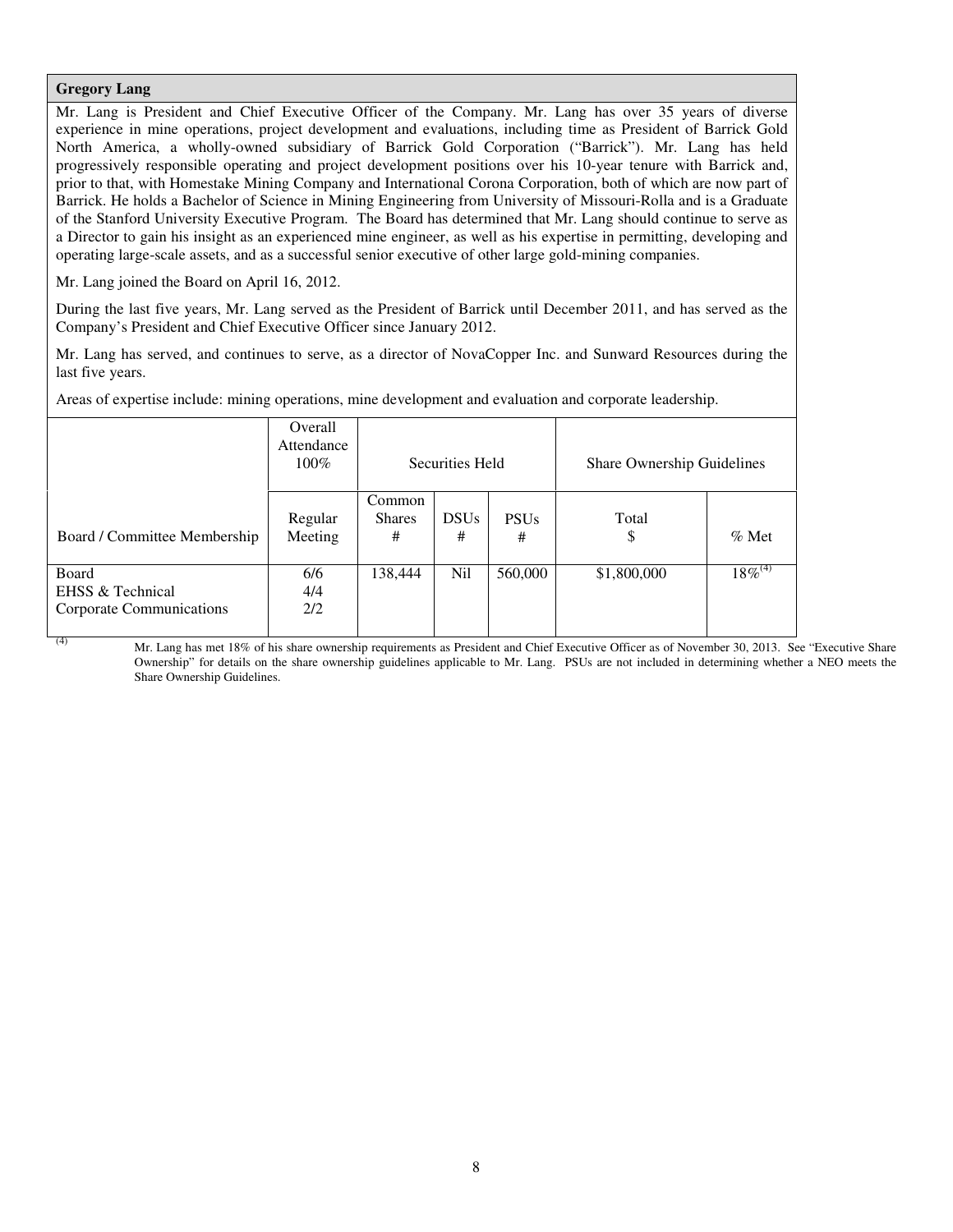### **Gillyeard Leathley**

Mr. Leathley joined the Company in January 2010 and served as Senior Vice President and Chief Operating Officer of the Company from November 2010 to November 2012. In February 2013, Mr. Leathley was named Chief Operating Officer of Sunward Resources Ltd. Mr. Leathley was instrumental in advancing the Company's Donlin Gold and Galore Creek projects. He trained as a mine surveyor and industrial engineer with the Scottish National Coal Board, working in coal, bauxite, gold and copper mines. Mr. Leathley has over 25 years of experience overseeing the development of several major operating mines. Additionally, Mr. Leathley has over 55 years of experience working in the mining industry worldwide in positions of increasing responsibility ranging from Engineer to Chief Operating Officer. The Board has determined that Mr. Leathley should serve as a Director to benefit from his substantial international mine engineering experience and from his knowledge of the Company and its projects related to his previous employment as a Company executive.

Mr. Leathley's principal occupations during the last five years have been Advisor to the CEO of the Company (consultant from April 2009-January 2010, employee from January 2010-November 2010), Senior Vice President and Chief Operating Officer of the Company (November 2010-November 2012), and Chief Operating Officer of Sunward Resources (February 2013-present).

During the last five years, Mr. Leathley has served, and continues to serve, as a director of the following companies: Mawson Resources, Tasman Resources, Lariat Resources and Sunward Resources Limited. Mr. Leathley also served as a director of Golden Peak Resources from October 2001 until February 2012.

|                              | Overall<br>Attendance<br>89% | Securities Held              |                  | Share Ownership Guidelines |          |
|------------------------------|------------------------------|------------------------------|------------------|----------------------------|----------|
| Board / Committee Membership | Regular<br>Meeting           | Common<br><b>Shares</b><br># | <b>DSUs</b><br># | Total<br>$C\$              | $\%$ Met |
| Board<br><b>EHSS</b>         | 6/6<br>$2/3^{(5)}$           | 84,167                       | 8,321            | 50,000                     | 100%     |

Areas of expertise include: mining operations.

<sup>(5)</sup> Mr. Leathley joined the EHSS Committee on March 1, 2013. Mr. Leathley missed the November 18, 2013 EHSS meeting due to illness.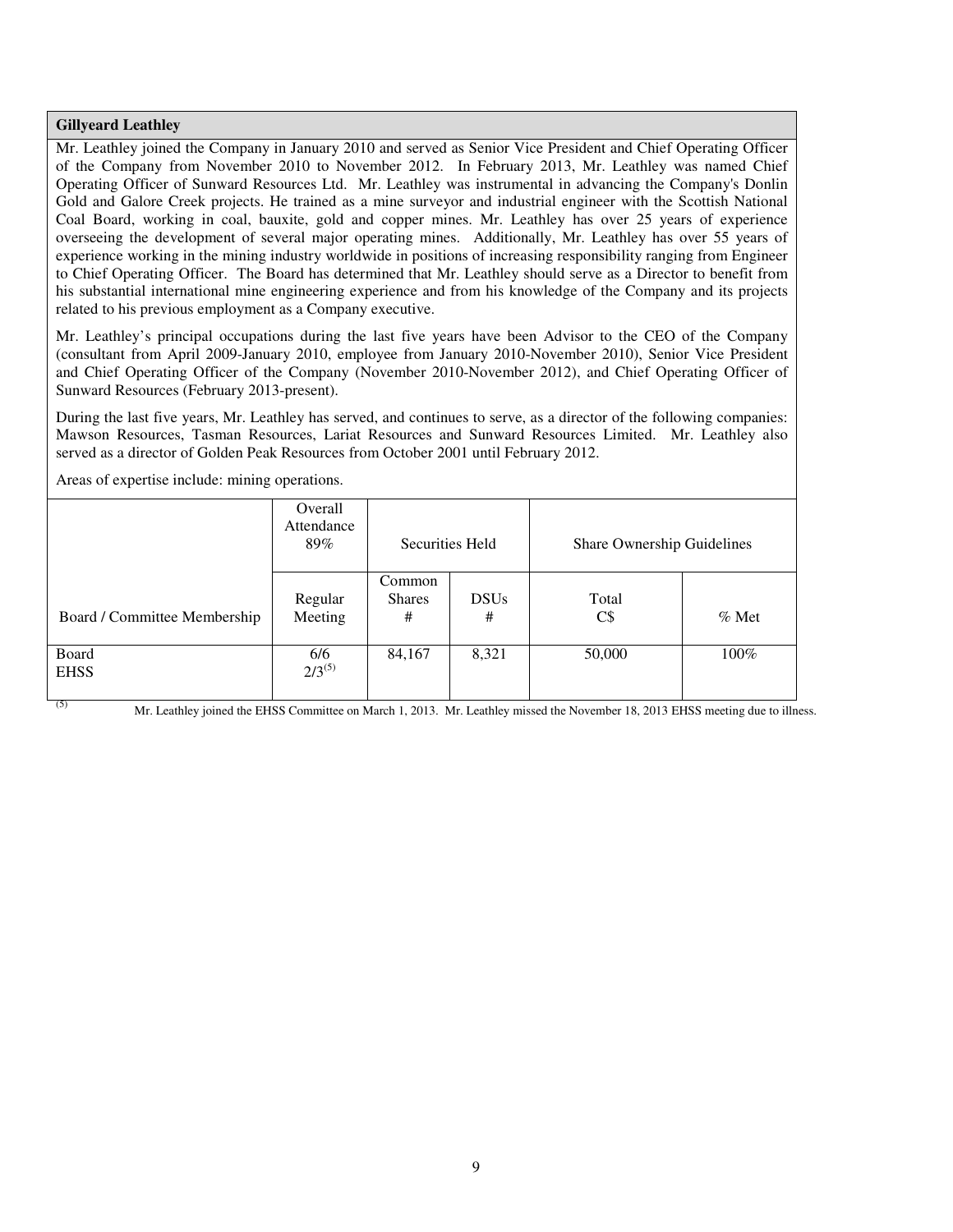### **Igor Levental**

Mr. Levental, a Director of the Company, is President of The Electrum Group, a privately-held global natural resources investment management company. Affiliates of The Electrum Group are currently the largest Shareholders of the Company. Mr. Levental is a director of Gabriel Resources Ltd., which is engaged in the development of major precious metals deposits in Romania; he is also a director of NovaCopper Inc., a TSX and NYSE Market-listed company involved in the exploration and development of major copper-dominant deposits in Alaska, and Sunward Resources Ltd., a TSX-listed company engaged in the exploration and development of a large porphyry gold-copper project in Colombia. With more than 30 years of experience across a broad cross-section of the international mining industry, Mr. Levental has held senior positions with major mining companies including Homestake Mining Company and International Corona Corporation. Mr. Levental is a Professional Engineer with a BSc in Chemical Engineering and an MBA from the University of Alberta. The Board has determined that Mr. Levental should serve as a Director for the Company to benefit from his 30-plus years of experience as a chemical engineer and executive of large mining companies.

Mr. Levental's primary occupation during the last five years has been President of The Electrum Group. During the last five years, Mr. Levental has served, and continues to serve, as a director of Gabriel Resources Limited, Sunward Resources Limited and NovaCopper Inc.

Areas of expertise include: corporate development, finance, mergers and acquisitions, corporate governance and mining industry.

|                                                           | Overall<br>Attendance<br>$100\%$ | Securities Held              |                  | Share Ownership Guidelines |         |
|-----------------------------------------------------------|----------------------------------|------------------------------|------------------|----------------------------|---------|
| Board / Committee<br>Membership                           | Regular<br>Meeting               | Common<br><b>Shares</b><br># | <b>DSUs</b><br># | Total<br>C\$               | $%$ Met |
| Board<br>Corporate Governance<br>Corporate Communications | 6/6<br>4/4<br>2/2                | 1,000                        | 16,082           | 50,000                     | 84%     |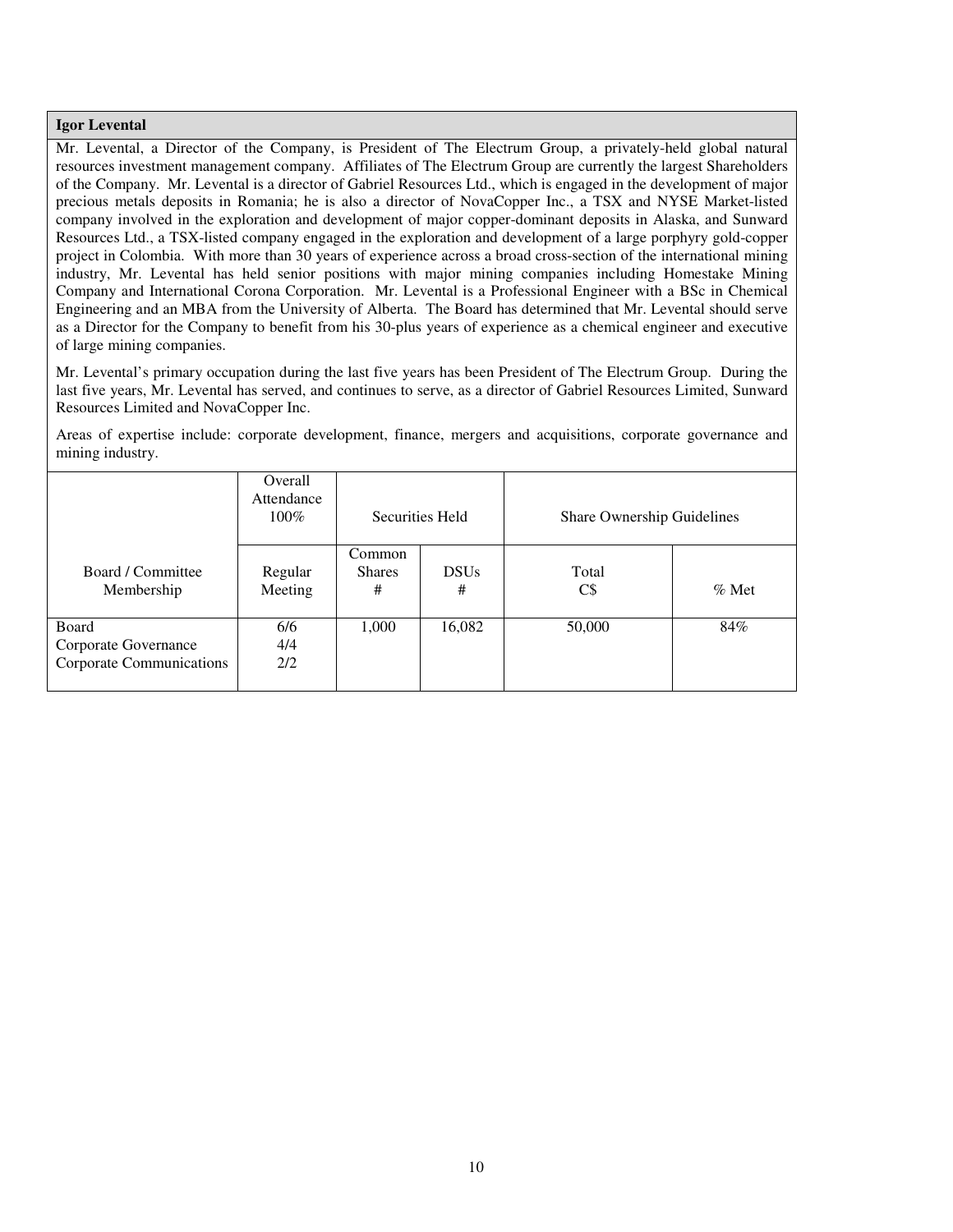### **Kalidas Madhavpeddi**

Mr. Madhavpeddi, a Director of the Company, has over 30 years of international experience in business development, corporate strategy, global mergers and acquisitions, exploration, government relations, marketing, trading and sales, and mining engineering and capital. He is President of Azteca Consulting LLC, an advisory firm to the metals and mining sector. He is also Overseas CEO of China Molybdenum Co. Ltd. His extensive career in the mining industry spans over 30 years including Phelps Dodge Corporation ("Phelps Dodge") from 1980 to 2006, starting as a Systems Engineer and ultimately becoming Senior Vice President for Phelps Dodge, a Fortune 500 company, responsible for the company's global business development, acquisitions and divestments, including joint ventures, as well as its global exploration programs. He was contemporaneously President of Phelps Dodge Wire and Cable, a copper and aluminum cable manufacturer with international operations in over ten countries, including Brazil and China. Mr. Madhavpeddi is an alumnus of the Indian Institute of Technology, Madras, India; the University of Iowa and the Harvard Business School. The Board has determined that Mr. Madhavpeddi should serve as a Director to benefit from his long-term experience in the mining industry working as an executive in global corporate development, exploration, mergers and acquisitions, joint ventures and finance.

Mr. Madhavpeddi has served as the President of Azteca Consulting LLC and the Overseas CEO of China Molybdenum Co. Ltd. as his principal occupations during the last five years. Mr. Madhavpeddi has been a director of Namibia Rare Earths since 2010, a director of Capstone Mining since 2012 and a director of NovaCopper Inc. since 2012.

Areas of expertise include: corporate strategy, mergers and acquisitions, mining operations and capital, marketing and sales.

|                                                                            | Overall<br>Attendance<br>$100\%$                | Securities Held              |                  | Share Ownership Guidelines |          |
|----------------------------------------------------------------------------|-------------------------------------------------|------------------------------|------------------|----------------------------|----------|
| Board / Committee<br>Membership                                            | Regular<br>Meeting                              | Common<br><b>Shares</b><br># | <b>DSUs</b><br># | Total<br>$C\$              | $\%$ Met |
| Board<br>Audit<br>Compensation<br>Corporate Governance<br>EHSS & Technical | 6/6<br>4/4<br>6/6<br>$3/3^{(6)}$<br>$1/1^{(7)}$ | 6,066                        | 10,870           | 50,000                     | $100\%$  |

(6) Mr. Madhavpeddi was no longer a member of the Corporate Governance & Nominations Committee effective August 1, 2013.

(7) Mr. Madhavpeddi was no longer a member of the EHSS and Technical Committee effective March 1, 2013.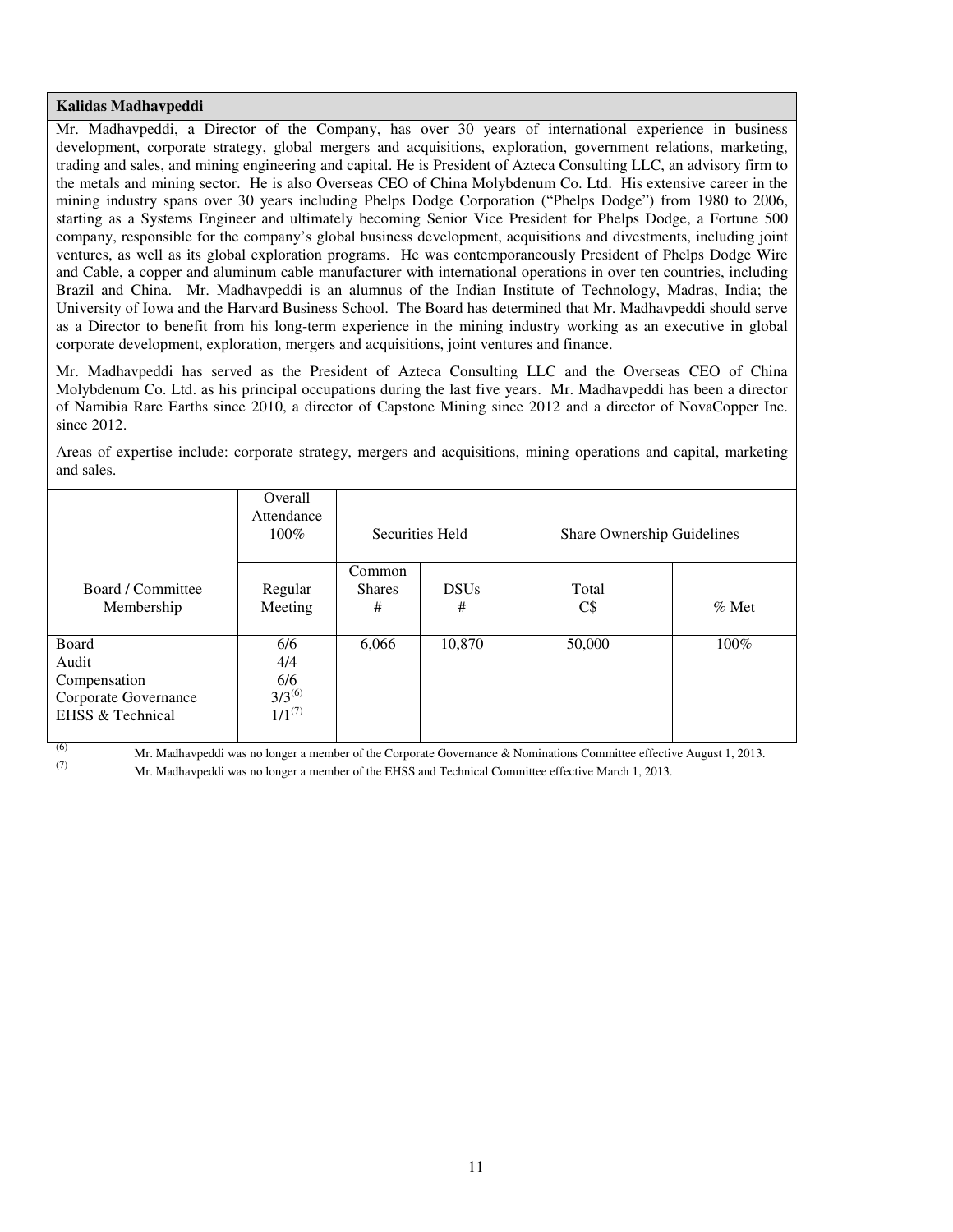## **Gerald McConnell, Q.C.**

Mr. McConnell, a Director of the Company, has over 25 years of experience in the resource sector. Mr. McConnell is a director and the Chief Executive Officer of Namibia Rare Earths Inc., a public Canadian company focused on the development of rare earth opportunities in Namibia. From 1990 to 2010, he was President and Chief Executive Officer, as well as a director, of Etruscan Resources Inc., a West African junior gold producer. From December 1984 to January 1998, Mr. McConnell was the President of the Company and from January 1998 to May 1999 he was the Chairman and Chief Executive Officer of the Company. Mr. McConnell is a graduate of Dalhousie Law School and was called to the bar of Nova Scotia in 1971 and received his Queen's Counsel designation in 1986. The Board has determined that Mr. McConnell should serve as a Director as he was one of the original founders of the Company and has remained involved with the Company in some capacity ever since, and because of his wide experience working in legal and executive positions at a variety of mining companies.

Mr. McConnell's principal occupations over the last five years have been President and CEO of Etruscan Resources Inc. (1990-2010) and CEO of Namibia Rare Earths Inc. (2010-present). Mr. McConnell served as a director of Etruscan Resources Inc. from 1990 to 2010, and has been a director of Namibia Rare Earths and NovaCopper Inc. since 2010 and 2012, respectively.

Areas of expertise include: legal, compensation, operations, mining industry, senior officer and board governance.

|                                                                           | Overall<br>Attendance<br>89% | Securities Held              |                  | Share Ownership Guidelines |          |  |
|---------------------------------------------------------------------------|------------------------------|------------------------------|------------------|----------------------------|----------|--|
| Board / Committee Membership                                              | Regular<br>Meeting           | Common<br><b>Shares</b><br># | <b>DSUs</b><br># | Total<br>$C\$              | $\%$ Met |  |
| Board<br>Compensation<br>Corporate Governance<br>Corporate Communications | 5/6<br>6/6<br>4/4<br>1/2     | 33,882                       | 19,568           | 50,000                     | 100%     |  |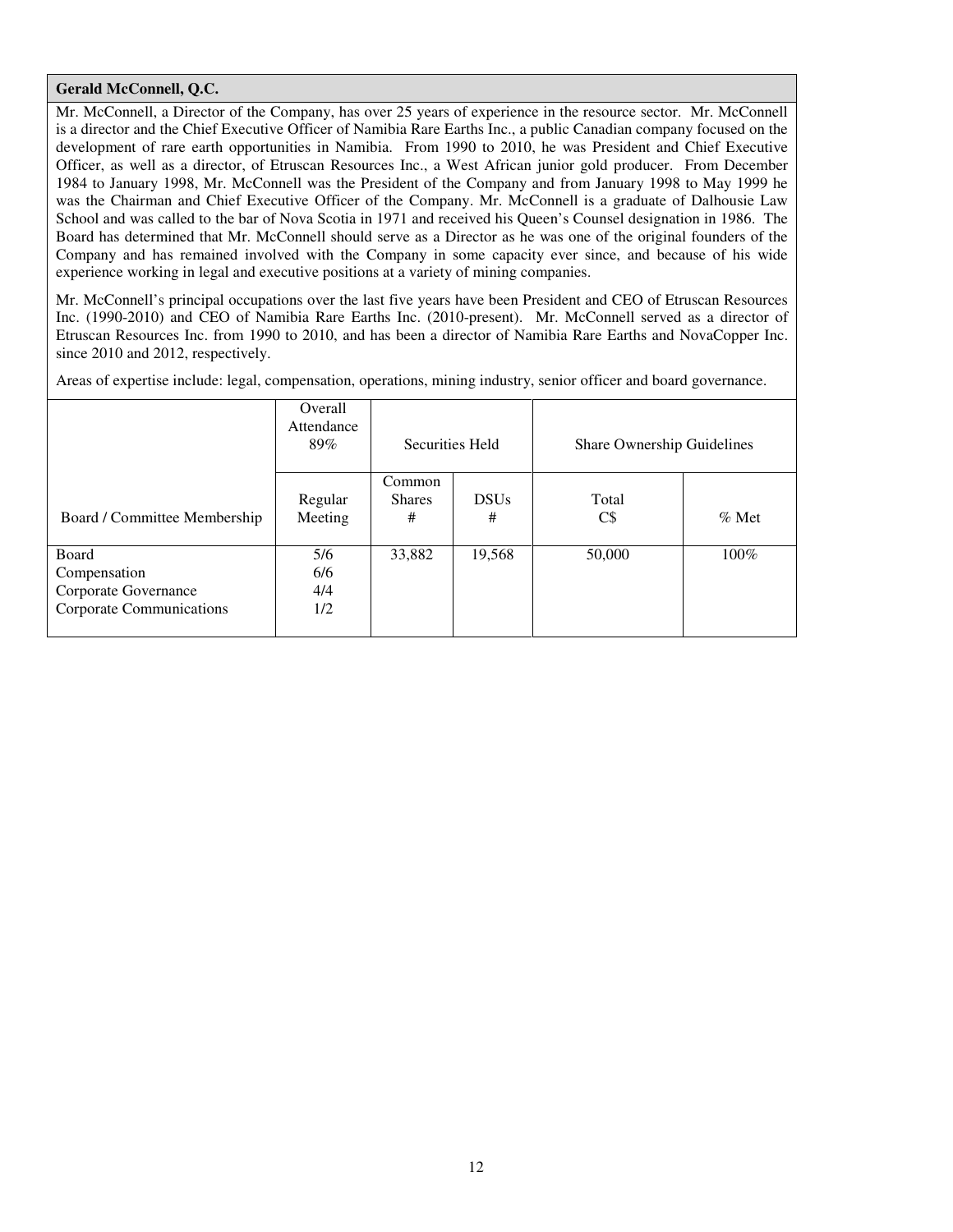### **Clynton Nauman**

Mr. Nauman, a Director of the Company, is the Chief Executive Officer of Alexco Resource Corp. and Asset Liability Management Group ULC, and was formerly President of Viceroy Gold Corporation and Viceroy Minerals Corporation and a director of Viceroy Resource Corporation, positions he held from February 1998 until February 2003. Previously, Mr. Nauman was the General Manager of Kennecott Minerals from 1993 to 1998. Mr. Nauman has 25 years of diversified experience in the mining industry ranging from exploration and business development to operations and business management in the precious metals, base metals and coal sectors. The Board has determined that Mr. Nauman should serve as a Director to gain from his significant experience as a senior mining executive working in the areas of environment, engineering and operations.

Mr. Nauman's principal occupation for the last five years has been CEO of Alexco Resource Corp. and of Asset Liability Management Group ULC. Mr. Nauman has served as a director of Alexco Resource Corp. since 2006 and has served as a director of NovaCopper Inc. since 2011.

Areas of expertise include: environmental, geology, exploration, operations, mining industry and senior officer.

|                               | Overall<br>Attendance<br>$100\%$ | Securities Held              |                  | Share Ownership Guidelines |         |
|-------------------------------|----------------------------------|------------------------------|------------------|----------------------------|---------|
| Board / Committee Membership  | Regular<br>Meeting               | Common<br><b>Shares</b><br># | <b>DSUs</b><br># | Total<br>C\$               | $%$ Met |
| Board<br>Audit<br><b>EHSS</b> | 6/6<br>$1/1^{(8)}$<br>4/4        | 129,443                      | 10,870           | 50,000                     | $100\%$ |

(8) Mr. Nauman joined the Audit Committee effective August 1, 2013.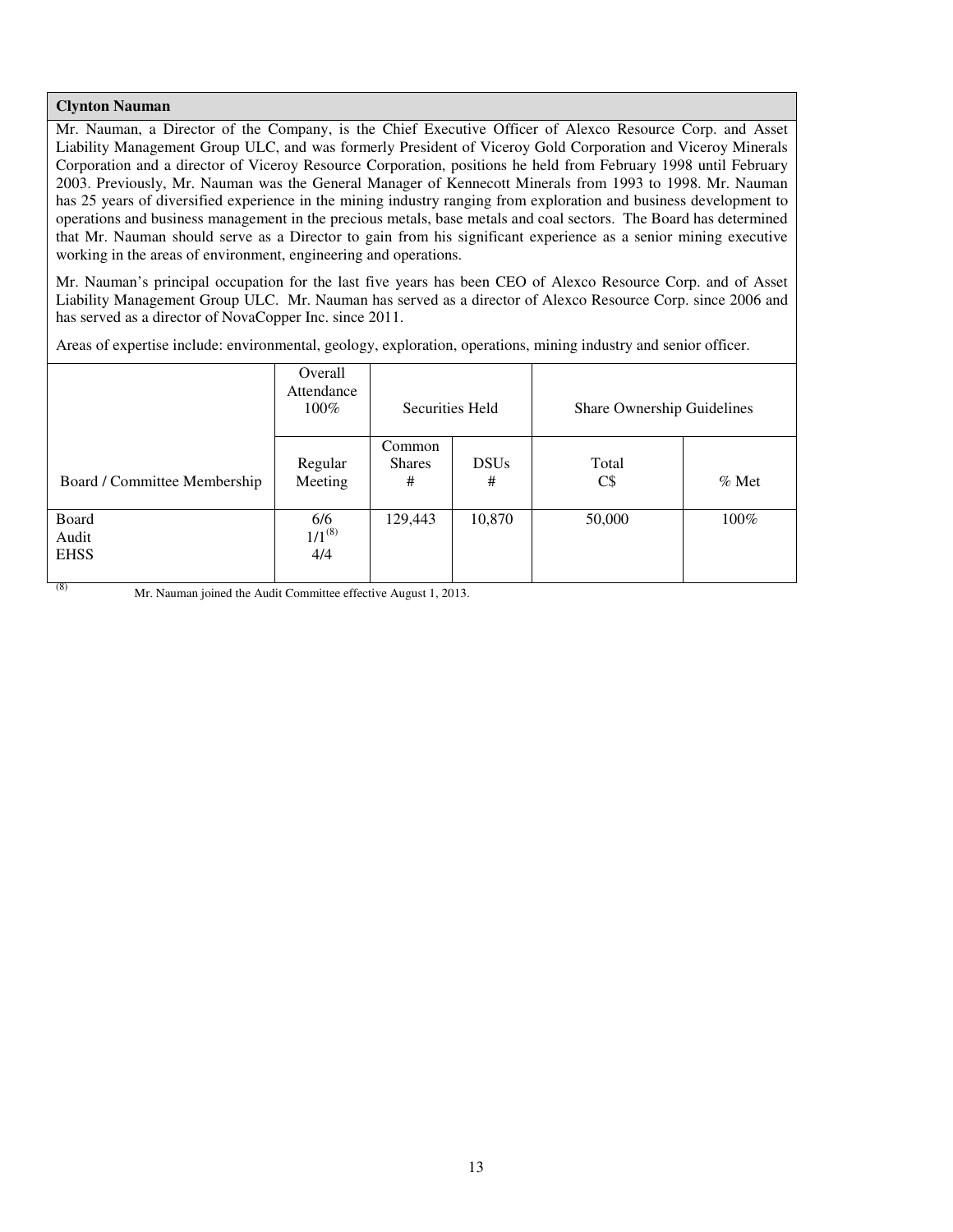### **Rick Van Nieuwenhuyse**

Mr. Van Nieuwenhuyse joined the Company as President and Chief Operating Officer in January 1998 and was appointed as Chief Executive Officer in May 1999. He resigned as President and Chief Executive Officer of the Company in January of 2012 in order to assume his current role of President and Chief Executive Officer of NovaCopper Inc. Mr. Van Nieuwenhuyse has more than 30 years of experience in the natural resource sector including as Vice President of Exploration for Placer Dome Inc. In addition to his international exploration perspective, Mr. Van Nieuwenhuyse brings years of working experience in and knowledge of Alaska to the Company. Mr. Van Nieuwenhuyse has managed projects from grassroots discovery through to advanced feasibility studies, production and mine closure. Mr. Van Nieuwenhuyse holds a Candidature degree in Science from the Université de Louvain, Belgium, and a Masters of Science degree in geology from the University of Arizona. The Board has determined that Mr. Van Nieuwenhuyse should serve as a Director to benefit from his experience as a geologist, his extensive knowledge of the Company, its projects and its history as the former President and Chief Executive Officer of the Company, due to his extensive experience in discovering, exploring, and developing large mining projects, and due to his significant experience in Alaska.

Mr. Van Nieuwenhuyse served as a director of Mantra Capital until April 2011, and currently serves as a director of NovaCopper Inc., Alexco Resource Corp., Tintina Resources and AsiaBaseMetals.

Areas of experience include: exploration, geology, resource and reserve assessment, feasibility studies, government relations, mining industry, senior officer and board governance.

|                                   | Overall<br>Attendance<br>$100\%$ | Securities Held              |                  | Share Ownership Guidelines |         |
|-----------------------------------|----------------------------------|------------------------------|------------------|----------------------------|---------|
| Board / Committee Membership      | Regular<br>Meeting               | Common<br><b>Shares</b><br># | <b>DSUs</b><br># | Total<br>$C\$              | $%$ Met |
| Board<br>Corporate Communications | 6/6<br>2/2                       | 699,993                      | 6,021            | 50,000                     | $100\%$ |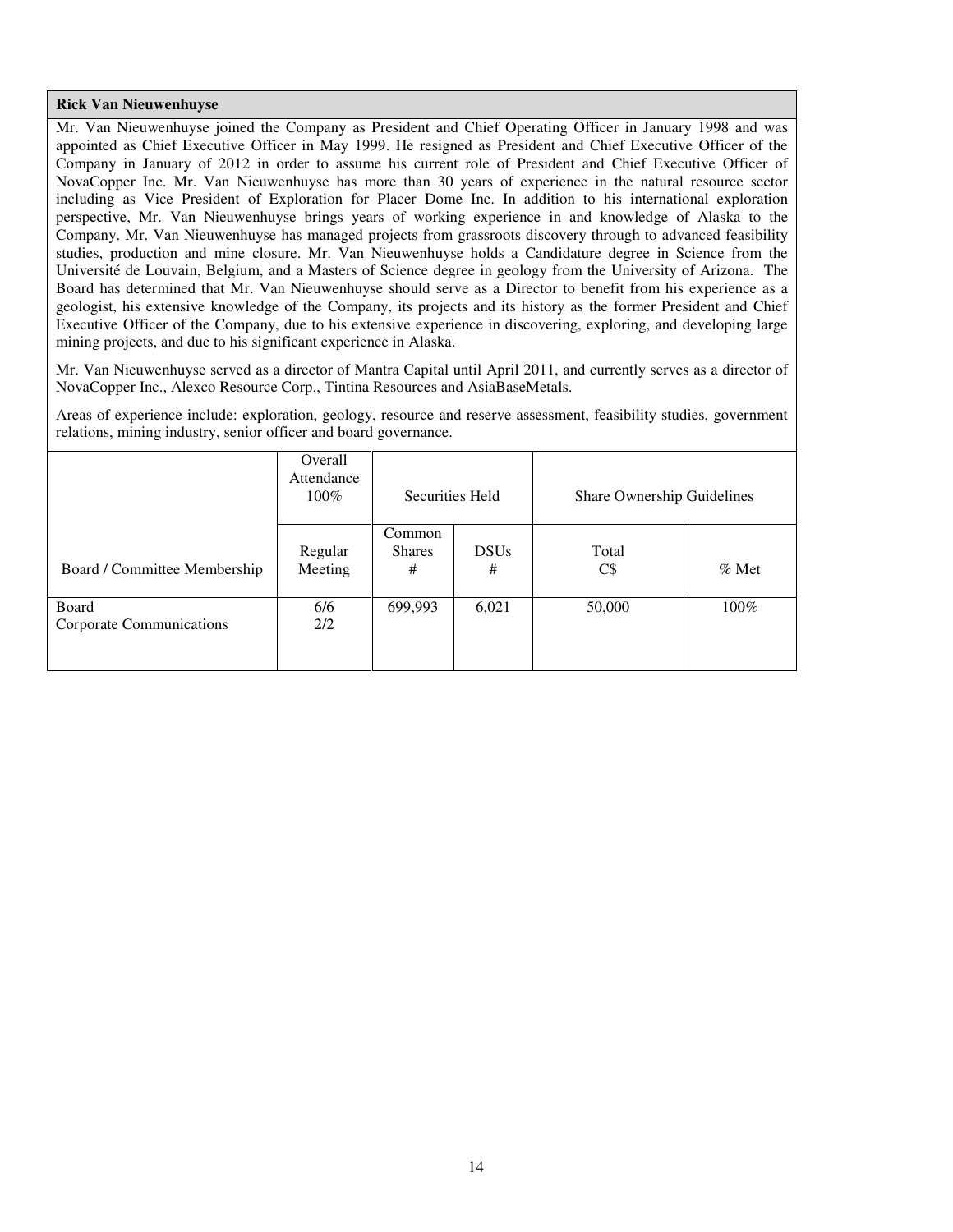### **Anthony Walsh, CA**

Mr. Walsh has over 20 years of international experience in the field of exploration, mining and development and was the President and CEO of Sabina Gold & Silver Corp. ("Sabina") (2008-2011). Prior to joining Sabina, Mr. Walsh was President and CEO of Miramar Mining Corporation (1999-2007), Vice-President and CFO of Miramar Mining Corporation (1995-1999), the Senior Vice-President and CFO of a computer leasing company (1993-1995) and the CFO and Senior Vice-President, Finance of International Corona Mines Ltd., a major North American gold producer (1989-1992). From 1985 to 1989 he was Vice-President, Finance of International Corona Mines Ltd., and from 1973 to 1985 Mr. Walsh held various positions at Deloitte, Haskins & Sells, a firm of Chartered Accountants. Mr. Walsh graduated from Queen's University (Canada) in 1973 and became a member of The Canadian Institute of Chartered Accountants in 1976. Mr. Walsh joined the Board on March 19, 2012. The Board has determined that Mr. Walsh should serve as a Director to benefit from his experience as a senior executive in a variety of global mining companies and international accounting firms. Mr. Walsh lends the Board his expertise in finance, international accounting and corporate governance.

Mr. Walsh has been retired since 2011, but currently serves as a director of the following companies: Sabina, Avala Resources Ltd., TMX Group Inc., Dundee Precious Metals Ltd. and Quaterra Resources Ltd. Mr. Walsh previously served on the board of Stolnoway Diamonds Limited (September 2004 - November 2012) and on the board of Dunav Resources Limited (July 2010 - March 2013).

Areas of expertise include: corporate development, finance, accounting, mergers and acquisitions, corporate governance, corporate regulation, and mining industry.

|                                        | Overall<br>Attendance<br>$100\%$ | Securities Held              |                  | Share Ownership Guidelines |         |
|----------------------------------------|----------------------------------|------------------------------|------------------|----------------------------|---------|
| Board / Committee<br>Membership        | Regular<br>Meeting               | Common<br><b>Shares</b><br># | <b>DSUs</b><br># | Total<br>$C\$              | $%$ Met |
| Board<br>Audit<br>Corporate Governance | 6/6<br>4/4<br>$1/1^{(9)}$        | Nil                          | 6,021            | 50,000                     | 30%     |

Mr. Walsh joined the Corporate Governance and Nominations Committee effective August 1, 2013.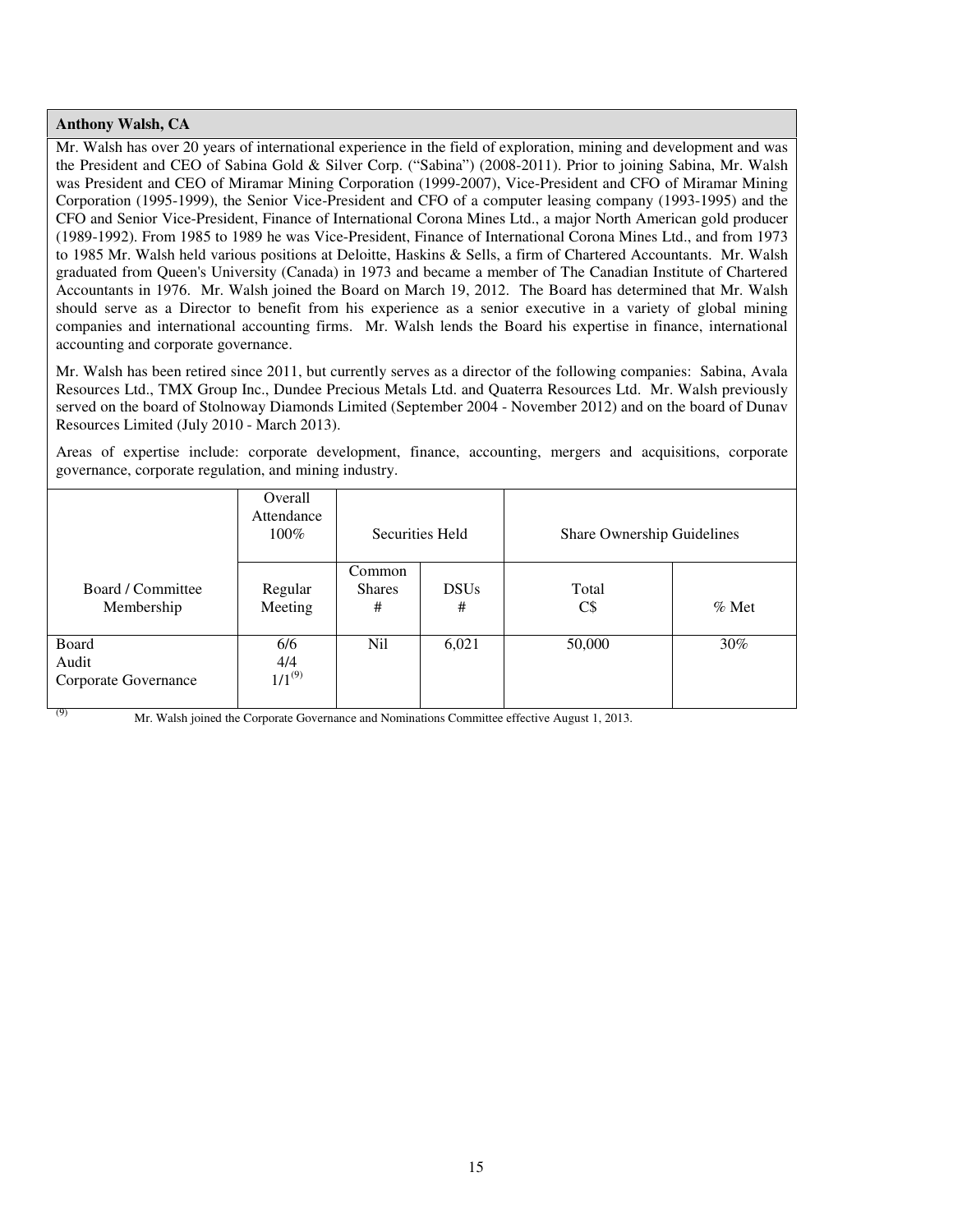## **David Deisley**

Mr. Deisley joined the Company November 1, 2012 as Executive Vice President, General Counsel and Corporate Secretary, responsible for all aspects of the Company's legal governance and corporate affairs. With over 25 years of experience in the mining industry in the Americas, Mr. Deisley has an extensive track record in project permitting, corporate social responsibility, mergers and acquisitions and corporate development. Prior to joining the Company, Mr. Deisley served in positions of increasing responsibility with Goldcorp Inc. from September 2007 to October 2012. At the time he resigned from Goldcorp Inc., Mr. Deisley held the position of Executive Vice President, Corporate Affairs and General Counsel for Goldcorp Inc. Prior to his tenure at Goldcorp Inc., Mr. Deisley served in several progressively responsible capacities with Barrick Gold Corporation, including Regional General Counsel for Barrick Gold North America. Mr. Deisley received his Juris Doctor from the University of Utah S.J. Quinney College of Law, and his Bachelor of Arts from Brown University.

Areas of expertise include: sustainability and corporate social responsibility, environmental permitting and compliance, corporate development, corporate and project financing, mergers and acquisitions, corporate governance, corporate regulation, and mining industry.

| Securities Held              |                  | Share Ownership Guidelines |         |
|------------------------------|------------------|----------------------------|---------|
| Common<br><b>Shares</b><br># | <b>PSUs</b><br># | Total                      | $%$ Met |
| 111,752                      | 280,000          | 850,000                    | 31%     |

#### **David Ottewell**

Mr. Ottewell joined the Company on November 13, 2012, as its Vice President and Chief Financial Officer. In this role, Mr. Ottewell is responsible for all aspects of the Company's financial management. Mr. Ottewell is a highly accomplished financial executive, with over 25 years of mining industry experience. Prior to joining the Company, he served as Vice President and Controller for Newmont Mining Corporation where he was employed since 2005, and prior to that, had a 16-year career with Echo Bay Mines Ltd., a prominent precious metals mining company with multiple operations in the Americas. Mr. Ottewell holds a Bachelor of Commerce degree from the University of Alberta and is a member of the Canadian Institute of Chartered Accountants.

Areas of expertise include: global accounting and finance, corporate disclosure and financial regulation, and mining industry.

| Securities Held              |                  | Share Ownership Guidelines |         |
|------------------------------|------------------|----------------------------|---------|
| Common<br><b>Shares</b><br># | <b>PSUs</b><br># | Total<br>P                 | $%$ Met |
| 49,314                       | 200,000          | 650,000                    | 18%     |

#### **Meetings of the Board and Board Member Attendance at Annual Meeting**

During the fiscal year ended November 30, 2013, the Board held six meetings. None of the incumbent Directors attended fewer than 75% of the aggregate of the total number of Board meetings and meetings of the committees on which he or she serves.

Board members are not required to attend the annual general meeting; however, the following eight Directors attended the Company's annual meeting of shareholders held on May 29, 2013: Sharon Dowdall, Thomas Kaplan, Gregory Lang, Gillyeard Leathley, Igor Levental, Clynton Nauman, Rick Van Nieuwenhuyse, and Anthony Walsh.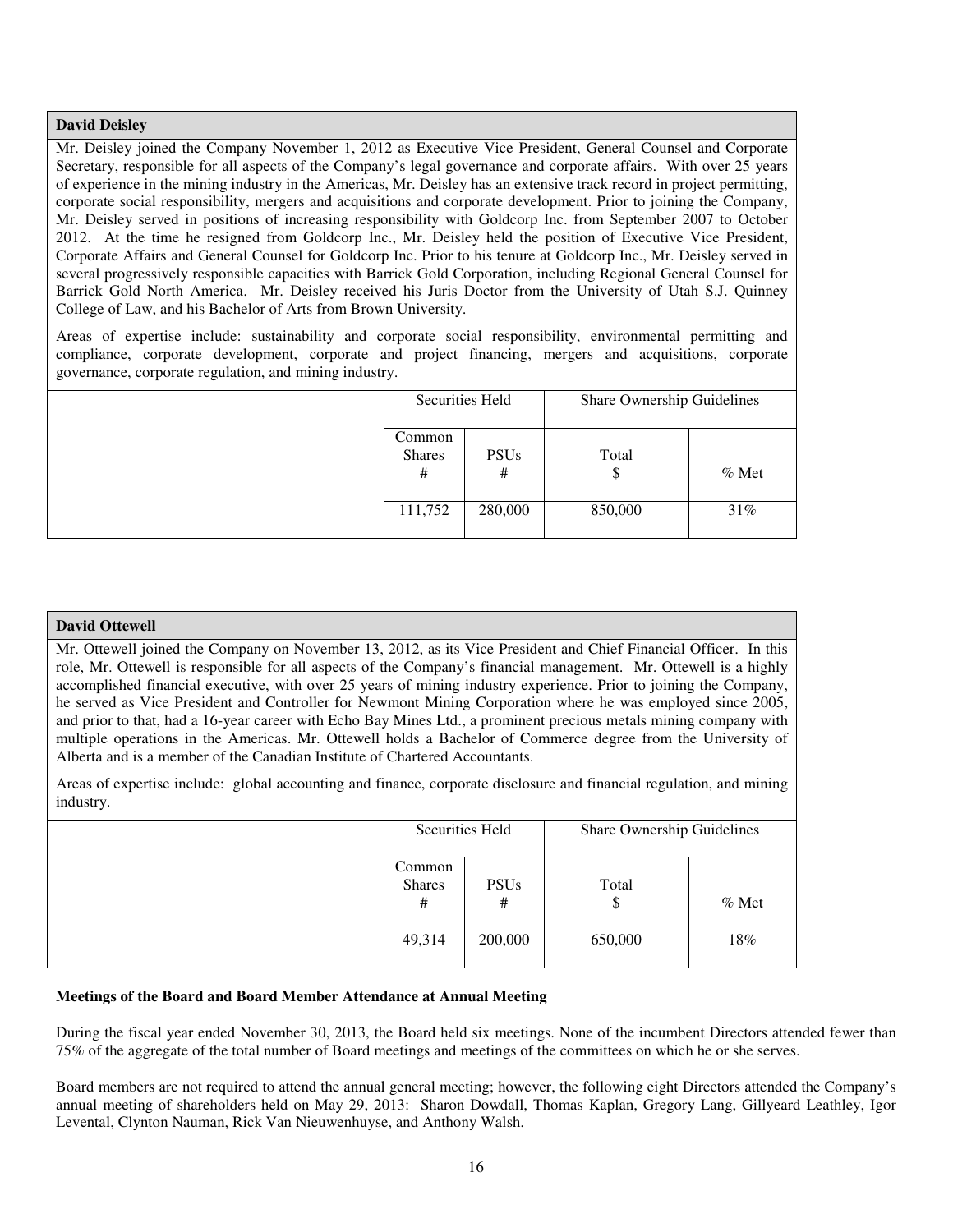### **Legal Proceedings**

Neither the Company nor any of its property is currently subject to any material legal proceedings or other adverse regulatory proceedings. We do not currently know of any legal proceedings against us involving our Directors, proposed Directors, executive officers or Shareholders of more than 5% of our voting shares. None of our Directors, proposed Directors or executive officers has, during the past ten years, been involved in any material bankruptcy, criminal or securities law proceedings.

#### **Family and Certain Other Relationships**

There are no family relationships among the members of the Board or the members of senior management of the Company. There are no arrangements or understandings with customers, suppliers or others, pursuant to which any member of the Board or member of senior management was selected. As of November 30, 2013, Electrum held 84,569,479 Common Shares, representing approximately 27.2% of the Company's outstanding shares. Pursuant to the Unit Purchase Agreement dated December 31, 2008 between the Company and Electrum, the Company provided Electrum with the right to designate an observer at all meetings of the Company's Board and any committee thereof so long as Electrum and its affiliates hold not less than 15% of the Company's common shares. Electrum designated Igor Levental as its observer at the Company's Board meetings. In July 2010, the Company appointed Igor Levental as a Director of the Company. In November 2011, Dr. Thomas Kaplan, was appointed the Chairman of the Company's Board. Dr. Kaplan is also the Chairman and Chief Investment Officer of The Electrum Group.

### **Section 16(a) Beneficial Ownership Reporting Compliance**

Section 16(a) of the Exchange Act requires the Company's officers and Directors and persons who own more than 10% of a registered class of the Company's equity securities, to file reports of ownership and changes in ownership on Forms 3, 4 and 5 with the SEC. Officers, Directors and such 10% Shareholders are required to furnish the Company with copies of all Forms 3, 4 and 5 they file.

The Company was a "foreign private issuer" (as defined in Rule 3b-4 under the Exchange Act) during the entirety of the fiscal year ended November 30, 2013 and was not subject to the reporting requirements of Section 16(a). Effective as of December 1, 2013, the Company no longer qualified as a "foreign private issuer." Accordingly, the Company will be required in its management information circular for the fiscal years ending November 30, 2014 and thereafter to make a determination of whether it believes all transactions required to be reported pursuant to Section 16(a) were timely reported by the Company's officers, Directors and greater than 10% Shareholders.

#### **Ethical Business Conduct**

We have adopted a Code of Ethics that applies to our Chief Executive Officer, Chief Financial Officer and Corporate Controller or persons performing similar functions. This Code of Ethics is posted on our website (www.novagold.com). We intend to satisfy the disclosure requirement under Item 5.05 of Form 8-K regarding an amendment to, or waiver from, a provision of the Code of Ethics that applies to our principal executive officer, principal financial officer, principal accounting officer or controller, or persons performing similar functions, by posting such information on the our website, at the address specified above.

Our Code of Business Conduct and Ethics, and charters for each Committee of our Board are also available on our website. The Code of Ethics, Code of Business Conduct and Ethics and charters are also available in print to any stockholder who submits a request to: Corporate Secretary, NOVAGOLD RESOURCES INC., 789 West Pender Street, Suite 720, Vancouver, British Columbia, Canada V6C 1H2.

Information on our website is not deemed to be incorporated by reference into this Annual Report on Form 10-K.

#### **Board Mandate**

The Board is responsible for the overall stewardship of the Company. The Board discharges this responsibility directly and through the delegation of specific responsibilities to committees of the Board. The Board works with management to establish the goals and strategies of the Company, to identify principal risks, to select and assess senior management and to review significant operational and financial matters. The Board does not have a written mandate. The Board delineates its role and responsibilities based on the statutory and common law applicable to the Company.

The Board has appointed an Audit Committee to assist the Board in monitoring (i) the integrity of the financial statements of the Company, (ii) the independent auditors' qualifications and independence, (iii) the performance of the Company's internal financial controls and audit function and the independent auditors, and (iv) the compliance by the Company with legal and regulatory requirements. The members of the Audit Committee are elected annually by the Board at the annual organizational meeting. The members of the Audit Committee are required to meet the independence and experience requirements of the NYSE-MKT and Section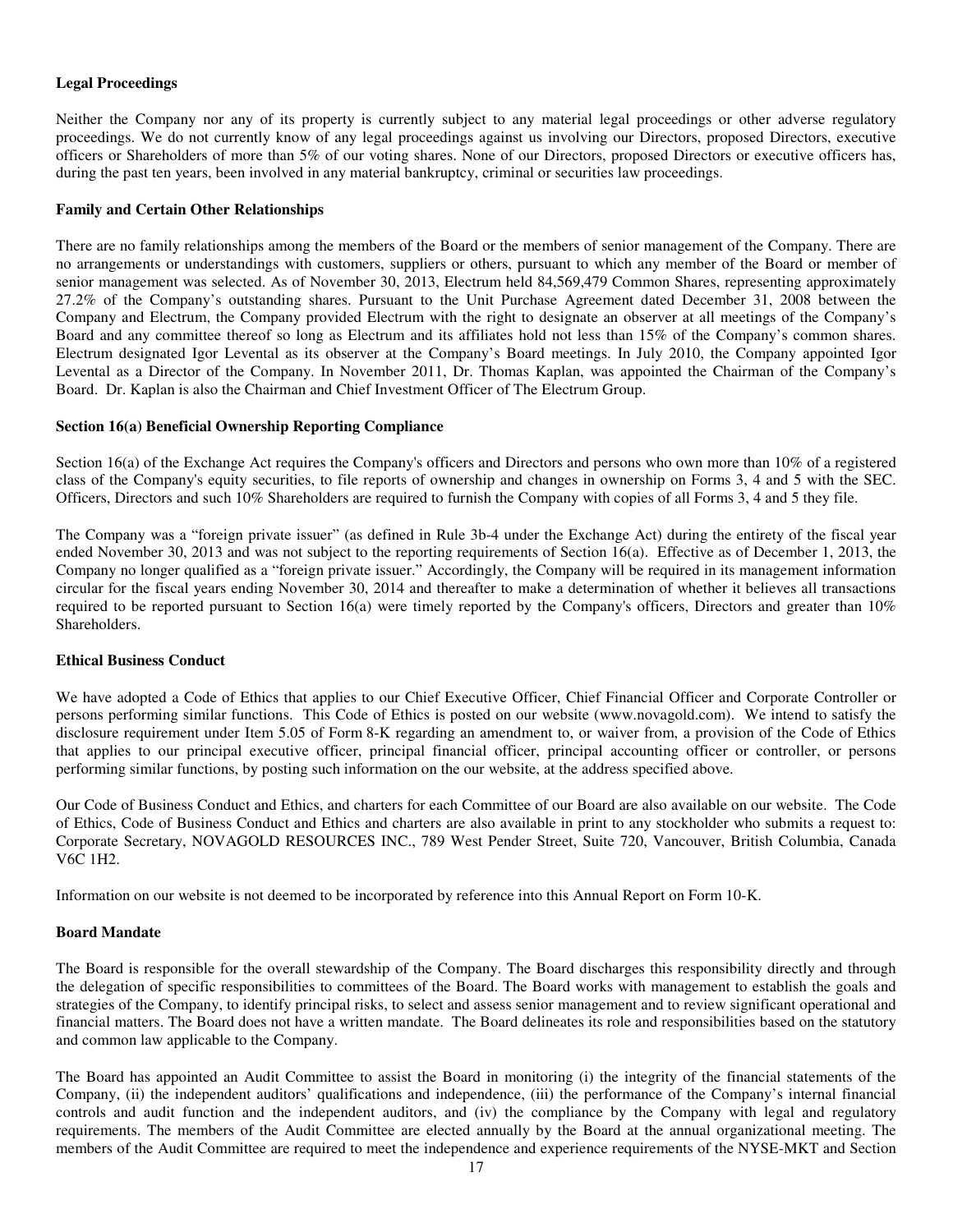10A(m)(3) of the Exchange Act, and the rules and regulations of the SEC. At least one member of the Audit Committee shall be an "audit committee financial expert" as defined by the SEC. The Company's Audit Committee consists of fully independent members and the Company's "audit committee financial expert" is Anthony Walsh. The Audit Committee meetings are held quarterly at a minimum. The Company's Audit Committee Charter is available on the Company's website at www.novagold.com under the Corporate Governance tab.

#### *Position Descriptions*

The position descriptions for the chairs of each Board committee are contained in the committee charters. The chair of each of the Audit Committee, Corporate Governance and Nominating Committee, EHSS and Technical Committee, Compensation Committee, and the Corporate Communications Committee is required to ensure the Committee meets regularly and performs the duties as set forth in its charter, and reports to the Board on the activities of the Committee. The Board has developed a written position description for the Chair of the Board and this position is presently held by Dr. Thomas Kaplan. The Chair of the Board is principally responsible for overseeing the operations and affairs of the Board.

The Board has also developed a written position description for the CEO. The CEO is primarily responsible for the overall management of the business and affairs of the Company. In this capacity, the CEO shall establish the strategic and operational priorities of the Company and provide leadership to the management team. The CEO is directly responsible to the Board for all activities of the Company.

## *Orientation and Continuing Education*

The Company provides an orientation and education program to new directors. This program consists of providing education regarding directors' responsibilities, corporate governance issues, committee charters and recent and developing issues related to corporate governance and regulatory reporting. The Company provides orientation in matters material to the Company's business and in areas outside of the specific expertise of the Board members. All new members of the Board have historically been experienced in the mining sector; therefore general mining orientation has not been necessary.

Continuing education helps Directors keep up to date on changing governance issues and requirements and legislation or regulations in their field of experience. The Board recognizes the importance of ongoing education for the Directors and senior management of the Company and the need for each Director and officer to take personal responsibility for this process. To facilitate ongoing education, the CEO or the Board may from time to time, as required:

- Request that Directors or officers determine their training and education needs;
- Arrange visits to the Company's projects or operations;
- Arrange funding for the attendance at seminars or conferences of interest and relevance to their position; and
- Encourage participation or facilitate presentations by members of management or outside experts on matters of particular importance or emerging significance.

During the 2013 fiscal year, Directors participated in educational sessions and received educational materials on the topics outlined below.

| <b>Educational Programs</b>                                                           | Date           | Audience                                          |
|---------------------------------------------------------------------------------------|----------------|---------------------------------------------------|
| Considerations for determining Directors' status<br>as independent or non-independent | April 2013     | Corporate Governance and<br>Nominations Committee |
| Compensation strategies                                                               | August 2013    | <b>Compensation Committee</b>                     |
| Executive and Director's Compensation Update                                          | September 2013 | <b>Compensation Committee</b>                     |
| U.S. GAAP Reporting Standards Update                                                  | October 2013   | Audit Committee                                   |
| <b>U.S. Domestic Filer Matters</b><br>-Section 16<br>-SEC Industry Guide 7            | November 2013  | <b>Board of Directors</b>                         |

The Board also encourages senior management to participate in professional development programs and courses and supports management's commitment to training and developing employees.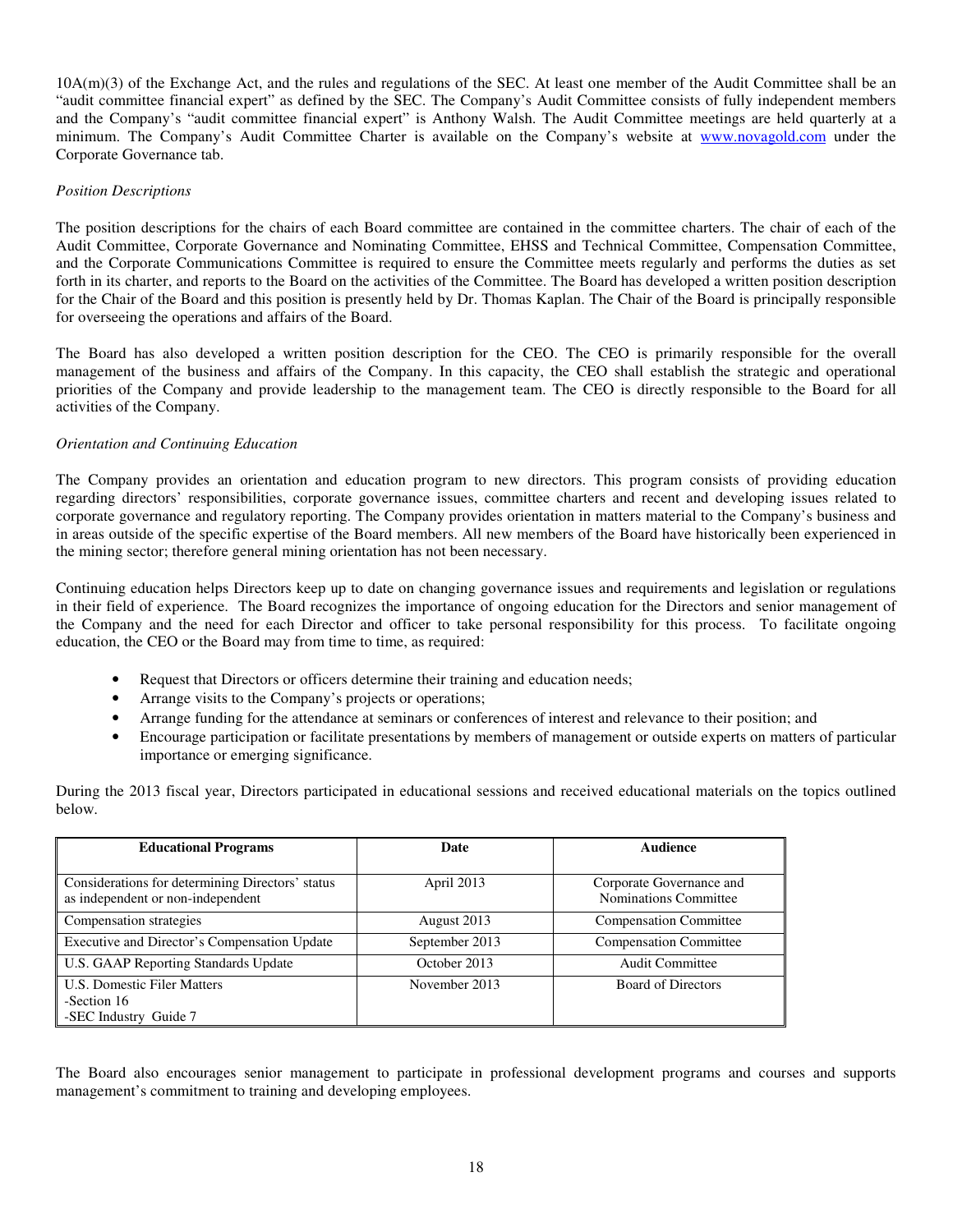### **Item 11. Executive Compensation**

### **Compensation Discussion and Analysis**

This Compensation Discussion and Analysis describes and explains the significant elements of the Company's executive compensation program which was implemented during the 2013 fiscal year to attract, retain and incentivize the Company's NEOs.

The Company's current NEOs are:

- Mr. Gregory Lang, President and CEO ("CEO");
- Mr. David Deisley, Executive Vice President, General Counsel and Corporate Secretary ("EVP"); and
- Mr. David Ottewell, Vice President and CFO ("CFO").

### **Objectives of Compensation Program**

The Company has a pay-for-performance philosophy and the compensation programs of the Company are designed to attract and retain executive officers with the talent and experience necessary for the success of the Company. A significant portion of total direct compensation is dependent on actual performance measured against short-term and long-term goals of the Company and the individual, as approved by the CEO and the Board.

The Compensation Committee of the Board evaluates each officer position to establish skill requirements and levels of responsibility. The Compensation Committee, after referring to market information provided by its outside compensation advisor, Mercer (Canada) Limited ("Mercer" or the "Compensation Consultant"), determines compensation for the officers. As directed by the Compensation Committee, the Company has a compensation philosophy to pay above the median of its peer group companies. Factors which influence this policy include the size of the Company's precious metals deposits as compared to other peer group companies and the acknowledgement that managing these resources requires an executive team with extensive experience and skills in advancing significant deposits into production. Additionally, the Company is working with senior mining partners to advance two of its projects and needs to attract and retain executives with specialized skills, knowledge and experience which come from working for and with large mining companies to advance these substantial projects. Such skills and knowledge include the areas of geology, engineering, logistical planning, preparation of feasibility studies, permitting, mine construction and operation, government and community affairs, marketing, financing and accounting.

The Company regularly meets directly with its major Shareholders to discuss a variety of matters relevant to the Company. At the request of the Compensation Committee, the Company includes the issue of executive compensation in such discussions and provides feedback from the Shareholders to the Compensation Committee.

The Compensation Committee currently targets NEO compensation as follows:

• CEO, CFO, and EVP:

Base Salary – 62.5th percentile of the market

Total Cash Compensation – 62.5th percentile of the market

Total Direct Compensation – 75th percentile of the market

Total cash compensation includes base salary and annual incentive compensation. Total direct compensation includes base salary, annual incentive compensation and long-term incentive compensation.

#### **Executive Compensation Policies and Programs**

In establishing compensation objectives for NEOs, the Compensation Committee seeks to accomplish the following goals:

incentivize executives to achieve important corporate and personal performance objectives and reward them when such objectives are met;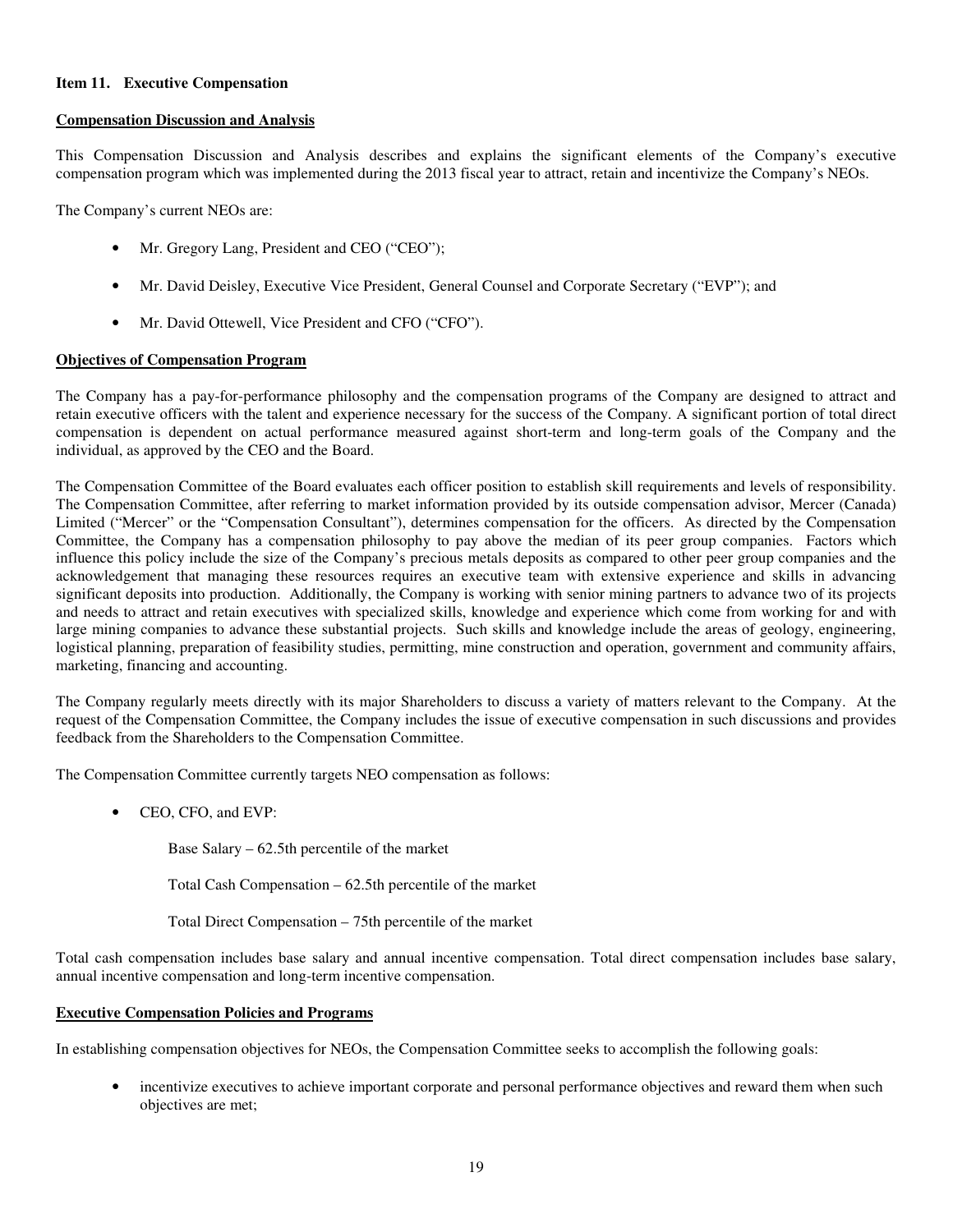- recruit and subsequently retain highly qualified executive officers by offering overall compensation that is competitive with that offered for comparable positions at Peer Group companies (as defined in the "Peer Group" section below); and
- align the interests of executive officers with the long-term interests of Shareholders through participation in the Company's stock-based compensation plans.

During 2013, the Company's executive compensation package consisted of the following principal components: base salary, annual incentive cash bonus, various welfare plan benefits, individual retirement account ("IRA") matching for U.S. NEOs, and long-term incentives in the form of stock options and PSUs. Effective as of January 1, 2014, the IRA matching terminated, and 401(k) retirement savings matching commenced for U.S. NEOs.

The following table summarizes the different elements of the Company's total compensation package:

| <b>COMPENSATION</b><br><b>ELEMENT</b>                                                                        | <b>OBJECTIVE</b>                                                                                                                 | <b>KEY FEATURE</b>                                                                                                                                                                                                                                                                                                                                                          |
|--------------------------------------------------------------------------------------------------------------|----------------------------------------------------------------------------------------------------------------------------------|-----------------------------------------------------------------------------------------------------------------------------------------------------------------------------------------------------------------------------------------------------------------------------------------------------------------------------------------------------------------------------|
| <b>Base Salary</b>                                                                                           | Provide a fixed level of cash<br>compensation for performing<br>day-to-day responsibilities.                                     | Base salary bands were created and are<br>reviewed annually based on the 62.5 <sup>th</sup><br>percentile of the Peer Group market data for<br>base salary. Actual increases are based on<br>individual performance.                                                                                                                                                        |
| Annual Incentive Plan                                                                                        | Reward for short-term<br>performance against corporate<br>and individual goals.                                                  | Cash payments based on a formula. Each<br>NEO has a target opportunity based on the<br>$62.5th$ percentile of the Peer Group market<br>data for total cash. Actual payout depends on<br>performance against corporate and individual<br>goals.                                                                                                                              |
| <b>Stock Options</b>                                                                                         | Align management interests<br>with those of Shareholders,<br>encourage retention and<br>reward long-term Company<br>performance. | Calculations are based on targets for each<br>NEO determined by targeting the 75 <sup>th</sup><br>percentile of the Peer Group market data for<br>total direct compensation. Stock option<br>grants generally vest over 2 years and have a<br>5-year life.                                                                                                                  |
| Performance Share Units                                                                                      | Align management interests<br>with those of Shareholders,<br>encourage retention and<br>reward long-term Company<br>performance. | Calculations are based on targets for each<br>NEO determined by targeting the 75 <sup>th</sup><br>percentile of the Peer Group market data for<br>total direct compensation. PSU grants cliff<br>vest (typically two years from the grant date)<br>and actual payout depends upon the<br>performance against corporate and individual<br>goals as established in the grant. |
| Employee Share Purchase Plan                                                                                 | Encourage ownership in the<br>Company through the regular<br>purchase of Company shares<br>from the open market.                 | Employees may contribute up to 5% of base<br>salary and the Company matches 50% of the<br>employee's contribution.                                                                                                                                                                                                                                                          |
| <b>Retirement Plans: RRSP</b><br>(Canadian employees), IRA<br>and $401(k)$ Plan (U.S.<br>employees) $^{(1)}$ | Provide retirement savings.                                                                                                      | <b>RRSP</b> – Company matches 100% of the<br>employee's contribution up to 5% of base<br>salary.<br>IRA - Company matched 100% of the<br>employee's contribution up to 3% of base<br>salary.<br>$401(k)$ – Company matches 100% of the<br>employee's contribution up to 5% of base<br>salary, subject to applicable IRS limitations.                                        |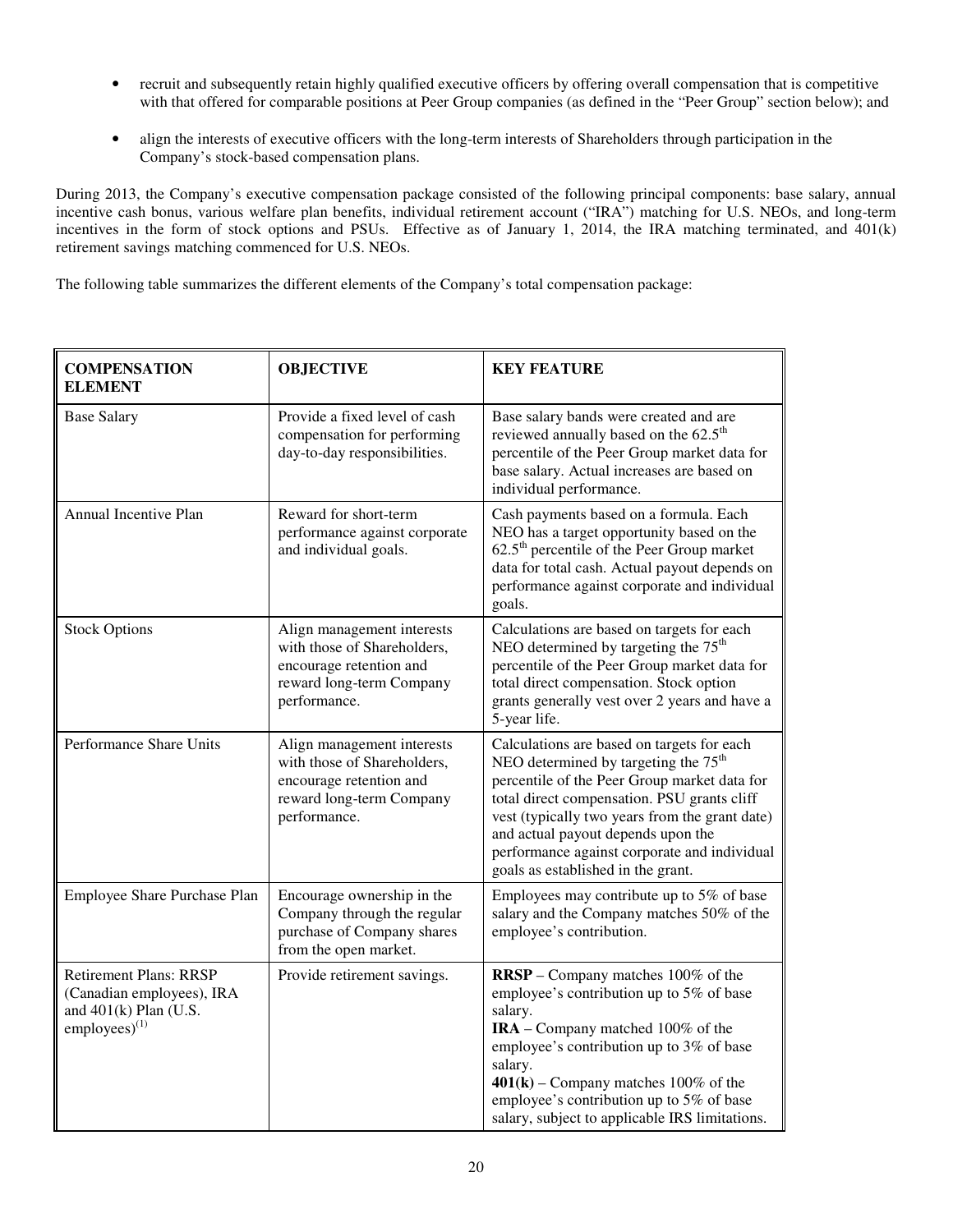| <b>COMPENSATION</b><br>ELEMENT | <b>OBJECTIVE</b>                                                                                 | <b>KEY FEATURE</b>                                                                                                                                               |
|--------------------------------|--------------------------------------------------------------------------------------------------|------------------------------------------------------------------------------------------------------------------------------------------------------------------|
| Welfare Plan Benefits          | Provide security to employees<br>and their dependents pertaining<br>to health and welfare risks. | Coverage includes medical, dental and vision<br>benefits, short- and long-term disability<br>insurance, life and AD&D insurance and<br>employee assistance plan. |

(1) The IRA was replaced with a 401(k) Plan for the Company's U.S. employees, including the NEOs, effective January 1, 2014.

### **Annual Compensation Decision-Making Process**

Each year, the executive team establishes goals and objectives for the upcoming year that include key priorities and initiatives. The CEO presents these goals and objectives to the Board for approval. Similarly, the CEO and the Chair of the Compensation Committee work together to establish individual goals and objectives for the CEO for the upcoming fiscal year and the CEO follows a similar process with the other NEOs.

The Company's 2014 corporate goals include:

- Advance permitting of the Donlin Gold project.
- Maintain a healthy balance sheet.
- Undertake Galore Creek technical studies to build on successful 2012 and 2013 drill results.
- Evaluate opportunities to monetize the value of Galore Creek.
- Maintain an effective corporate social responsibility program.

Performance relative to the corporate goals is reviewed at year-end and performance ratings are determined for the Company by the Board, for the CEO by the Compensation Committee and for each of the other NEOs by the CEO. These performance ratings are used in making decisions and calculations related to base salary increases, annual incentive payouts and stock option and PSU-based grants.

The Board can exercise discretion in determining the appropriate performance rating for the Company and executive officers based on their evaluation of performance against goals set at the beginning of the year. The size of any payout or award is dependent on the performance rating as determined by the Board. The rating can be 0% to 150%.

The Compensation Committee makes a recommendation to the Board regarding the CEO's base salary, annual incentive payout and stock option and PSU-based grants. The Compensation Committee also reviews the performance and compensation recommendations for the NEOs by the CEO and makes the final determination regarding the same.

Base salary increases are effective January 1<sup>st</sup> of each year and annual incentive payments are usually paid out shortly after the end of each performance cycle. The Company's performance cycle is aligned with its fiscal year end.

The bar graph below illustrates how much of compensation is cash versus non-cash based on the salary guidepost for each NEO and his annual incentive and long-term incentive targets for 2013. The actual pay mix may vary depending on whether goals are met since performance factors are used in the calculation of annual incentive pay and long-term incentive pay. Following the compensation review that was completed in 2013, the total direct compensation pay mix targets for 2014 will remain unchanged from 2013, as shown in the graph below: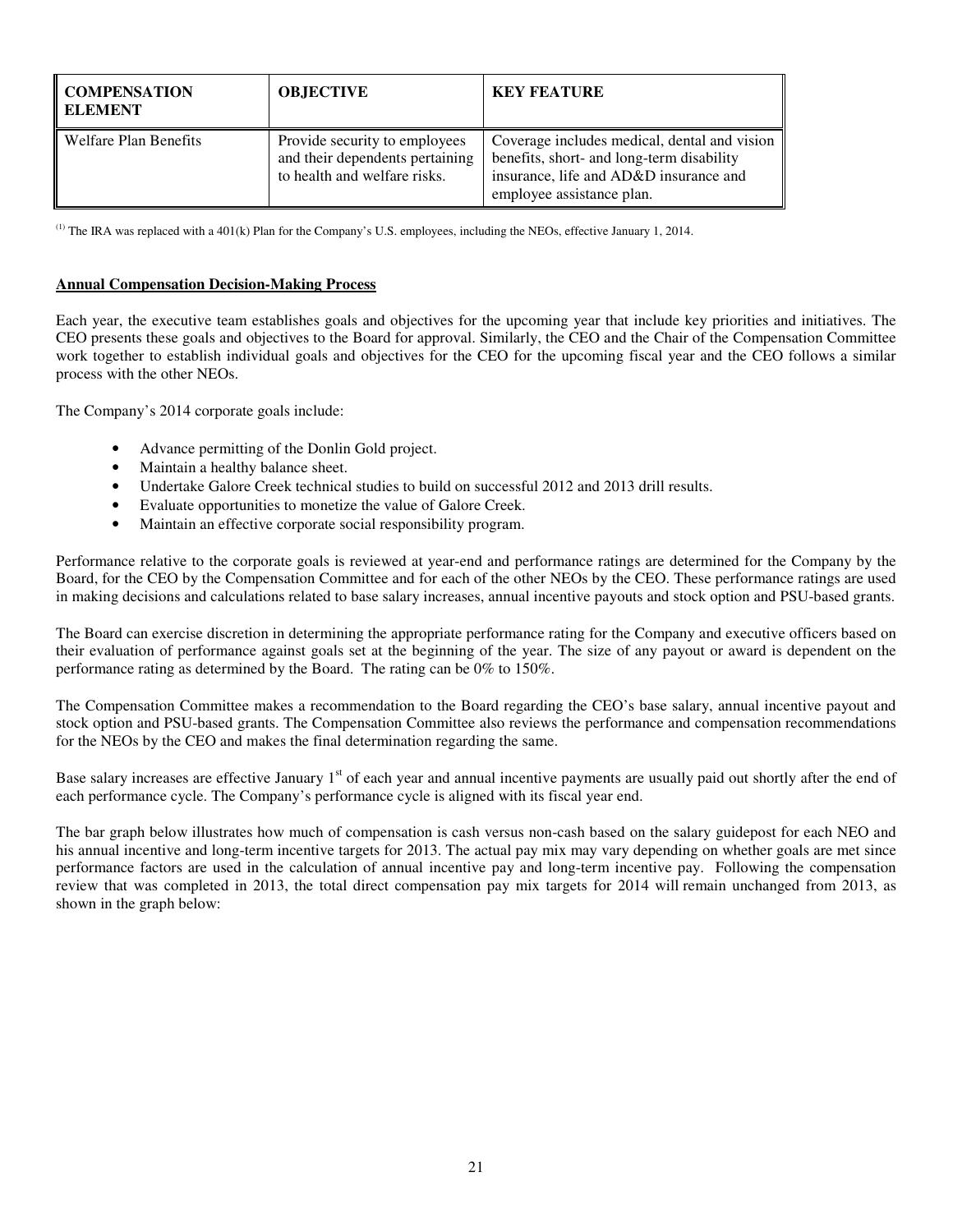

The bar graph below illustrates the actual pay mix for each NEO for compensation earned in 2013, although the annual incentive amounts were paid in fiscal 2014 and the long-term incentive amounts were awarded in fiscal 2014 in the form of stock option and PSU grants.



### **Risk Assessment of Compensation Policies and Practices**

Annually, the Compensation Committee conducts a risk assessment of the Company's compensation policies and practices as they apply to all employees, including all executive officers. The design features and performance metrics of the Company's cash and stock-based incentive programs, along with the approval mechanisms associated with each, are evaluated to determine whether any of these policies and practices would create risks that are reasonably likely to have a material adverse effect on the Company.

As part of the review, the following characteristics of the Company's compensation policies and practices were noted as being characteristics that the Company believes reduce the likelihood of risk-taking by the Company's employees, including the Company's officers and non-officers:

• The Company's compensation mix is balanced among fixed components such as salary and benefits, annual incentive payments and long-term incentives, including PSUs and stock options.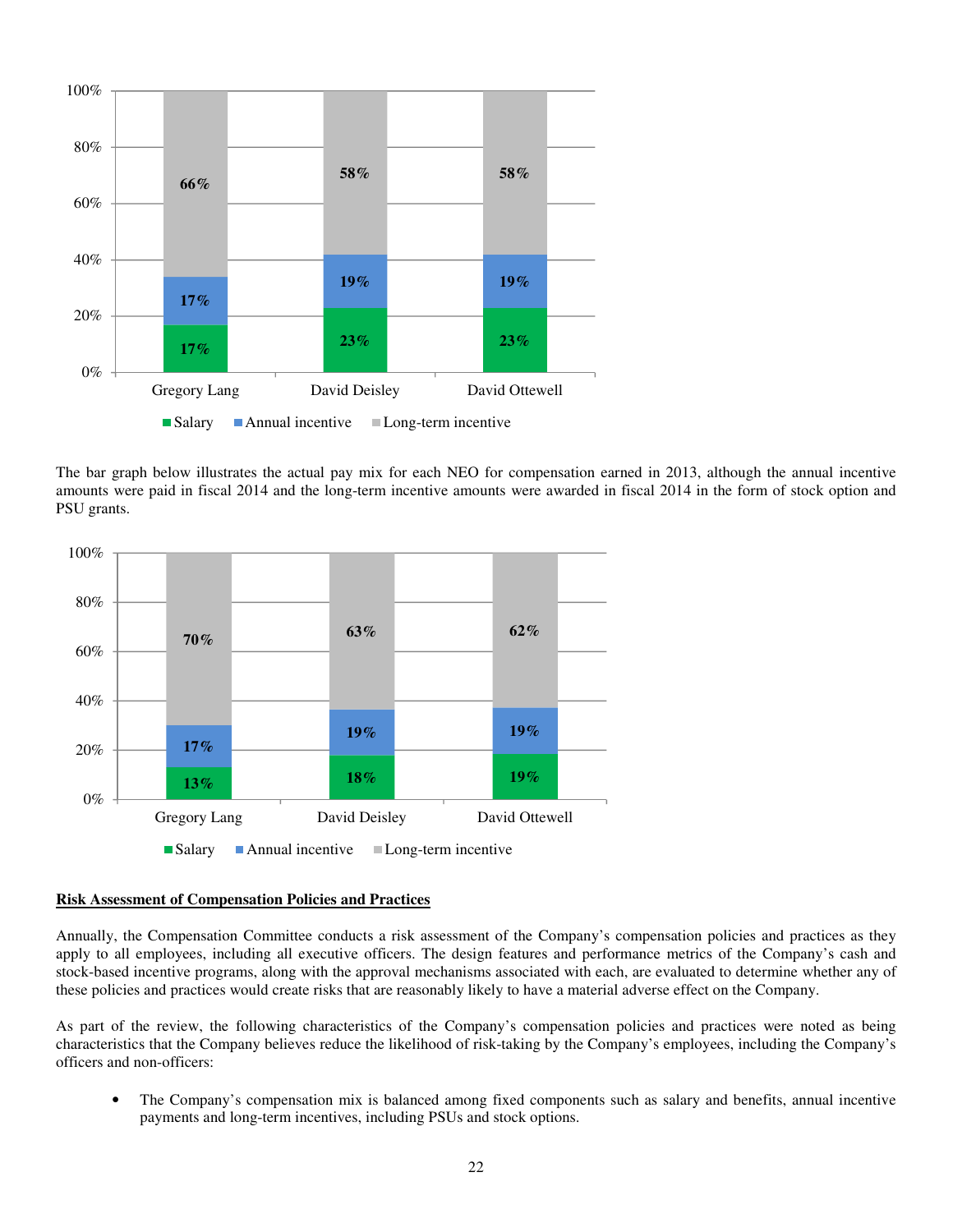- The Compensation Committee, under its charter, has the authority to retain any advisor it deems necessary to fulfill its obligations and has engaged the Compensation Consultant. The Compensation Consultant assists the Compensation Committee in reviewing executive compensation and provides advice to the Committee on an as needed basis.
- The annual incentive program for the executive management team, which includes each of the NEOs, is approved by the Board. Individual payouts are based on a combination of quantitative metrics as well as qualitative and discretionary factors.
- Stock-based awards are all recommended by the Compensation Committee and approved by the Board.
- The Board approves the compensation for the President and CEO based upon a recommendation by the Compensation Committee, which is comprised entirely of independent Directors.
- The nature of the business in which the Company operates requires some level of risk taking to achieve reserves and development of mining operations in the best interest of all stakeholders. Consequently, the executive compensation policies and practices have been designed to encourage actions and behaviors directed towards increasing long-term value while limiting incentives that promote excessive risk taking.

Based on this assessment, the Compensation Committee concluded that the Company's compensation policies and practices do not create risks that are reasonably likely to have a material adverse effect on the Company.

NEOs and Directors are not permitted to purchase financial instruments, including, for greater certainty, prepaid variable forward contracts, equity swaps, collars, or units of exchange funds that are designed to hedge or offset a decrease in market value of equity securities granted as compensation or held, directly or indirectly, by the NEO or Director. Additionally, the Company does not permit NEOs or Directors to pledge Company securities to secure personal debts or loans.

## **Peer Group**

On May 8, 2013, the Compensation Committee retained the Compensation Consultant to assist the Compensation Committee in determining appropriate levels for each of the three main components of total direct compensation for the Company's Directors and NEOs. The Compensation Consultant's work encompasses a review of the Company's executive compensation philosophies against a comparable peer group of mining companies using the publicly available filings of the peer companies.

A compensation peer group of mining companies has been developed using the following selection criteria:

- Canadian and/or U.S. listed companies;
- market capitalization and total assets similar to the Company;
- gold, diversified metals and mining, or precious metals/minerals industry;
- complexity of operation/business strategy relative to the Company; and
- experienced, full-time executive team

The Company considers the above selection criteria to be relevant because the criteria reflect the types of companies and the market in which the Company primarily competes for talent.

Based upon considerations of company size, stage of development and operating jurisdictions, the following peer group companies were selected:

| Alacer Gold Corp        | Hecla Mining Co.               |
|-------------------------|--------------------------------|
| Alamos Gold Inc.        | IAMGOLD Corp.                  |
| Allied Nevada Gold Corp | Lake Shore Gold Corp.          |
| Argonaut Gold Inc.      | New Gold Inc.                  |
| Aurico Gold Inc.        | Osisko Mining Corp.            |
| Centerra Gold Inc.      | Silver Standard Resources Inc. |
| Detour Gold Corp.       | Stillwater Mining Co.          |
| Gabriel Resources Ltd.  | Taseko Mines Ltd.              |

(collectively, the "Peer Group").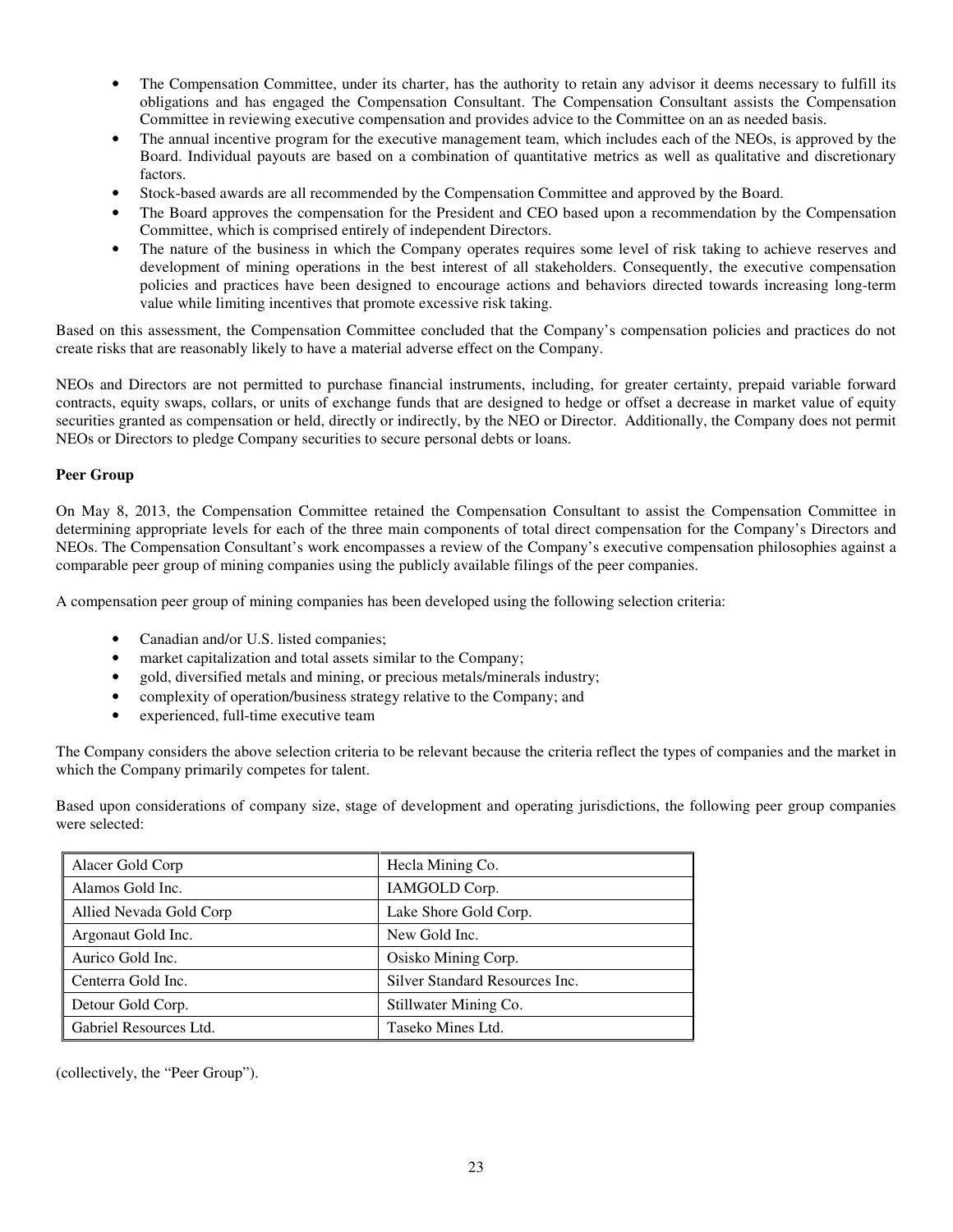#### **Compensation Elements**

After compiling information based on salaries, bonuses and other types of cash and equity based compensation programs obtained from the public disclosure records of the Peer Group, the Compensation Consultant reported its findings to the Compensation Committee and made recommendations to the Compensation Committee regarding compensation targets for Directors and NEOs.

The Compensation Committee has set the following compensation targets for the Company's NEOs for the 2014 fiscal year:

- CEO
	- o Base Salary 62.5th percentile of Peer Group
	- o Annual Incentive Target 100% of base salary
	- o Long Term Incentive Target– 375% of base salary
- EVP and CFO
	- o Base Salary 62.5th percentile of Peer Group
	- $\circ$  Annual Incentive Target 80% of base salary
	- o Long Term Incentive Target 250% of base salary

#### *Base Salary*

Salaries for officers are determined by evaluating the responsibilities inherent in the position held and each individual's experience and past performance, as well as by reference to the competitive marketplace for management talent at the Peer Group companies. The Compensation Committee refers to market information provided by the Compensation Consultant. The Compensation Consultant matches the executives to those individuals performing similar functions at the Peer Group companies. For the 2013 fiscal year, the Company set the  $62.5<sup>th</sup>$  percentile of this market data as a target to determine the salary bands for the NEOs.

As a result of the compensation review conducted in 2013, the Compensation Committee has recommended leaving the current salary bands unchanged for 2014.

The Company targets base salaries above the median of salaries paid by the Peer Group companies to assist in attracting and retaining the highly experienced people that the Company needs to be successful.

The Company will conduct a Peer Group review for its NEOs annually.

When determining base salary increases for the NEOs, the CEO and Compensation Committee look at the targets or guideposts (currently  $62.5<sup>th</sup>$  percentile of the market data) for the salary bands and determine an increase based on each NEO's performance. Individual performance is evaluated based on goals and initiatives set at the beginning of the year. The CEO determines a salary increase budget for each year based on market data from consulting companies and considering the Company's financial resources. Using this budget, and taking into account individual performance and each individual's position in his or her salary band, the CEO may recommend an increase for one or all NEOs. The Compensation Committee makes a recommendation for the CEO's base salary increase, also taking into account the budget set and the CEO's individual performance.

If an NEO is fully competent in their position, the NEO will be paid between 95% and 105% of the guidepost. Developing NEOs would be paid between 80% and 94% of the guidepost and NEOs who consistently perform above expectation can be paid between 106% and 120% of the guidepost.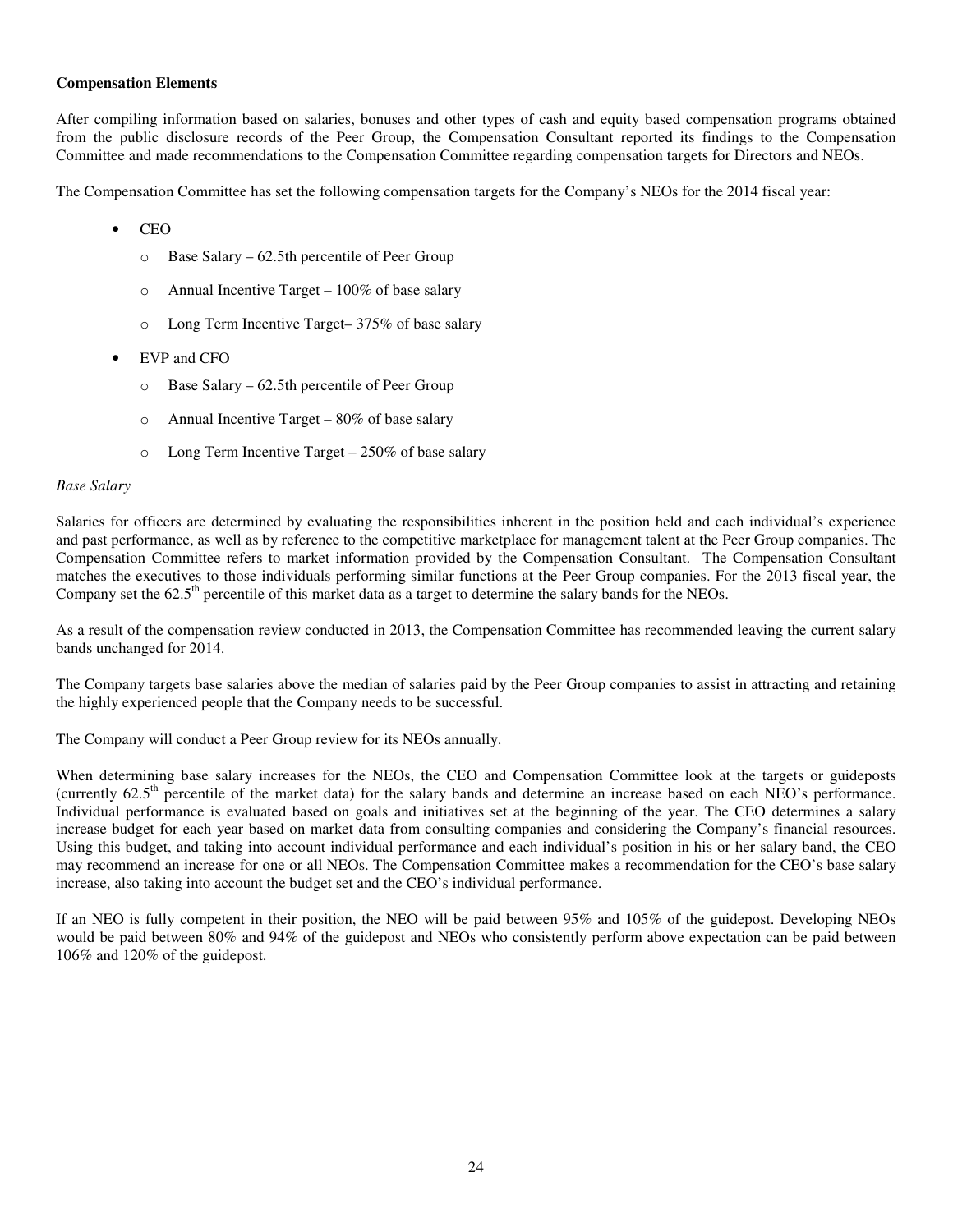| <b>NEO</b>     | 2014 Base Salary<br><b>Compared to Salary</b><br><b>Band Guidepost</b> | <b>Reason</b>                                                                                                                                                                                                                                                                                                                                                                                                                                         |
|----------------|------------------------------------------------------------------------|-------------------------------------------------------------------------------------------------------------------------------------------------------------------------------------------------------------------------------------------------------------------------------------------------------------------------------------------------------------------------------------------------------------------------------------------------------|
| Gregory Lang   | Above:<br>104% of guidepost                                            | Mr. Lang's base salary is above the salary range guidepost for<br>his role and level due to his past and current performance,<br>specifically with his previous experience as President & CEO<br>of Barrick U.S. Gold, his mine engineering and operations<br>experience and his excellent relationships with the<br>stakeholders in the Company's two primary assets.                                                                                |
| David Deisley  | Above:<br>109% of guidepost                                            | Mr. Deisley's base salary is above the salary range guidepost<br>for his role and level due to his past and current performance,<br>his significant previous experience as Executive Vice<br>President and General Counsel of Goldcorp, as in-house and<br>General Counsel of Barrick U.S. Gold, and his cultivation of<br>good relationships with the Alaskan stakeholders in the<br>Company's Donlin Gold project.                                  |
| David Ottewell | Below:<br>85% of guidepost                                             | Mr. Ottewell's base salary is below the salary range guidepost<br>for his role and level due to the fact that this is Mr. Ottewell's<br>first position at the CFO level. His past and current<br>performance has been excellent, and his previous experience<br>as the Vice President and Controller for Newmont Mining has<br>prepared him for the additional responsibilities incumbent<br>upon the Vice President and CFO position at the Company. |

## *Base Salary Increases for 2014*

The Compensation Committee approved the following base salary increases for 2014:

| <b>NEO</b>     | <b>Title</b>                                       | 2013 Base Salary | 2014 Base Salary | $%$ Change |
|----------------|----------------------------------------------------|------------------|------------------|------------|
| Gregory Lang   | President & CEO                                    | \$675,000        | \$695,250        | $3\%$      |
| David Deisley  | EVP, General<br>Counsel and<br>Corporate Secretary | \$425,000        | \$437,750        | $3\%$      |
| David Ottewell | VP & CFO                                           | \$325,000        | \$341,250        | $5\%$      |

## **Annual Incentive Plan**

At the end of each fiscal year, the Compensation Committee reviews actual performance against the objectives set by the Company and the NEOs for such fiscal year. The assessment of whether the Company's objectives for the year have been met includes, but is not limited to, considering the quality and measured progress of the Company's development stage projects, protection of the Company's treasury, corporate alliances and similar achievements.

The Company considers the  $75<sup>th</sup>$  percentile for annual incentive targets for NEOs.

The annual incentive formula for NEOs is as follows:

[(Corporate performance x 80%) + (Individual performance x 20%)] x target % x annual base salary = annual incentive payout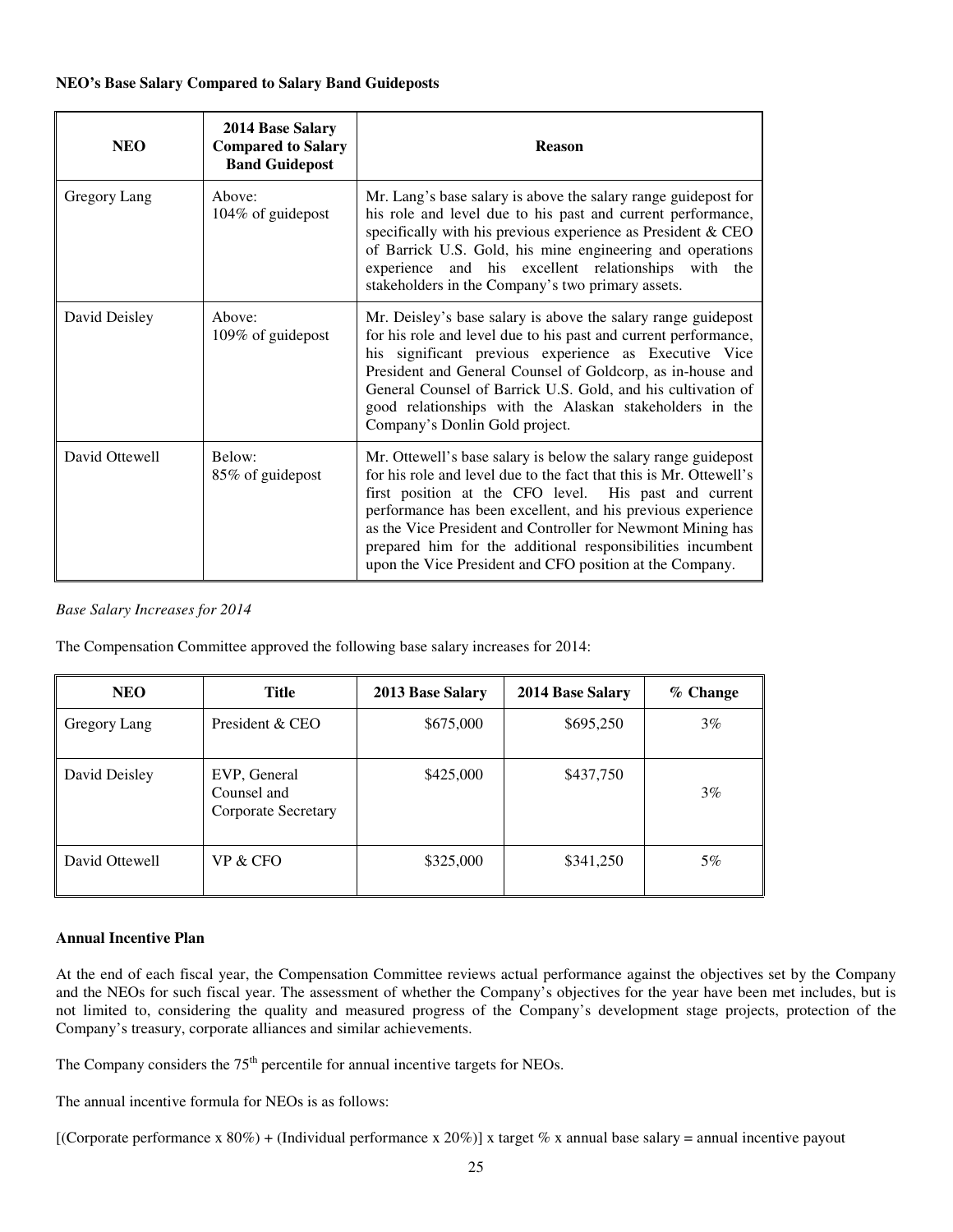The corporate performance component is weighted more heavily than the individual performance component in the formula above for each of the NEOs.

*Annual Incentive Payout for 2013* 

Actual incentive awards for 2013 were based on performance relative to goals and initiatives set for 2013. Performance is measured in two areas: corporate and individual. Performance ratings for each area range from 0% to 150%.

Discussions around corporate goals for the following year are started during a strategy session held in the fall of the preceding year. All NEOs, the other officers and some managers are involved in the strategy session. During the session, goals and initiatives are set in the following areas: Corporate Goals and Project Goals. These corporate goals and objectives are approved by the Board. Individual goals and objectives flow from the corporate goals and objectives to ensure that everyone's efforts are linked to the success of the Company.

The Company also focuses on setting goals and objectives around its core values which include safety, sustainability, accountability, communication, empowerment, integrity, respect and teamwork.

The following table describes the 2013 annual incentive calculation for NEOs made in 2014 based on performance in 2013:

| <b>NEO</b>     | Annual<br><b>Incentive</b><br>Target (as a<br>$%$ of annual<br>base salary) | 2013 Annual<br><b>Incentive</b><br><b>Payout</b> | 2013 Corporate<br><b>Weight/Rating</b> | 2013 Individual<br><b>Weight/Rating</b> |
|----------------|-----------------------------------------------------------------------------|--------------------------------------------------|----------------------------------------|-----------------------------------------|
| Gregory Lang   | $100\%$                                                                     | \$864,000                                        | 80\% / 125\%                           | 20\% / 140\%                            |
| David Deisley  | 80%                                                                         | \$435,200                                        | 80\% / 125\%                           | 20\% / 140\%                            |
| David Ottewell | 80%                                                                         | \$330,200                                        | 80\% / 125\%                           | 20\% / 135\%                            |

The 2013 Corporate Goals included:

- Advance the permitting of Donlin Gold on time and on budget.
- Optimize the Donlin Gold Project by lowering upfront capital requirements and increasing the rate of return.
- Maintain a healthy balance sheet.
- Further evaluate opportunities to monetize the value of Galore Creek and increase its reserves and resources.
- Continue an effective corporate social responsibility program.

The Compensation Committee determined that these goals generally were successfully achieved. In establishing the corporate weighting percentage, the Compensation Committee specifically considered the following results that were achieved during 2013.

Permitting at the Donlin Gold project proceeded according to the schedule adopted by the Corps and total Donlin Gold expenses during 2013 were under budget. During the public scoping process more than 14 public meetings took place in various Yukon-Kuskokwim villages and Anchorage. Subsequently, the Corps prepared a Scoping Summary Report which included comments from the scoping meetings that will be addressed in the Draft EIS. Throughout the year, the Donlin Gold project team collaborated with the cooperating agencies as part of the permitting process and the Corps hosted a number of workshops to review important components of the baseline data that had been submitted to the permitting agencies. The development of Donlin Gold is at a key juncture and in 2013 the Company established the foundation needed for a successful permitting outcome. The Company's executives and employees were actively involved in supporting the Donlin Gold project team in all of these areas.

The Company's balance sheet was strengthened during the year by the exercise of all outstanding warrants, the redemption of \$79 million of the Company's \$95 million outstanding convertible debt, and the lowering of corporate general and administration costs by streamlining the Company's structure and processes, improving efficiency, and lowering costs. The Company ended the fiscal year with more than \$190 million in cash and term deposits, which is believed to be sufficient to repay the balance of the Company's debt and advance the Donlin Gold project through the remaining expected permitting process.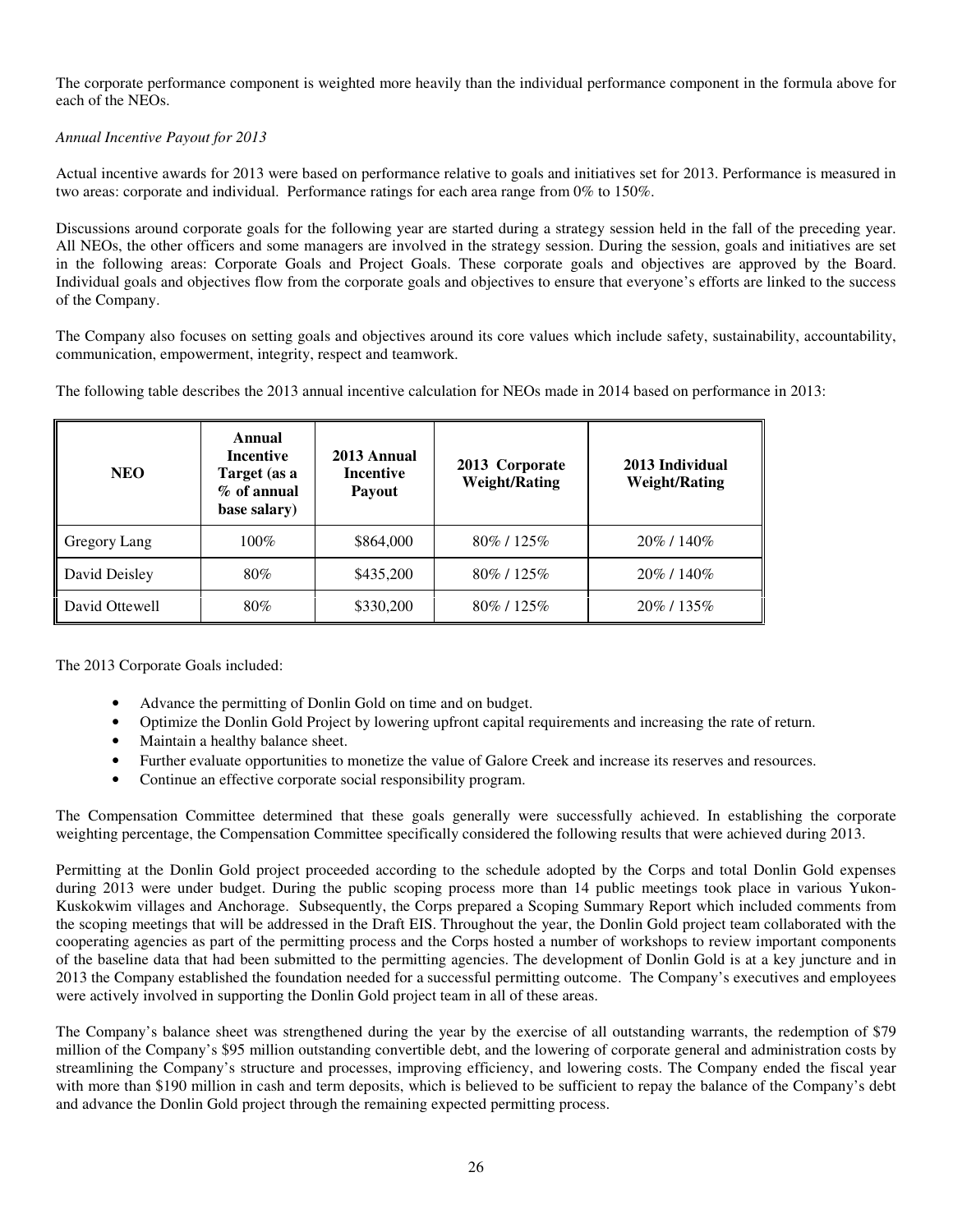The Galore Creek 2013 exploration and in-fill drilling program was completed ahead of schedule, under budget, and with zero losttime injuries. The results from the more than 11,600 meters drilled demonstrated that the copper mineralization extends in and adjacent to the Legacy zone; increased drilling density in the Legacy zone to a level sufficient to support an inferred resource estimate; and provided additional data needed for mine planning and design. The results from the 2013 drilling campaign should enhance the value of Galore Creek and its marketability as we continue to evaluate opportunities to monetize our interest in the project.

During 2013, NOVAGOLD and Donlin Gold engaged with Alaska Native corporations and other local stakeholders on community initiatives, workforce development and local outreach. In recognition of its efforts, Donlin Gold was awarded the Employer of the Year award from the National Association of State Workforce Agencies. Also, during the 2013 Galore Creek field program, ten local Tahltan businesses provided a significant portion of the on-site contract services.

In establishing the individual performance percentages, the Compensation Committee considered the following factors with respect to each of the NEOs.

Mr. Lang was awarded his annual bonus in recognition of his leadership skills and personal performance, as well as the significant contributions he made to the Company in 2013. Specifically, his leadership led to the successful completion of the transition to the Company's new leadership team, streamlining Company processes which resulted in significant cost savings to the Company, and advancement of the permitting process at the Donlin Gold Project.

Mr. Deisley was awarded his annual bonus in recognition of his leadership of the legal team and his significant contributions to the Company's community relations and permitting efforts. Specifically, he is recognized for his efforts with respect to cost saving measures resulting from the transition of legal matters in-house as well as the savings associated with completion of the continuance of the Company into British Columbia in 2013. Mr. Deisley has also developed excellent relationships with the stakeholders as well as the state and federal entities involved in the Donlin Gold Project.

Mr. Ottewell was awarded his annual bonus in recognition of his leadership of the Company's finance and accounting team, including the transition of the finance and accounting functions from Vancouver, B.C., to the new accounting and finance team in Salt Lake City, Utah. Due in part to efforts by him and of his team, the Company found ways to make its programs and processes more efficient and cost effective. Additionally, a successful tender offer was completed for most of the Company's convertible notes resulting in interest savings for the Company.

| <b>NEO</b>     | Annual<br><b>Incentive Target</b><br>(as a $\%$ of base salary) | 2014 Corporate<br><b>Rating Weight</b> | 2014 Individual<br><b>Rating Weight</b> |
|----------------|-----------------------------------------------------------------|----------------------------------------|-----------------------------------------|
| Gregory Lang   | $100\%$                                                         | 80%                                    | 20%                                     |
| David Deisley  | 80%                                                             | 80%                                    | 20%                                     |
| David Ottewell | 80%                                                             | 80%                                    | 20%                                     |

The following table outlines the annual incentive calculation for 2014:

## **Stock-Based Incentive Plans**

Stock-based grants are generally awarded to officers at the commencement of their employment and periodically thereafter. Annual grants of stock options and/or PSUs are made based on a target percentage of base salary for each NEO. The purpose of granting stock options and/or PSUs is to assist the Company in compensating, attracting, retaining and motivating directors, officers, employees and consultants of the Company and to closely align the personal interests of such persons to that of the Shareholders. These equity vehicles were chosen because the Company believes that these vehicles best incentivize the team to focus their efforts on increasing Shareholder value.

The Company targeted the 75<sup>th</sup> percentile of the total direct compensation data provided by the Compensation Consultant for the NEOs. Based on the results of the 2013 compensation review, no changes are being made to the stock based compensation targets for 2014. The Company uses two different plans for stock-based grants for its NEOs, the Stock Award Plan and the PSU Plan. The percentage of stock options versus PSUs granted is determined by the Compensation Committee for each grant. The Company's Stock Award Plan was adopted on May 11, 2004, and the PSU Plan was adopted on May 26, 2009. The Stock Award Plan is for the benefit of the officers, Directors, employees and consultants of the Company or any subsidiary company, and the PSU Plan is for the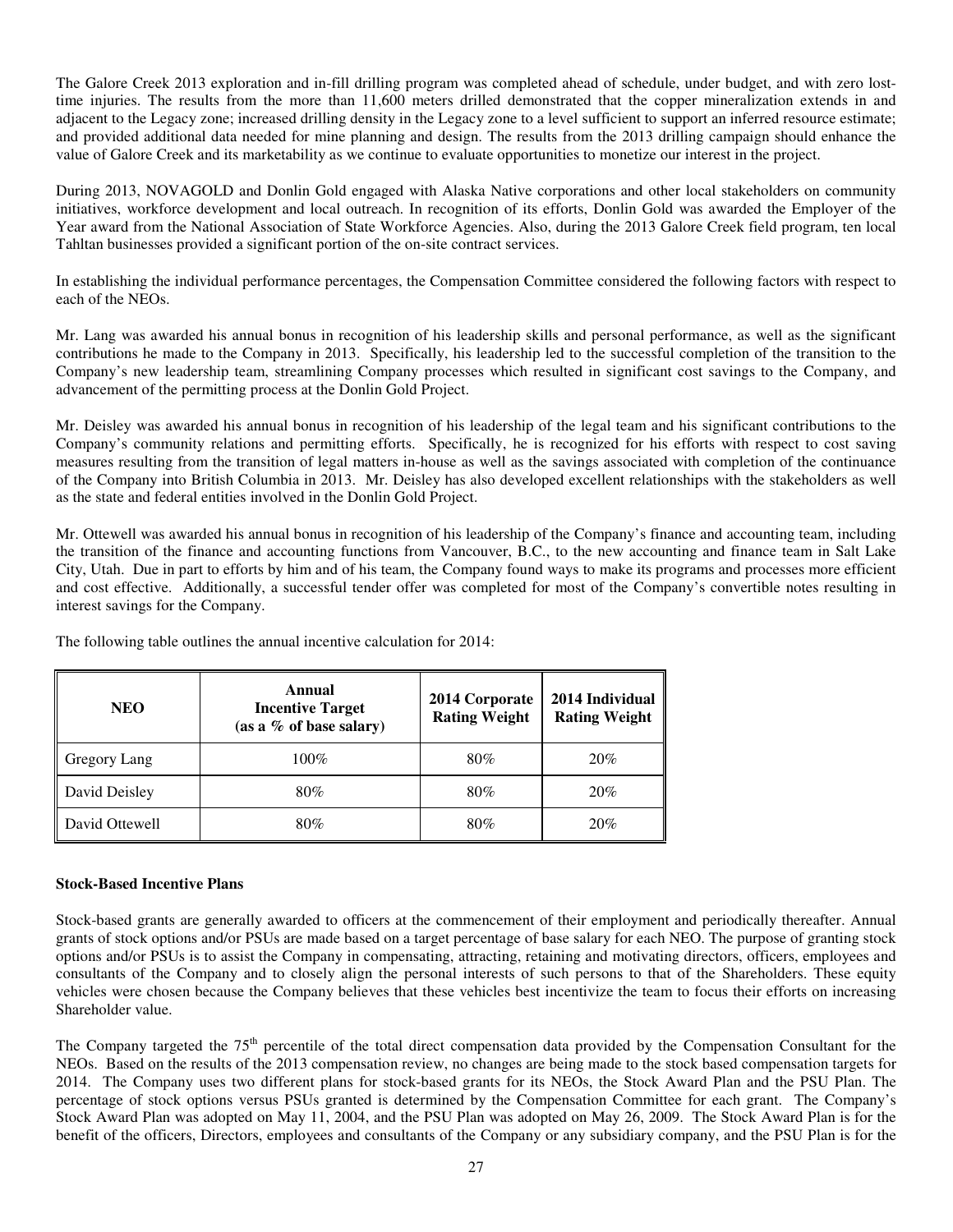benefit of the officers, employees and consultants of the Company or any subsidiary company. Stock options granted to the NEOs pursuant to the Stock Award Plan as of the date hereof each have a five-year life and vest over two years: 1/3 on the grant date, 1/3 on the first anniversary of the grant and 1/3 on the second anniversary of the grant date. PSUs granted to the NEOs pursuant to the PSU Plan as at the date hereof generally have a two-year period between the grant date and the payout date, when a vesting determination is made.

### *Stock-Based Grants for 2013*

In 2014 the Board of Directors approved the grant of a total of 3,225,350 stock options and 1,303,900 PSUs to Mr. Lang, Mr. Deisley and Mr. Ottewell in recognition of their performance during 2013. These grants represent awarding 50% of each NEO's long-term incentive award in stock options and 50% in PSUs. The value of each NEO's long-term incentive award is calculated as follows:

[(Individual Performance Rating % x Long Term Incentive ("LTI") Target %) x Base Salary] = LTI \$ Value

Half of the resulting LTI \$ Value is then divided by the Black-Scholes value of the Company's Common Shares at fiscal year-end to arrive at a number of stock options to be granted. The remaining half of the LTI \$ Value is divided by the closing price of the Company's Common Shares on the TSX at fiscal year-end to determine the number of PSUs to be granted.

The PSUs granted to the NEOs listed below will vest on December 1, 2015. The number of PSUs vesting for each NEO will be based on the performance of the Company's Common Share price relative to the share price of the Peer Group companies between the PSU grant date and December 1, 2015. The Compensation Committee has determined that applying performance criteria to the PSUs based upon Company revenues is inappropriate at this time as the Company's assets are in the development stage.

These stock options and PSUs granted to the NEOs in 2014 based on performance in 2013 represent approximately 1.4% of the total Common Shares issued and outstanding as of March 14, 2014.

|  | The following table describes the 2013 long-term incentive grants to NEOs made in 2014 based on performance in 2013: |
|--|----------------------------------------------------------------------------------------------------------------------|
|  |                                                                                                                      |

| <b>NEO</b>     | <b>Long-term Incentive</b><br><b>Target</b><br>(as a $%$ of Base Pay) | <b>Stock Option Grant</b><br># | <b>Exercise Price</b><br>(C\$) | <b>PSU Grant</b><br># |
|----------------|-----------------------------------------------------------------------|--------------------------------|--------------------------------|-----------------------|
| Gregory Lang   | 375%                                                                  | 1,865,150                      | 2.90                           | 754,000               |
| David Deisley  | 250%                                                                  | 782,900                        | 2.90                           | 316,500               |
| David Ottewell | 250%                                                                  | 577,300                        | 2.90                           | 233,400               |

## **Retirement Plans**

The purpose of the Company's retirement plans is to assist eligible employees with accumulating capital toward their retirement. The Company has an RRSP plan for Canadian employees whereby employees are able to contribute a portion of their pay and receive a dollar for dollar Company match up to 5% of pay. During 2013 the Company had a Simple IRA plan for U.S. employees whereby employees were able to contribute a portion of their pay and receive a dollar for dollar Company match up to 3% of their pay. The Simple IRA was discontinued as of December 31, 2013. Effective January 1, 2014, the Company opened a 401(k) retirement savings plan for U.S. employees whereby employees are able to contribute a portion of their pay and receive a dollar for dollar Company match up to 5% of their pay, subject to IRS limitations.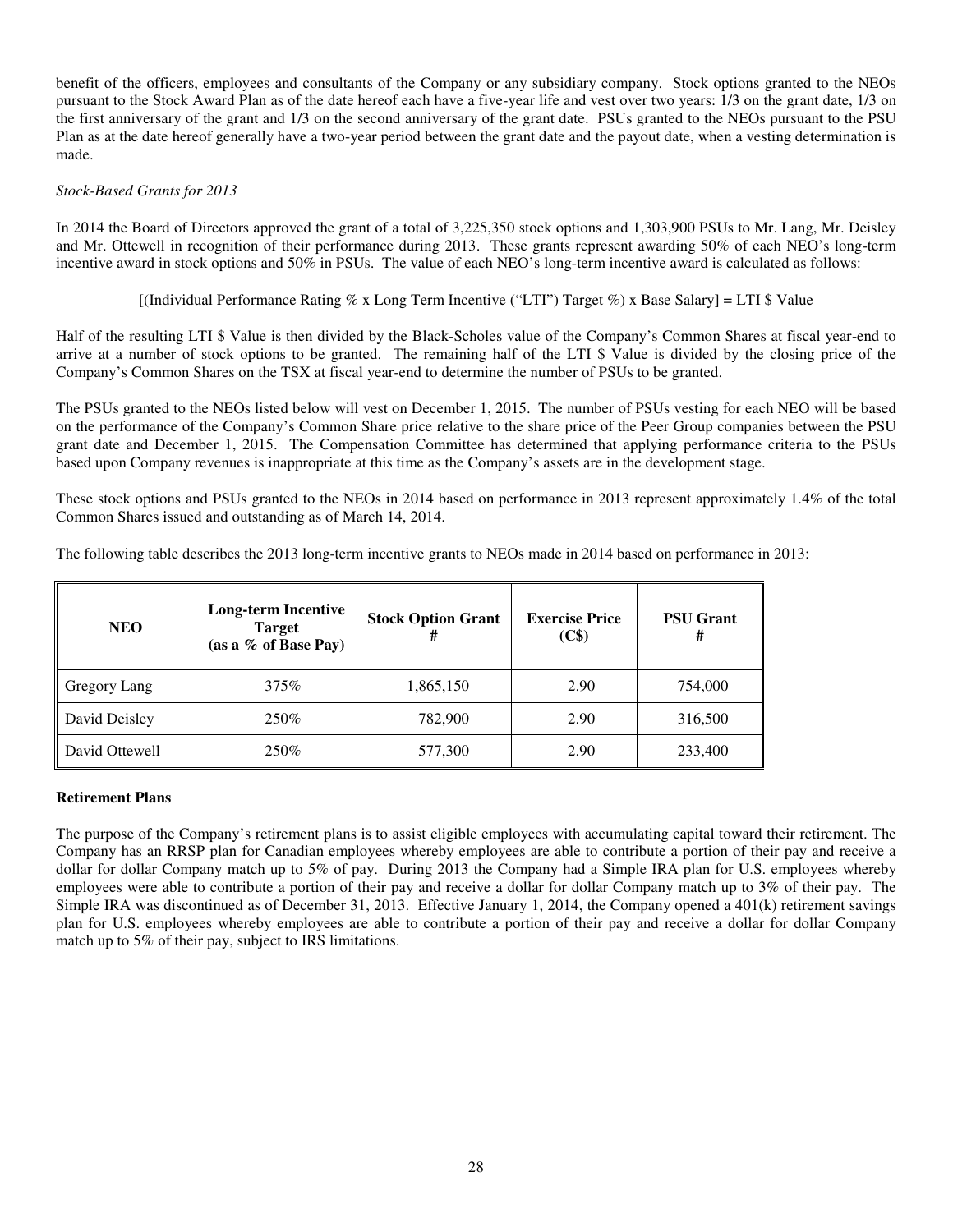### **Benefits**

The Company's benefit programs provide employees with health and welfare benefits. The programs consist of medical, dental and vision benefits, life insurance, disability insurance, accidental death and dismemberment insurance, and an employee assistance plan. The only benefit that NEOs receive beyond those provided to other employees is eligibility for a paid annual executive physical.

### **Performance Graph**

The following graph depicts the Company's cumulative total Shareholder returns over the five most recently completed fiscal years assuming a C\$100 investment in Common Shares on November 30, 2008, compared to an equal investment in the S&P/TSX Composite Index. The Company does not currently issue dividends. The Common Share performance as set out in the graph is not indicative of future price performance.



|                                                                                   | 2009 | 2010  | 2011  | 2012 | 2013 |
|-----------------------------------------------------------------------------------|------|-------|-------|------|------|
| Value based on C\$100 invested in the<br>Company on November 30, $2008^{(1)}$     | 810  | 2.025 | 1.621 | 671  | 373  |
| Value based on C\$100 invested in S&P/TSX<br>Composite Index on November 30, 2008 | 128  | 149   | 144   | 148  | 168  |

(1) Excludes the value of NovaCopper shares distributed to Shareholders in 2012.

While total Shareholder returns were negative in 2013, the Company achieved all of its goals and objectives and the Compensation Committee approved base salary increases for the Company's executive officers effective January 1, 2014, and an annual incentive plan payout based on target amounts, the goal achievement and the actual performance of the Company and each individual during 2013.

While total Shareholder returns were negative in 2012, the Company achieved all of its goals and objectives and the Compensation Committee approved base salary increases effective January 1, 2013, and an annual incentive plan payout based on target amounts and the actual performance of the Company, the group and each individual for 2012.

Total Shareholder returns were negative in 2011. However, the Company achieved all of its goals and objectives and the Compensation Committee approved base salary increases for the Company's executive officers for January 1, 2012. They also approved an annual incentive payout based on target amounts and the actual performance of the Company, the group and each individual.

Total Shareholder returns were positive in 2010. Based on this performance, the Compensation Committee approved base salary increases for the Company's executive officers effective January 1, 2011, and an annual incentive plan payout and stock-based grant for that year.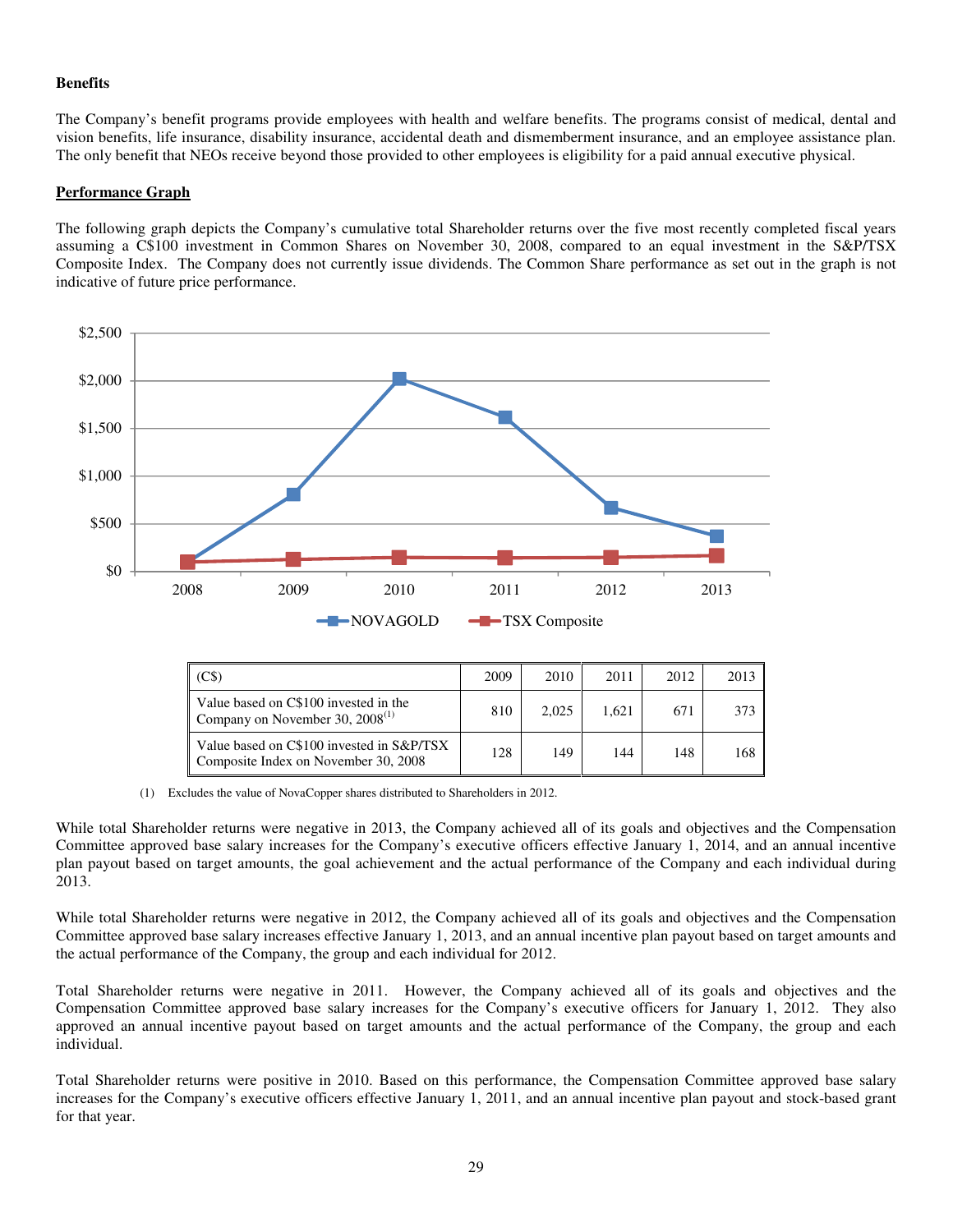Total Shareholder returns were positive in 2009. Based on this performance, the Compensation Committee approved base salary increases for the Company's executive officers effective January 1, 2010, and an annual incentive plan payout and a stock-based longterm incentive grant in 2010, comprised of 50% stock options and 50% PSUs.

## **Realized and Realizable Pay**

To facilitate the Shareholders' comparison of executive pay and performance, the Company is also disclosing the "realized pay" for each of its NEOs. Another compensation metric known as "realizable pay" is used by some companies and analysts to evaluate executive compensation. At present, there is not a standard means of calculating realized and realizable pay. Generally, "realized pay" is compensation actually received during a specified period and "realizable pay" is the actual and potential value of compensation granted during a specified period, regardless of when the value of that compensation is actually realized. "Realizable pay" typically is presented as a cumulative amount over a defined period. Because the Company's current NEOs have been employed by the Company for less than two years, the Company believes that reporting each NEO's "realizable pay" would not provide meaningful information at this time. The Company will continue to monitor developments in executive compensation disclosure and may determine to include information regarding NEO "realizable pay" in future information circulars.

For purposes of the following disclosure, the Company included in "realized pay" the base salary and annual bonus paid during the Company's fiscal year, the value of PSUs that vested during the Company's fiscal year, and the value realized with respect to stock options exercised during the Company's fiscal year. The "realized pay" for each NEO is presented in the following table. Note that these amounts will differ from other disclosure in this Circular because some compensation awarded for performance during the Company's fiscal year ended November 30, 2013 was not paid until after the end of that period. For example, the bonus reported in the following table was paid during the Company's fiscal year ended November 30, 2013, but represented the annual bonus for performance during the prior year's period. Thus, the annual bonus paid for performance during the Company's fiscal year ended November 30, 2013 will be reported as "realized pay" in next year's information circular because it was paid after November 30, 2013.

| <b>NEO</b>     | <b>Base Salary</b> | <b>Annual Bonus</b> | Value of PSUs<br>that Vested | <b>Value Realized</b><br>from Stock<br><b>Option Exercise</b> | <b>Total Realized</b><br><b>Compensation</b> |
|----------------|--------------------|---------------------|------------------------------|---------------------------------------------------------------|----------------------------------------------|
| Gregory Lang   | \$668,750          | \$554,610           | N <sub>il</sub>              | Nil                                                           | \$1,223,360                                  |
| David Deisley  | \$425,000          | \$49,580            | N <sub>il</sub>              | Ni1                                                           | \$474,580                                    |
| David Ottewell | \$325,000          | \$26,110            | N <sub>il</sub>              | Nil                                                           | \$351,110                                    |

# **NEO'S REALIZED PAY DURING THE FISCAL YEAR ENDED NOVEMBER 30, 2013**

## **Executive Share Ownership**

In order to align the interests of the Company's senior executives with those of its Shareholders, the Company also implemented share ownership guidelines for its senior executives in April 2009. Under the guidelines, the senior executive can satisfy his or her respective share ownership requirements by holding Common Shares. Stock options and unvested PSUs do not count toward this requirement. Pursuant to the guidelines, senior executives must meet their share ownership requirements by the later of April 1, 2014, or within five years of becoming a senior executive. There are no equity holding period requirements.

For the President and CEO, the share ownership requirement is that number equal to the value of three times annual base salary. In the case of the CFO and EVP, the share ownership requirement is that number equal to the value of two times annual base salary and, in the case of other executives, one times annual base salary.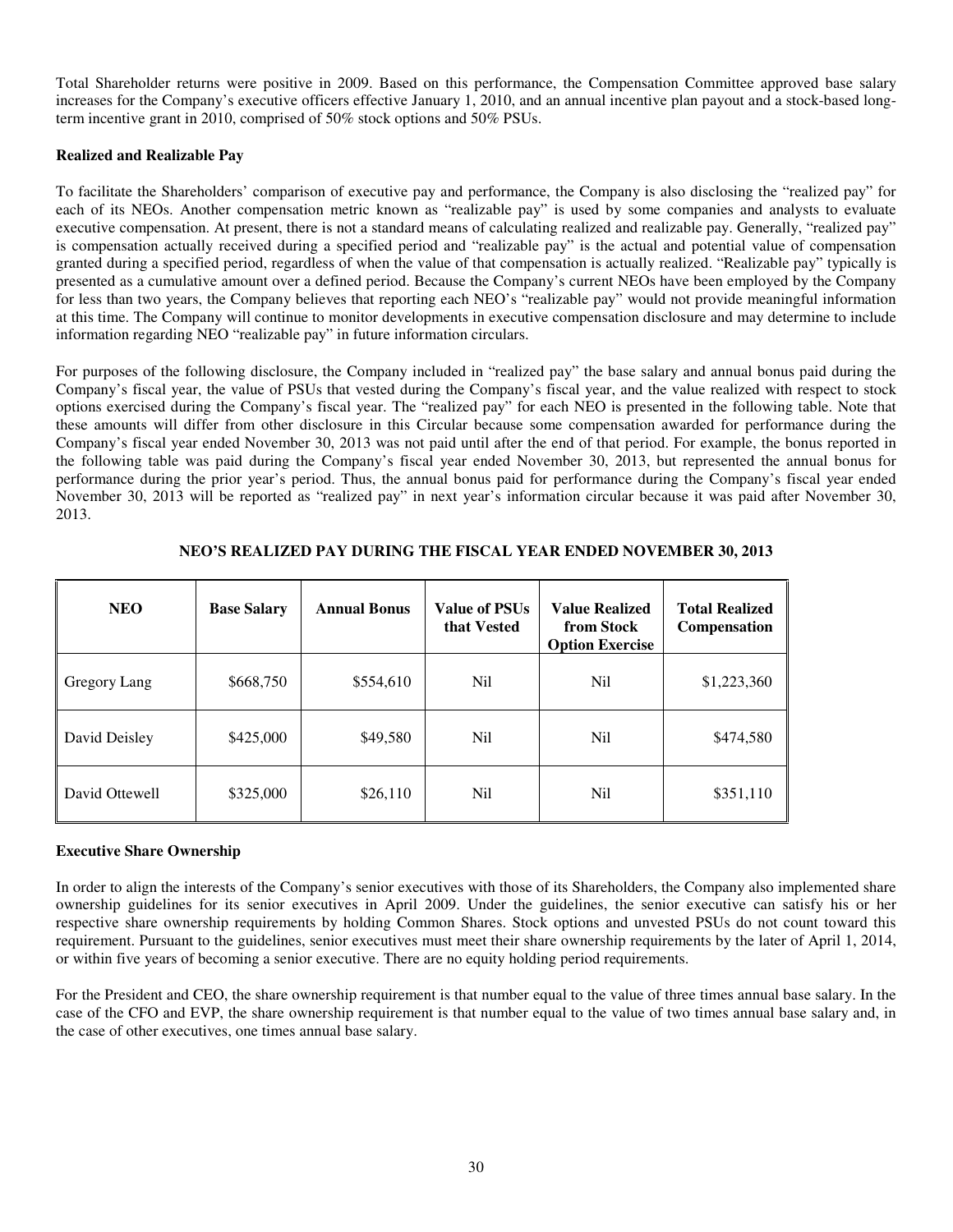The following table outlines the aggregate value of the Common Shares held by each NEO currently employed by the Company, on November 30, 2013.

|                |                                                                 | <b>Share Ownership Guidelines</b> |                                                                                                        |     |  |  |  |  |
|----------------|-----------------------------------------------------------------|-----------------------------------|--------------------------------------------------------------------------------------------------------|-----|--|--|--|--|
| <b>NEO</b>     | <b>Eligible Share</b><br><b>Holdings</b><br>(common<br>shares)# | Requirement                       | <b>Proportion of</b><br>$\begin{array}{c} \bf {\small Required} \\ \bf {\small Met}^{(1)} \end{array}$ |     |  |  |  |  |
| Gregory Lang   | 138,444                                                         | 3 X base salary                   | $$1,800,000^{(2)}$                                                                                     | 18% |  |  |  |  |
| David Deisley  | 111,752                                                         | 2 X base salary                   | $$850,000^{(3)}$                                                                                       | 31% |  |  |  |  |
| David Ottewell | 49,314                                                          | 2 X base salary                   | $$650,000^{(4)}$$                                                                                      | 18% |  |  |  |  |

(1) Based on the closing Common Share price on the NYSE-MKT on November 29, 2013 of \$2.34.

- (3) Based on Mr. Deisley's annual salary effective November 1, 2012. Mr. Deisley has until November 1, 2017 to meet the share ownership requirement equal to \$850,000. Mr. Deisley received an annual salary increase effective January 1, 2014, and has until January 1, 2019 to meet the share ownership requirement associated with the salary increase amount.
- (4) Based on Mr. Ottewell's annual salary effective November 13, 2012. Mr. Ottewell has until November 13, 2017 to meet the share ownership requirement equal to \$650,000. Mr. Ottewell received an annual salary increase effective January 1, 2014, and has until January 1, 2019 to meet the share ownership requirement associated with the salary increase amount.

#### **Advisory Vote on Executive Compensation**

The Company was a "foreign private issuer" (as defined in Rule 3b-4 under the Exchange Act) during the entirety of the fiscal year ended November 30, 2013 and was not previously required to conduct an advisory vote on executive compensation, commonly referred to as a "Say on Pay" proposal. Effective as of December 1, 2013, the Company no longer qualified as a "foreign private issuer" and in accordance with Section 951 of the Dodd-Frank Wall Street Reform and Consumer Protection Act and Section 14A of the Exchange Act, the Company will ask its Shareholders at its next annual meeting to pass a non-binding resolution approving the compensation of the Company's NEOs as disclosed in its management information circular.

#### **Advisory Vote on the Frequency of Advisory Vote on Executive Compensation**

The Company was a "foreign private issuer" (as defined in Rule 3b-4 under the Exchange Act) during the entirety of the fiscal year ended November 30, 2013 and was not previously required to conduct an advisory vote on executive compensation, commonly referred to as a "Say on Pay" proposal. Effective as of December 1, 2013, the Company no longer qualified as a "foreign private issuer" and in accordance with Section 951 of the Dodd-Frank Wall Street Reform and Consumer Protection Act and Section 14A of the Exchange Act, the Company will ask its Shareholders at its next annual meeting to consider and, if deemed advisable, pass a nonbinding resolution establishing the frequency for holding a non-binding vote to approve the compensation of the Company's NEOs annually. The Company recommends holding a non-binding vote on NEO compensation ANNUALLY to provide the Company with regular input on matters of executive compensation.

#### **Compensation Governance**

The Compensation Committee is a standing committee of the Board and is appointed by and reports to the Board, with a mandate to assist the Board in fulfilling its oversight responsibilities related to:

- appointment, performance evaluation and compensation of the Company's CEO and other executive officers of the Company;
- succession planning relating to the CEO, other executive officers and other key employees, including appointments, reassignments and terminations;
- compensation structure for the CEO and other executive officers including annual, mid-term and long-term incentive plans involving share issuances or share awards;
- determination of Director compensation; and
- share ownership guidelines for the CEO, other executive officers and Directors.

<sup>(2)</sup> Based on Mr. Lang's annual salary effective January 9, 2012. Mr. Lang has until January 9, 2017 to meet the share ownership requirement equal to \$1,800,000. Mr. Lang received an annual salary increase effective January 1, 2013, and another on January 1, 2014, and has until January 1, 2018 and January 1, 2019 to meet the share ownership requirement associated with the salary increase amounts, respectively.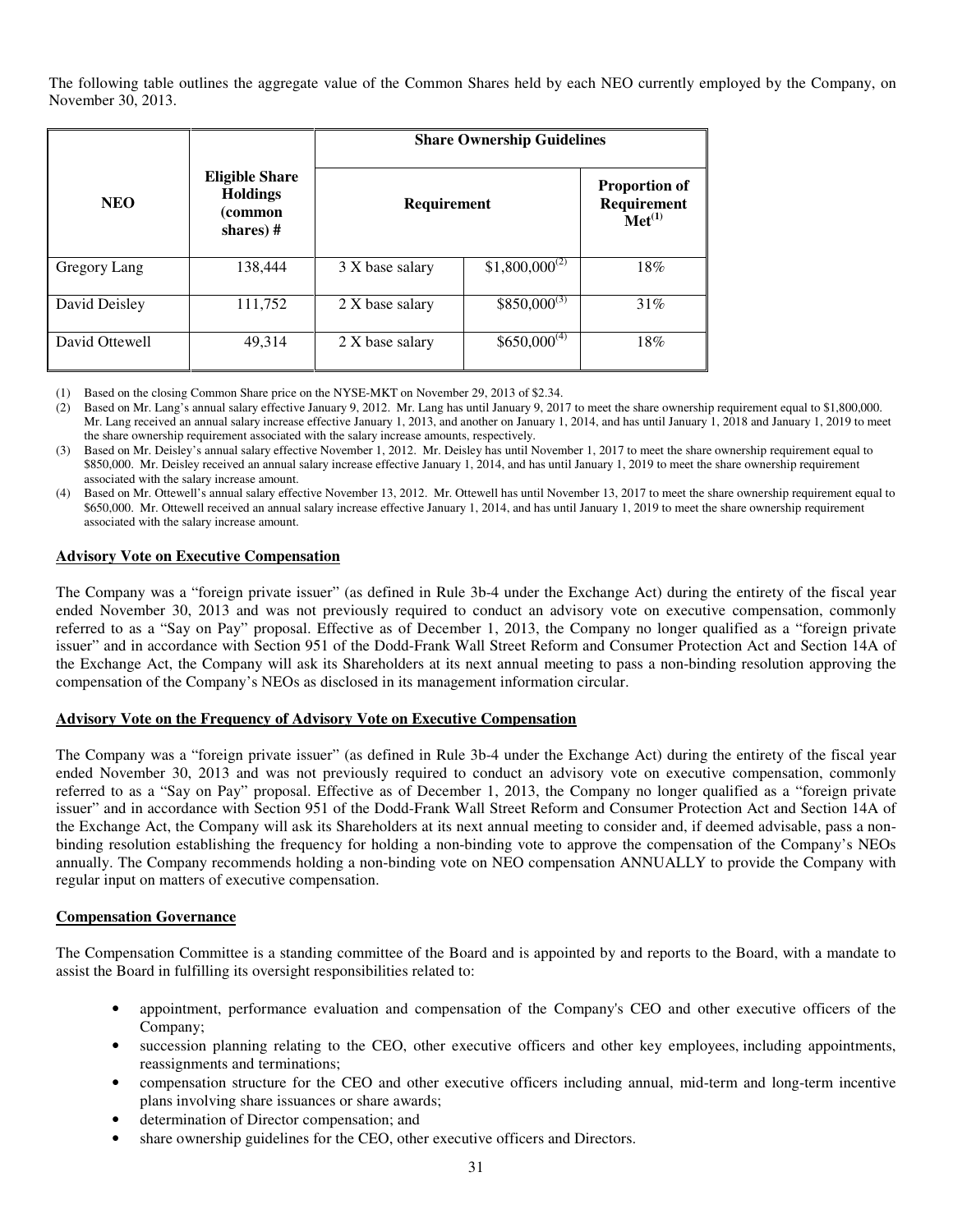The charter of the Compensation Committee is available at http://www.novagold.com under the Corporate Governance tab. More information regarding the responsibilities and operations of the Compensation Committee and the process by which compensation is determined is discussed above under the heading "Statement of Executive Compensation" and below under the heading "Director Compensation".

The Compensation Committee may invite members of Company management to its meetings, as it deems necessary; provided, however, such members of Company management shall not be present during voting deliberations or at meetings at which their individual compensation or performance is discussed or determined. From time to time, the Compensation Committee may request recommendations concerning executive compensation from Company management as described under the heading "Statement of Executive Compensation - Compensation Elements" above.

For the year ended November 30, 2013, the Compensation Committee consisted of three independent Directors: Mr. Madhavpeddi, Ms. Dowdall and Mr. McConnell. Mr. Madhavpeddi is the Chair of the Compensation Committee. All members of the Compensation Committee are non-executive Directors of the Company and satisfy all applicable independence standards of the NYSE-MKT.

Mr. Madhavpeddi is President of Azteca Consulting LLC, an advisory firm to the metals and mining sector and Overseas CEO of China Molybdenum Co. Ltd. He is also on the board of Namibia Rare Earths Inc. and serves as Chair of that company's compensation committee. His extensive career in the mining industry spans over 30 years, including serving as Senior Vice President for Phelps Dodge with responsibility for that company's global business development, acquisitions and divestments, including joint ventures, as well as its global exploration programs. Also, he has considerable experience with compensation matters. Mr. McConnell is the President and CEO of Namibia Rare Earths Inc. and is also very involved in the development and review of the executive compensation for Namibia Rare Earths Inc. Ms. Dowdall was previously involved with corporate governance and the review of executive reporting while at Franco-Nevada, and is currently a member of the compensation committees of Olivut Resources Ltd. and Foran Resources Ltd.

### *Compensation Committee's Relationship with its Independent Compensation Consultant*

The Compensation Committee has directly engaged the independent Compensation Consultant to provide specific support to the Compensation Committee in determining compensation for the Company's officers and Directors, including during the most recently completed fiscal year. Such analysis and advice from the Compensation Consultant includes, but is not limited to, executive compensation policy (for example, the choice of companies to include in the Peer Group and compensation philosophy), total compensation benchmarking for the NEOs, and incentive plan design. In addition, this support has also consisted of (i) the provision of general market observations throughout the year with respect to market trends and issues; (ii) the provision of benchmark market data; and (iii) attendance at one Compensation Committee meeting to review market trends and issues, and one other meeting at which market analysis findings are presented to the Compensation Committee. Decisions made by the Compensation Committee, however, are the responsibility of the Compensation Committee and may reflect factors and considerations other than the information and recommendations provided by the Compensation Consultant. In addition to this mandate, the Compensation Consultant provides general employee compensation consulting services to the Company; however, these services are limited in size and scope and are of significantly lesser value than those provided related to executive officer and Director compensation.

The Compensation Committee Chair pre-approves a Statement of Work provided by the Compensation Consultant prior to the start of the annual executive officer and Director compensation reviews or any other project that needs to be completed. The Statement of Work confirms the work that the Compensation Consultant is asked to complete and its fees. The Compensation Committee has assessed the independence of the Compensation Consultant pursuant to SEC rules and concluded that the Compensation Consultant's work for the Compensation Committee does not raise any conflict of interest.

The fees paid to the Compensation Consultant for its services in fiscal year 2013 were C\$52,220 to assist the Compensation Committee in developing the Company's compensation policies and programs. No other fees were paid to the Compensation Consultant during the fiscal year ended November 30, 2013. The Compensation Consultant, Mercer (Canada) Limited, is a whollyowned subsidiary of Marsh & McLennan Companies, Inc. ("MMC"). Marsh, an MMC affiliate, provides insurance services to the Company. The Compensation Committee does not pre-approve these services.

#### *Compensation Committee Interlocks and Insider Participation*

None of the Compensation Committee is or had been an executive officer or employee of the Company or its subsidiary, except for Mr. McConnell, who was President of the Company from December 1984 to January 1998, and Chairman and CEO of the Company from January 1998 to May 1999. No executive officer of the Company is or has been a director or member of the Compensation Committee of another entity having an executive officer who is or has been a director or a member of the Compensation Committee of the Company.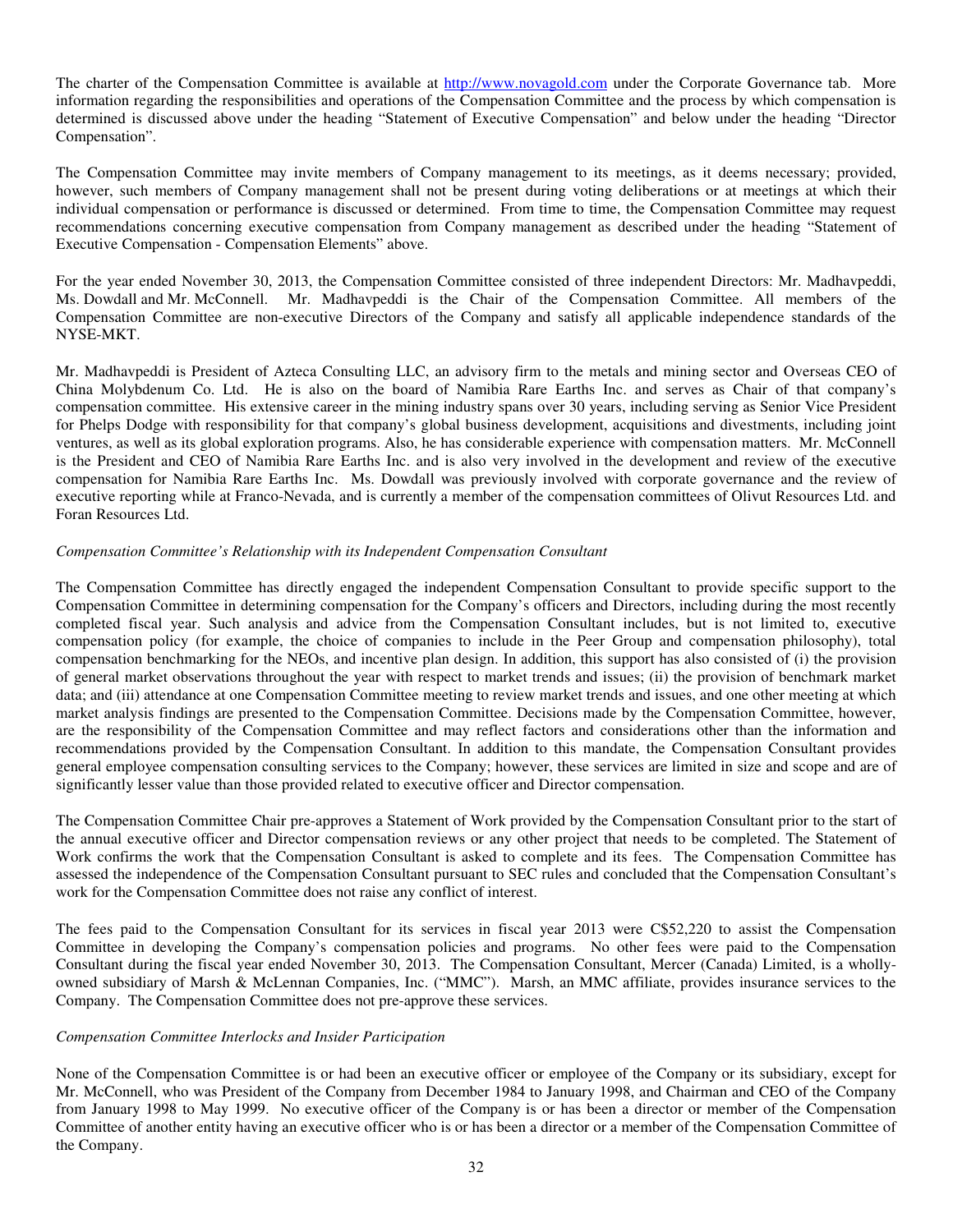### **Employment Agreements**

The Company has entered into employment agreements with each of the NEOs to address many issues important in the employeremployee relationship including:

- term of employment;
- amount of compensation and any included benefits such as vacation or health plan coverage;
- the duties, tasks and responsibilities expected of the employee;
- termination provisions including in the event of a change of control;
- confidentiality of information to prevent employees from disclosing to others any confidential information during or after the employment ends;
- non-solicitation restrictions to prevent the employee from attempting to solicit other employees; and
- any other issues specific to the employment situation.

For the purposes of the employment agreements, a "Change of Control" means any of the following:

- at least 50% in fair-market value of all of the Company's assets are sold to a party or parties acting jointly or in concert (as determined pursuant to the Ontario Securities Act, R.S.O. 1990, c.S.5, as amended (the "OSA"), mutatis mutandis) in one or more transactions occurring within a period of two (2) years; or
- a direct or indirect acquisition by a person or group of persons acting jointly or in concert of voting shares of the Company that when taken together with any voting shares owned directly or indirectly by such person or group of persons at the time of the acquisition, constitutes 40% or more of the Company's outstanding voting shares, provided that the direct or indirect acquisition by Electrum, including all persons acting jointly or in concert with Electrum, of voting shares of the Company shall not constitute a "Change of Control" unless the acquisition of such additional voting shares when taken together with any voting shares or securities convertible into voting shares ("Convertible Securities") held directly or indirectly by Electrum at the time of acquisition constitutes 50% or more of the Company's outstanding voting shares. All Convertible Securities owned by Electrum will be deemed to be fully converted or exercised and the number of the Company's outstanding voting shares will be adjusted to reflect such conversion or exercise; or
- a majority of the nominees of the then-incumbent Board of Directors of the Company standing for election to the Company's Board of Directors are not elected at any annual or special meeting of the Company's Shareholders; or
- the Company is merged, amalgamated, consolidated or reorganized into or with another body corporate or other legal person and, as a result of such business combination, more than 40% of the voting shares of such body corporate or legal person immediately after such transaction are beneficially held in the aggregate by a person or body corporate (or persons or bodies corporate acting jointly or in concert) and such person or body corporate (or persons or bodies corporate acting jointly or in concert) beneficially held less than 40% of the Company's voting shares immediately prior to such transaction.

## **Greg Lang**

Pursuant to an employment contract with the Company effective January 9, 2012, Mr. Lang is employed by the Company as President and Chief Executive Officer. Mr. Lang was entitled to an initial annual salary of \$600,000.

Mr. Lang's salary is to be reviewed at least annually by the Compensation Committee of the Board. The Compensation Committee of the Board can make recommendations to the Board regarding appropriate salary adjustments. Commencing January 1, 2013, Mr. Lang's salary was increased to \$675,000, and effective January 1, 2014, Mr. Lang's salary was increased to \$695,250. In the event of a Change of Control of the Company, the Company is required to continue to employ Mr. Lang in the same capacity. The Company is obligated to provide Mr. Lang with group life, long-term disability, extended medical and dental insurance coverage in accordance with the policies and procedures of the Company in effect from time to time. The Company is obligated to provide Mr. Lang with director's and officer's liability insurance appropriate to the nature of his responsibilities under his employment contract.

Mr. Lang may terminate his obligations under his employment contract (i) at any time upon providing three months' notice in writing to the Company; or (ii) upon a material breach or default of any term of the agreement by the Company. The Company may terminate Mr. Lang's employment at any time for just cause or upon Mr. Lang dying or becoming permanently disabled or disabled for a period exceeding 180 consecutive days or 180 non-consecutive days calculated on a cumulative basis over any two-year period during the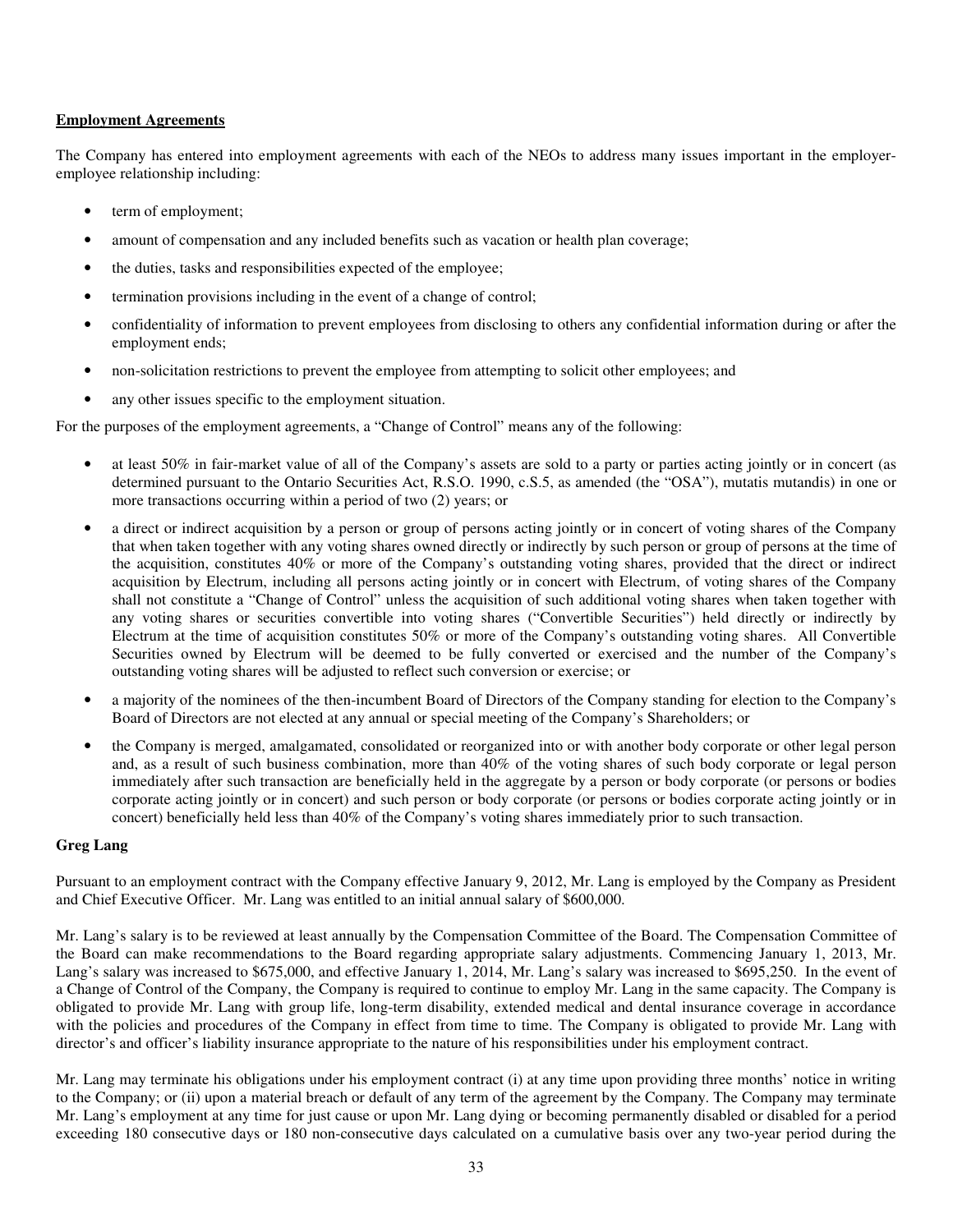term of the agreement, or at any time upon making the severance payment. If Mr. Lang's employment agreement is terminated by him as a result of a material breach or default of any term of the agreement by the Company, or if it is terminated by the Company at any time or in breach of the agreement, or if within the twelve (12) month period immediately following a Change in Control there is a material change or breach of the agreement, Mr. Lang is entitled to receive within 10 days of the termination a severance payment equal to his annual base salary plus annual incentive earned in the previous fiscal year multiplied by two. If the employment agreement is terminated due to Mr. Lang's death or becoming disabled, the Company must pay him (or his estate) his then current salary accrued as of the date of termination and his then current salary for one year after the date of termination.

Mr. Lang's employment agreement provides a double trigger upon a Change in Control. Mr. Lang is not able to voluntarily leave the Company for any reason following a Change in Control and still receive the Change in Control payment as severance.

Mr. Lang's contract continues indefinitely, unless and until terminated.

### **David Deisley and David Ottewell**

Pursuant to an employment contract with the Company effective November 1, 2012, Mr. Deisley is employed by the Company as Executive Vice-President, General Counsel and Corporate Secretary. For the fiscal year ended November 30, 2013, Mr. Deisley was entitled to a salary of \$425,000. Effective January 1, 2014, Mr. Deisley's salary was increased to \$437,750.

Pursuant to an employment contract with the Company effective November 13, 2012, Mr. Ottewell is employed by the Company as Vice-President and Chief Financial Officer. For the fiscal year ended November 30, 2013, Mr. Ottewell was entitled to a salary of \$325,000. Effective January 1, 2014, Mr. Ottewell's salary was increased to \$341,250.

Mr. Deisley's and Mr. Ottewell's employment contracts require that their salary be reviewed at least annually by the CEO. The CEO can make recommendations to the Board or the Compensation Committee of the Board regarding appropriate salary adjustments.

#### **Termination of Employment or Change of Control**

The following termination clauses are in effect under the employment contracts for Mr. Deisley and Mr. Ottewell (the "senior officers").

In the event of a Change of Control of the Company, the Company is required to continue to employ the senior officers in the same capacity. The Company is obligated to provide the senior officers with group life, long-term disability, extended medical and dental insurance coverage in accordance with the policies and procedures of the Company in effect from time to time. The Company is obligated to provide the senior officers with director's and officer's liability insurance appropriate to the nature of their responsibilities under their employment contracts.

Any senior officer may terminate his obligations under his employment contract (i) at any time upon providing three months' notice in writing to the Company; (ii) upon a material breach or default of any term of the agreement by the Company; or (iii) at any time after 90 days following the date on which there is a Change of Control and within 180 days of the date on which there is a Change of Control by providing one month's notice in writing to the Company. The Company may terminate the senior officer's employment at any time for just cause or upon the senior officer's dying or becoming permanently disabled or disabled for a period exceeding 180 consecutive days or 180 non-consecutive days calculated on a cumulative basis over any two-year period during the term of the agreement, or at any time upon making the severance payment. If the senior officer's employment agreement is terminated by the senior officer as a result of a material breach or default of any term of the agreement by the Company, or after 90 days following the date on which there is a Change of Control, or if it is terminated by the Company at any time or in breach of the agreement, the senior officer is entitled to receive within 10 days of the termination a severance payment equal to all compensation, which is defined as the annual base salary plus the annual incentive paid to the senior officer for the previous fiscal year multiplied by two. If the employment agreement is terminated due to the senior officer's death or becoming disabled, the Company must pay to the senior officer (or his estate) his then current salary accrued as of the date of termination and his then current salary for one year after the date of termination.

The contracts of Mr. Deisley and Mr. Ottewell continue indefinitely, unless and until terminated.

## **Transition to Current Executive Team – 2012 An Anomaly in Executive Compensation**

During fiscal year 2012 the Company completed a spin-off of some of its assets into a company called NovaCopper. The spin-off resulted in: (i) a number of the Company's then executive officers transitioning their employment from the Company to NovaCopper, and (ii) the Company recruiting and hiring a new executive team. The transition from the prior executive team to the current executive team was completed at the end of fiscal year 2012. The exit of the prior executive team resulted in various end of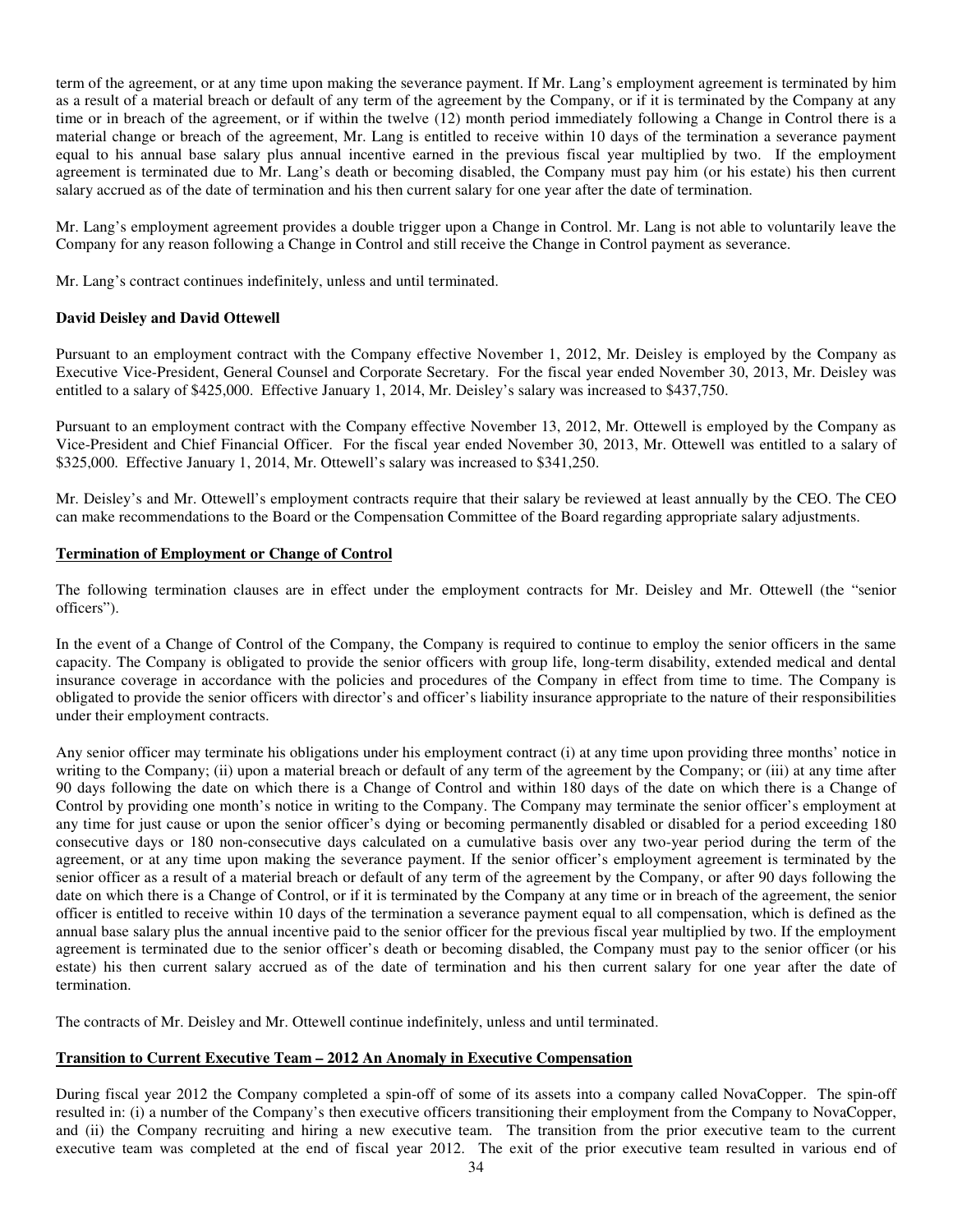employment payments to those executives in 2012; additionally, the hiring of the Company's new executive team required the payment of inducements of cash and/or Company equity grants to secure employment of the desired individuals. The combination of end of employment payments, new hire inducement payments and equity grants in fiscal 2012 made 2012 an anomaly in terms of the Company's executive compensation. The details of fiscal year 2012 executive compensation are discussed in the Company's Management Information Circular dated April 4, 2013, which is available on the Company's website, www.novagold.com, at www.sedar.ca and at www.sec.gov.

### **Summary Compensation Table**

The summary compensation table below sets out NEO compensation information including annual salary, incentive bonuses and all other compensation earned during the fiscal years ended November 30, 2013, 2012 and 2011.

| Name and<br>Principal<br><b>Position</b>                       | Year | <b>Salary</b> | <b>Bonus</b><br>(Annual<br><b>Incentive</b><br>Plan)<br>\$ | Share-<br><b>Based</b><br>$\mathbf{Awards}^{(1)}$<br>\$ | Option-<br><b>Based</b><br>$\mathbf{Awards}^{(2)}$<br>\$ | <b>Non-Equity</b><br><b>Incentive Plan</b><br>Compensation<br>\$ | Change in<br>pension value<br>and<br>nonqualified<br>deferred<br>compensation<br>earnings<br>\$ | <b>All Other</b><br>Compensation <sup>(3)</sup><br>\$ | <b>Total</b><br>Compensation<br>S |
|----------------------------------------------------------------|------|---------------|------------------------------------------------------------|---------------------------------------------------------|----------------------------------------------------------|------------------------------------------------------------------|-------------------------------------------------------------------------------------------------|-------------------------------------------------------|-----------------------------------|
| Gregory<br>Lang $(4)$ ,                                        | 2013 | 668,750       | 864,000                                                    | 1,198,897                                               | 1,119,494                                                | Nil                                                              | Nil                                                                                             | 73,430                                                | 3,924,572                         |
| President<br>and CEO                                           | 2012 | 537,500       | 554,610                                                    | 3,839,135                                               | 3,684,551                                                | Nil                                                              | Nil                                                                                             | 56,032                                                | 8,671,829                         |
|                                                                | 2011 | Nil           | Nil                                                        | Nil                                                     | Nil                                                      | Nil                                                              | Nil                                                                                             | Nil                                                   | Nil                               |
| David<br>Ottewell $^{(5)}$ ,                                   | 2013 | 325,000       | 330,200                                                    | 461,114                                                 | 407,089                                                  | Nil                                                              | Nil                                                                                             | 92,353                                                | 1,615,756                         |
| Vice<br>President                                              | 2012 | 17,292        | 26,110                                                     | 726,281                                                 | 588,307                                                  | Nil                                                              | Nil                                                                                             | Nil                                                   | 1,357,990                         |
| and CFO                                                        | 2011 | Nil           | Nil                                                        | N <sub>il</sub>                                         | Nil                                                      | Nil                                                              | Nil                                                                                             | Nil                                                   | Nil                               |
| David                                                          | 2013 | 425,000       | 435,200                                                    | 599,449                                                 | 525,823                                                  | Nil                                                              | Nil                                                                                             | 168,129                                               | 2,153,601                         |
| Deisley $^{(6)}$ ,<br>Executive<br>Vice                        | 2012 | 35,417        | 49,580                                                     | 1,328,729                                               | 903,330                                                  | Nil                                                              | Nil                                                                                             | 885                                                   | 2,317,940                         |
| President,<br>General<br>Counsel and<br>Corporate<br>Secretary | 2011 | Nil           | Nil                                                        | Nil                                                     | Nil                                                      | Nil                                                              | Nil                                                                                             | Nil                                                   | Nil                               |

(1) The amounts in respect of share-based awards are based upon the fair value of the grants as of the date of each grant.

(2) Amounts in respect of option-based awards are based upon the Black-Scholes valuation model. Option-based awards granted during the years ended November 30, 2012 and 2013 include vested and unvested amounts.

(3) Amounts in All Other Compensation include Company matching of retirement and share purchase plans, auto allowance, insurance premiums and tax preparation services. The amounts also include relocation reimbursement and tax gross-ups of \$21,574 for Mr. Lang, \$63,103 for Mr. Ottewell and \$139,738 for Mr. Deisley.

(4) Mr. Lang was appointed President and Chief Executive Officer of the Company effective January 9, 2012.

(5) Mr. Ottewell was appointed Vice President and Chief Financial Officer of the Company effective November 13, 2012

(6) Mr. Deisley was appointed Executive Vice President and General Counsel effective November 1, 2012 and Corporate Secretary effective November 19, 2013.

The annual incentives, share-based awards and option based awards are granted as a target percentage of the base pay for each NEO. The proportion of value assigned to stock options and/or PSUs is determined by the Board. The number of options granted is determined by dividing the dollar amount to be granted by the value per option determined using the Black-Scholes option valuation model. Inputs used in the Black-Scholes valuation model include the Company's historical stock prices to determine the stock's volatility, the expected life of the option, which is based on the average length of time similar option grants in the past have remained outstanding prior to exercise, and the vesting period of the grant. The number of PSUs granted is determined by dividing the dollar amount to be granted by the Common Share price at the time of the grant to determine the number of share-units.

2013 stock grants for Mr. Lang, Mr. Deisley and Mr. Ottewell were recommended by the Compensation Committee and approved by the Board in order to retain their employment.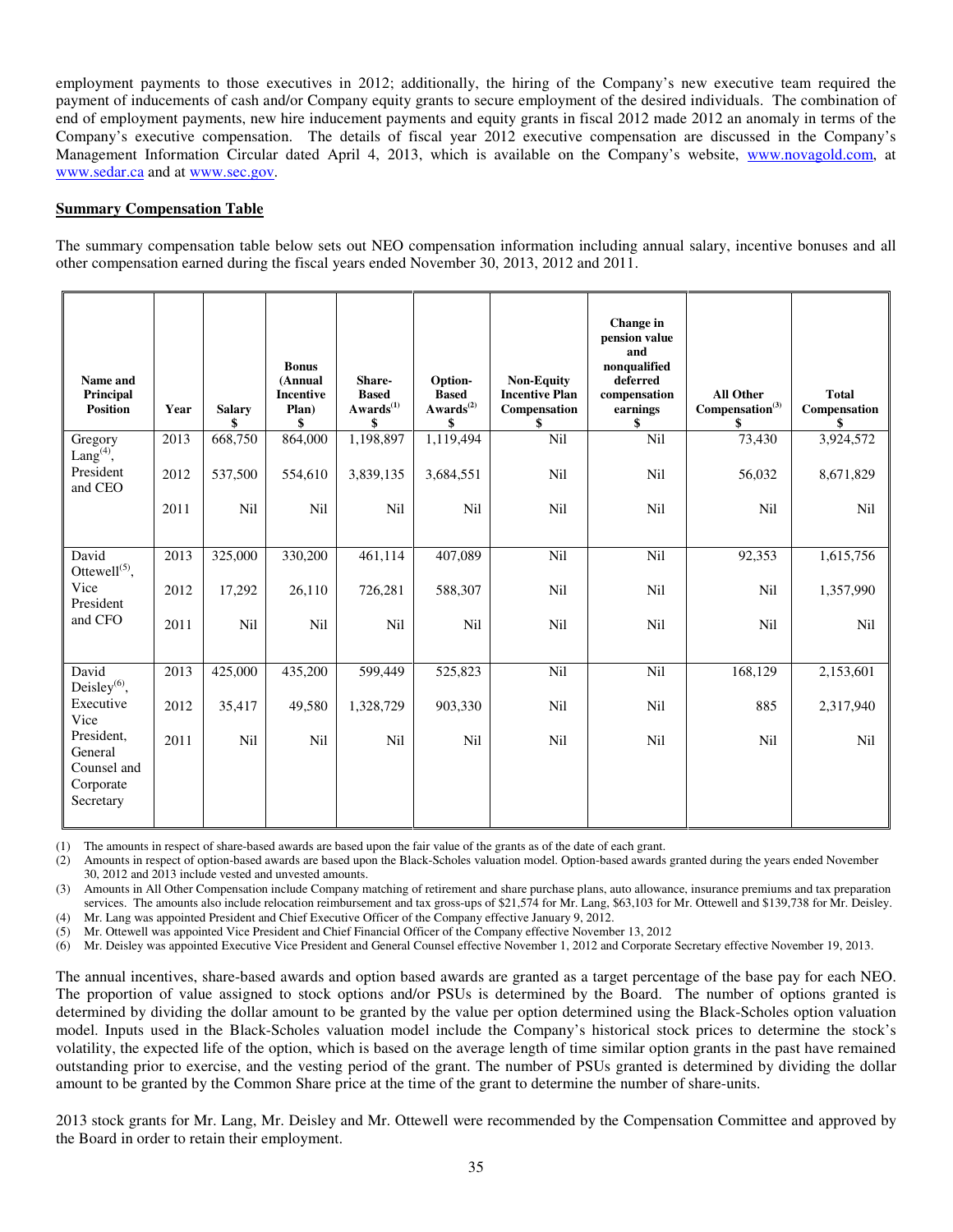See "Compensation Discussion and Analysis" for additional details regarding the information provided above.

## **Incentive Plan Awards**

## *Grants of Plan-Based Awards*

No stock option awards were re-priced during fiscal year 2013.

The following table provides information related to grants of plan-based awards to our NEOs in fiscal year 2013.

|                   | <b>Grants of Plan-Based Awards</b> |                                                                                                                        |                               |                                |                                                                                                                    |                            |                             |                                                          |                                                                          |                                                  |                                                                         |
|-------------------|------------------------------------|------------------------------------------------------------------------------------------------------------------------|-------------------------------|--------------------------------|--------------------------------------------------------------------------------------------------------------------|----------------------------|-----------------------------|----------------------------------------------------------|--------------------------------------------------------------------------|--------------------------------------------------|-------------------------------------------------------------------------|
|                   |                                    | <b>Estimated Future</b><br><b>Payouts Under</b><br><b>Non-Equity</b><br><b>Incentive Plan</b><br>Awards <sup>(1)</sup> |                               |                                | <b>Estimated Future</b><br><b>Payouts Under</b><br><b>Equity</b><br><b>Incentive Plan</b><br>Awards <sup>(2)</sup> |                            |                             | All<br>Other<br><b>Stock</b><br>Awards:<br><b>Number</b> | <b>All Other</b><br>Option<br>Awards:<br>Number of                       | <b>Exercise</b><br>or Base                       | Grant<br><b>Date Fair</b>                                               |
| <b>NEO</b><br>(a) | <b>Grant Date</b><br>(b)           | Thres-<br>hold<br>$($ \$)<br>(c)                                                                                       | Tar-<br>get<br>$($ \$)<br>(d) | Maxi-<br>mum<br>$($ \$)<br>(e) | Thres-<br>hold<br>(# )<br>(f)                                                                                      | Tar-<br>get<br>(# )<br>(g) | Maxi-<br>mum<br>(f#)<br>(h) | of Shares<br>of Stock<br>or Units<br>(# )<br>(i)         | <b>Securities</b><br>Underlying<br>Options <sup>(3)</sup><br>(# )<br>(j) | Price of<br>Option<br>Awards<br>$(\$/Sh)$<br>(k) | <b>Value of</b><br><b>Stock and</b><br>Option<br>Awards<br>$\mathbf{I}$ |
| Gregory Lang      | $05$ -Dec-<br>2012                 | ۰                                                                                                                      |                               |                                | $\theta$                                                                                                           | 260,000                    | 390,000                     | ٠                                                        | 660,000                                                                  | \$4.38                                           | \$2,318,391                                                             |
|                   | n/a                                | $\mathbf{0}$                                                                                                           | 675,000                       | 1,012,500                      | ٠                                                                                                                  | ۰                          | $\overline{a}$              | ٠                                                        |                                                                          | $\overline{\phantom{a}}$                         |                                                                         |
|                   | $05$ -Dec-<br>2012                 | ٠                                                                                                                      |                               |                                | $\theta$                                                                                                           | 130,000                    | 195,000                     | ٠                                                        | 310,000                                                                  | \$4.38                                           | \$1,125,272                                                             |
| David Deisley     | n/a                                | $\mathbf{0}$                                                                                                           | 340,000                       | 510,000                        | $\overline{\phantom{a}}$                                                                                           |                            | $\overline{\phantom{a}}$    |                                                          |                                                                          | ٠                                                |                                                                         |
| David Ottewell    | $05$ -Dec-<br>2012                 |                                                                                                                        |                               |                                | $\Omega$                                                                                                           | 100,000                    | 150,000                     |                                                          | 240,000                                                                  | \$4.38                                           | \$868,203                                                               |
|                   | n/a                                | $\mathbf{0}$                                                                                                           | 260,000                       | 390,000                        |                                                                                                                    |                            |                             |                                                          |                                                                          | ٠                                                |                                                                         |

(1) Annual Incentive Plan estimated payments based upon performance in fiscal year 2013.

(2) Performance Share Unit Awards granted December 5, 2012 will be measured and paid out in December 2014.

Grants under the 2004 Stock Award Plan.

## *Outstanding Option-Based and Share-Based Awards*

The following table sets out information concerning all option-based and share-based awards outstanding for each NEO as of November 30, 2013, which disclosure includes awards granted before the most recently completed financial year. Stock options include vested and unvested amounts.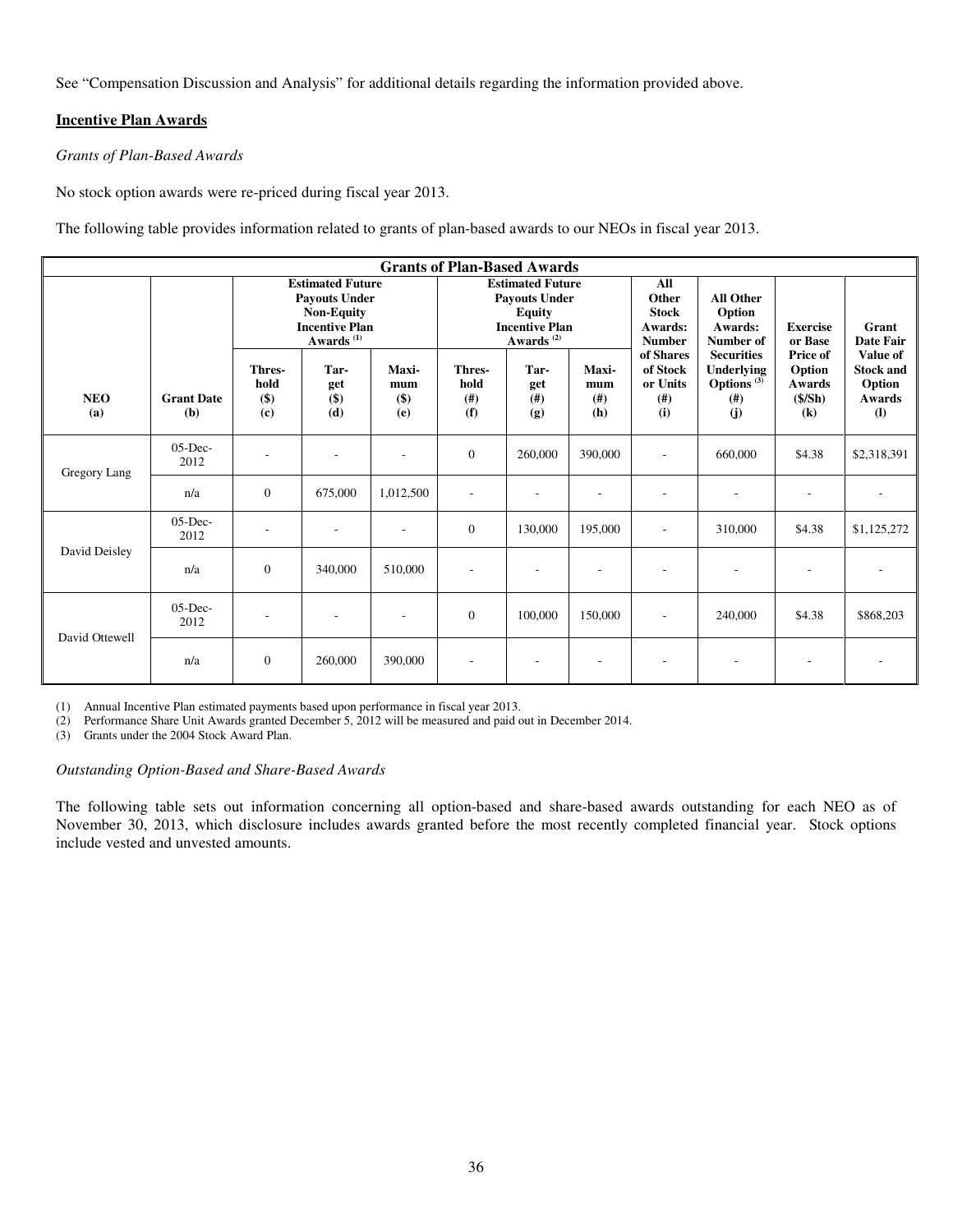|                   |                                                                                                                        |                                                                                                                   | <b>Option-Based Awards</b>                                                                                                                                                                |                                               |                                            |                                                                                                                  |                                                                                                                                      |                                                                                                                                                                              | <b>Share-Based Awards</b>                                                                                                                                                                      |                                                                                                                                                                                                                                          |
|-------------------|------------------------------------------------------------------------------------------------------------------------|-------------------------------------------------------------------------------------------------------------------|-------------------------------------------------------------------------------------------------------------------------------------------------------------------------------------------|-----------------------------------------------|--------------------------------------------|------------------------------------------------------------------------------------------------------------------|--------------------------------------------------------------------------------------------------------------------------------------|------------------------------------------------------------------------------------------------------------------------------------------------------------------------------|------------------------------------------------------------------------------------------------------------------------------------------------------------------------------------------------|------------------------------------------------------------------------------------------------------------------------------------------------------------------------------------------------------------------------------------------|
| <b>NEO</b><br>(a) | Number of<br><b>Securities</b><br>Underlying<br><b>Unexercised</b><br><b>Options</b><br>#<br><b>Exercisable</b><br>(b) | Number of<br><b>Securities</b><br>Underlying<br><b>Unexercised</b><br><b>Options</b><br>#<br>Unexercisable<br>(c) | <b>Equity</b><br><b>Incentive</b><br>Plan<br>Awards:<br><b>Number of</b><br><b>Securities</b><br><b>Underlying</b><br><b>Unexercised</b><br><b>Unearned</b><br><b>Options</b><br>#<br>(d) | Option<br><b>Exercise</b><br>Price C\$<br>(e) | Option<br><b>Expiration</b><br>Date<br>(f) | Value of<br><b>Unexercised</b><br>in-the-<br>money<br><b>Options</b><br>$\mathbf{\hat{C}}\mathbf{\hat{S}}^{(1)}$ | <b>Number</b><br>of<br><b>Shares</b><br>or Units<br>of<br><b>Shares</b><br><b>That</b><br>Have<br><b>Not</b><br><b>Vested</b><br>(g) | <b>Market</b><br><sub>or</sub><br>Payout<br>Value of<br><b>Shares</b><br>or Units<br>of<br><b>Shares</b><br><b>That</b><br>Have<br><b>Not</b><br><b>Vested</b><br>C\$<br>(h) | <b>Equity</b><br><b>Incentive</b><br><b>Plan Awards:</b><br>Number of<br><b>Unearned</b><br><b>Shares</b> , Units<br>or Other<br><b>Rights That</b><br><b>Have Not</b><br><b>Vested</b><br>(i) | <b>Equity</b><br><b>Incentive</b><br>Plan<br>Awards:<br><b>Market</b> or<br>Payout<br>Value of<br><b>Unearned</b><br>Shares,<br><b>Units or</b><br>Other<br><b>Rights That</b><br><b>Have Not</b><br><b>Vested</b><br>$C\$ ^{(2)}<br>(i) |
| Gregory           | 333,333                                                                                                                | 166,667                                                                                                           | Nil                                                                                                                                                                                       | $$10.12^{(3)}$                                | $06$ -Dec-<br>2016                         | <b>Nil</b>                                                                                                       | Nil                                                                                                                                  | Nil                                                                                                                                                                          | 100,000                                                                                                                                                                                        | \$246,000                                                                                                                                                                                                                                |
| Lang              | 333,333                                                                                                                | 166,667                                                                                                           | Nil                                                                                                                                                                                       | \$6.17                                        | $07-J$ un-<br>2017                         | <b>Nil</b>                                                                                                       | Nil                                                                                                                                  | Nil                                                                                                                                                                          | 200,000                                                                                                                                                                                        | \$492,000                                                                                                                                                                                                                                |
|                   | 220,000                                                                                                                | 440,000                                                                                                           | Nil                                                                                                                                                                                       | \$4.38                                        | $04$ -Dec-<br>2017                         | <b>Nil</b>                                                                                                       | Nil                                                                                                                                  | Nil                                                                                                                                                                          | 260,000                                                                                                                                                                                        | \$639,600                                                                                                                                                                                                                                |
| David<br>Deisley  | 333,333                                                                                                                | 166,667                                                                                                           | Nil                                                                                                                                                                                       | \$4.60                                        | $03-Sep-$<br>2017                          | <b>Nil</b>                                                                                                       | Nil                                                                                                                                  | Nil                                                                                                                                                                          | 150,000                                                                                                                                                                                        | \$369,000                                                                                                                                                                                                                                |
|                   | 103,333                                                                                                                | 206,667                                                                                                           | Nil                                                                                                                                                                                       | \$4.38                                        | $04$ -Dec-<br>2017                         | <b>Nil</b>                                                                                                       | Nil                                                                                                                                  | Nil                                                                                                                                                                          | 130,000                                                                                                                                                                                        | \$319,800                                                                                                                                                                                                                                |
| David<br>Ottewell | 200,000                                                                                                                | 100,000                                                                                                           | Nil                                                                                                                                                                                       | \$4.99                                        | 09-Sep-<br>2017                            | <b>Nil</b>                                                                                                       | Nil                                                                                                                                  | Nil                                                                                                                                                                          | 100,000                                                                                                                                                                                        | \$246,000                                                                                                                                                                                                                                |
|                   | 80,000                                                                                                                 | 160,000                                                                                                           | Nil                                                                                                                                                                                       | \$4.38                                        | $04$ -Dec-<br>2017                         | Nil                                                                                                              | Nil                                                                                                                                  | Nil                                                                                                                                                                          | 100,000                                                                                                                                                                                        | \$246,000                                                                                                                                                                                                                                |

(1) Based on the price of the Company's Common Shares on the TSX as of November 29, 2013 of C\$2.46 less the option exercise price.<br>
(2) Based on the price of the Company's Common Shares on the TSX as of November 29, 2013 o

(2) Based on the price of the Company's Common Shares on the TSX as of November 29, 2013 of C\$2.46.<br>
(3) The exercise prices of stock option awards granted prior to April 30, 2012 were adjusted due to the d

The exercise prices of stock option awards granted prior to April 30, 2012 were adjusted due to the decrease in net assets resulting from the NovaCopper spin-out to 91.1% of the original exercise price.

## **2013 Option Exercises and Stock Vested**

The following table provides information regarding stock that vested and stock options that were exercised by the Company's NEOs during 2013. Option award value realized is calculated by subtracting the aggregate exercise price of the options exercised from the aggregate market value of the shares of common stock acquired on the date of exercise. Stock award value is calculated by multiplying the number of vested PSUs by the market value of the underlying shares on the vesting date.

|                |                                                                       | <b>Option Awards</b>                                  | <b>Stock Awards</b> |                                               |  |  |
|----------------|-----------------------------------------------------------------------|-------------------------------------------------------|---------------------|-----------------------------------------------|--|--|
| <b>NEO</b>     | <b>Number of Shares</b><br><b>Acquired on</b><br><b>Exercise</b><br># | <b>Value</b><br><b>Realized on</b><br><b>Exercise</b> |                     | Value<br><b>Realized on</b><br><b>Vesting</b> |  |  |
| Gregory Lang   | Nil                                                                   | Nil                                                   | Nil                 | Nil                                           |  |  |
| David Deisley  | Nil                                                                   | Nil                                                   | Nil                 | Nil                                           |  |  |
| David Ottewell | Nil                                                                   | Nil                                                   | Nil                 | Nil                                           |  |  |

### **Nonqualified Deferred Compensation**

The Company has no plans that provide for deferred compensation to its NEOs.

## **Compensation Committee Report**

The Compensation Committee has reviewed and discussed with management the Company's Compensation Discussion and Analysis included herein. Based on such review and discussions, the Compensation Committee has recommended to the Board of Directors that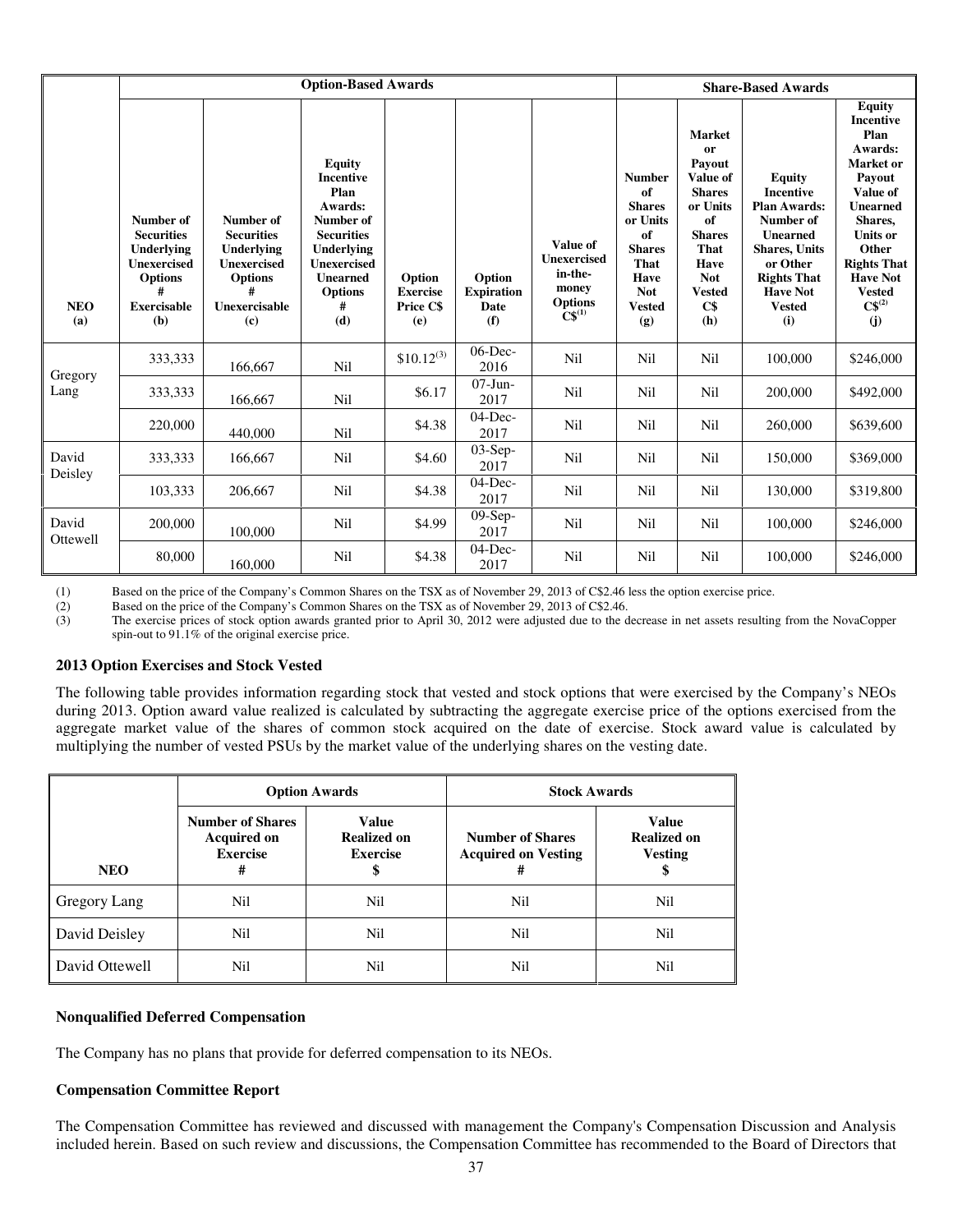the Compensation Discussion and Analysis be included in the Company's Annual Report on Form 10-K for the year ended November 30, 2013, as amended, and the Company's Circular for the year ended November 30, 2013.

Submitted by the following members of the Compensation Committee of the Board of Directors:

Kalidas Madhavpeddi Sharon Dowdall Gerald McConnell

## **DIRECTOR COMPENSATION**

At the request of the Compensation Committee, a review of Directors' compensation was conducted in October 2013. The Compensation Committee, after referring to market information provided by Mercer, determined to leave the Directors' compensation program unchanged from that established by the Board in fiscal year 2012. The Directors' compensation program is described below.

The Company has targeted Directors' compensation above the median of the Peer Group for the following reasons:

- the Company seeks to attract directors with experience working for larger companies than that of our Peer Group because of our large joint venture partners; and
- the Company seeks to attract directors with experience working for larger companies than that of our Peer Group because of the scale and quality of the Company's assets under development in comparison to our Peer Group's assets.

Compensation targets for Directors are:

- For annual retainers, chair fees and meeting fees 62.5th percentile of the market
- For total direct compensation including stock based awards 75th percentile of the market
- Market compensation data was sourced from compensation data disclosed in the proxy statements of other publicly traded companies. As with the Company's NEOs, the data was collected from the proxy statements of the companies included in the Company's Peer Group.

Based upon the information provided by Mercer during the compensation review conducted in the fall of 2013, the actual total cash compensation paid to the Chairman and to the non-executive Directors was below the 25th percentile relative to the Peer Group. Stock options were awarded to align the total direct compensation at the expected 75<sup>th</sup> percentile of the Peer Group. Therefore, the Compensation Committee recommended, and the Board approved, leaving the Directors' compensation package unchanged for 2014. The largest portion of compensation paid to the Directors is in DSUs and stock option awards, which aligns the long-term interests of the Directors with those of Shareholders as the value of the DSUs and stock option awards is dependent upon the Company's share price performance. It also aligns Director compensation with the Company's strategy of preservation of the Company's treasury.

The table below describes the compensation structure approved for non-executive Directors for 2014.

| <b>Activity</b>                                            | <b>Compensation</b> |             |  |  |  |
|------------------------------------------------------------|---------------------|-------------|--|--|--|
| Membership on Board – Annual Retainer <sup>(1)</sup>       | \$33,600            | per annum   |  |  |  |
| Chairman of the Board                                      | \$35,000            | per annum   |  |  |  |
| Preparation and attendance at Board and Committee meetings | \$1,750             | per meeting |  |  |  |
| Audit Committee Chair                                      | \$15,000            | per annum   |  |  |  |
| All Other Committee Chairs                                 | \$9,000             | per annum   |  |  |  |

 $(1)$  At least 50% of the annual retainers are paid to Directors in the form of DSUs.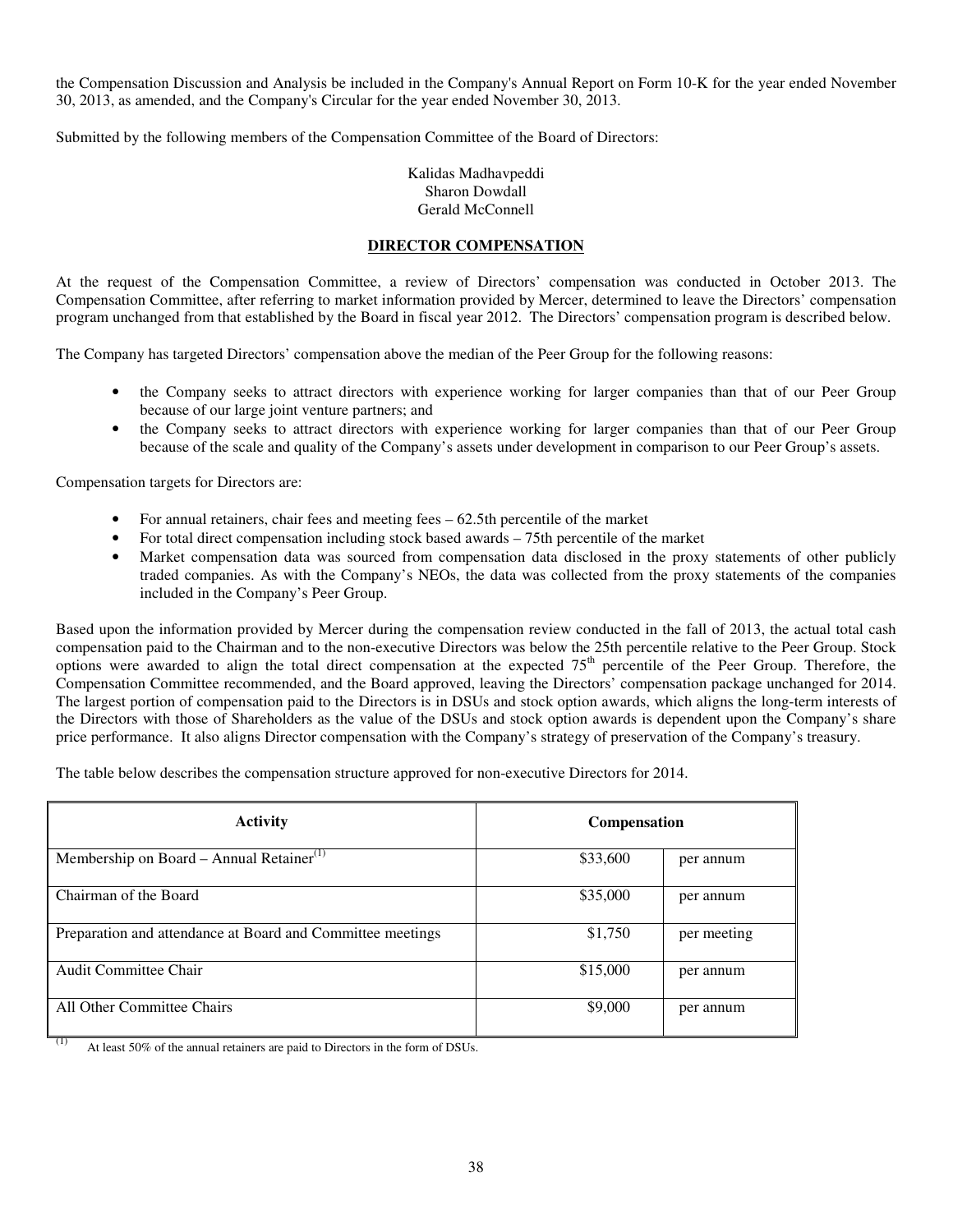## **Director Compensation Table**

The summary compensation table below sets out the compensation provided to the Company's Directors (excluding NEOs) for the fiscal year ended November 30, 2013.

| <b>Director</b><br>(a)          | <b>Fiscal</b><br>Year | Fees<br><b>Earned</b><br>or Paid<br>in Cash<br>(b) | Share-<br><b>Based</b><br>$Awards^{(1)}$<br>(c) | Option-<br><b>Based</b><br>$Awards^{(2)}$<br>(d) | <b>Non-Equity</b><br><b>Incentive Plan</b><br>Compensation<br>(e) | Change in<br><b>Pension Value</b><br>and<br>Nonqualified<br><b>Deferred</b><br>Compensation<br><b>Earnings</b><br>(f) | <b>All Other</b><br>Compensation<br>(g) | <b>Total</b><br>(h) |
|---------------------------------|-----------------------|----------------------------------------------------|-------------------------------------------------|--------------------------------------------------|-------------------------------------------------------------------|-----------------------------------------------------------------------------------------------------------------------|-----------------------------------------|---------------------|
| Sharon<br>Dowdall               | 2013                  | \$60,300                                           | \$16,800                                        | \$220,586                                        | Nil                                                               | Nil                                                                                                                   | Nil                                     | \$297,686           |
| Marc Faber                      | 2013                  | \$34,300                                           | \$16,800                                        | \$220,586                                        | Nil                                                               | Nil                                                                                                                   | Nil                                     | \$271,686           |
| Tony<br>Giardini <sup>(3)</sup> | $\overline{20}13$     | \$11,700                                           | \$4,200                                         | \$220,586                                        | Nil                                                               | Nil                                                                                                                   | Nil                                     | \$236,486           |
| Thomas<br>Kaplan                | 2013                  | \$43,750                                           | \$33,600                                        | \$220,586                                        | Nil                                                               | Nil                                                                                                                   | Nil                                     | \$297,936           |
| Gillyeard<br>Leathley           | 2013                  | \$31,250                                           | \$33,600                                        | \$220,586                                        | Nil                                                               | Nil                                                                                                                   | Nil                                     | \$285,436           |
| Igor Levental                   | 2013                  | \$40,750                                           | \$33,600                                        | \$220,586                                        | Nil                                                               | Nil                                                                                                                   | Nil                                     | \$294,936           |
| Kalidas<br>Madhavpeddi          | 2013                  | \$73,050                                           | \$16,800                                        | \$220,586                                        | Nil                                                               | Nil                                                                                                                   | Nil                                     | \$310,436           |
| Gerald<br>McConnell             | 2013                  | \$37,000                                           | \$33,600                                        | \$220,586                                        | Nil                                                               | Nil                                                                                                                   | Nil                                     | \$291,186           |
| Clynton<br>Nauman               | 2013                  | \$36,050                                           | \$16,800                                        | \$220,586                                        | Nil                                                               | <b>Nil</b>                                                                                                            | Nil                                     | \$273,436           |
| Rick<br>Van<br>Nieuwenhuyse     | 2013                  | \$32,550                                           | \$16,800                                        | \$220,586                                        | Nil                                                               | Nil                                                                                                                   | Nil                                     | \$269,936           |
| Anthony<br>Walsh                | 2013                  | \$61,550                                           | \$16,800                                        | \$220,586                                        | Nil                                                               | Nil                                                                                                                   | Nil                                     | \$298,936           |

(1) The 2013 share-based grants for Directors are vested when the Directors retire from the Board of the Company.

(2) The 2013 stock option grants for Directors are vested 100% on grant date. The values of the option-based awards are based upon the Black-Scholes valuation model.

(3) Mr. Giardini resigned from the Board on March 1, 2013. The Board granted an extension of the option expiration dates to the earlier of February 28, 2014 or the original expiration date.

#### **DSU Plan for Directors**

The DSU Plan has been established by the Company to promote the interests of the Company by attracting and retaining qualified persons to serve on the Board and to provide the Directors with an opportunity to receive a portion of their compensation for serving as a Director in the form of securities of the Company. This vehicle also aligns the interests of Directors with those of the Shareholders by tying Directors' compensation to long-term Shareholder value.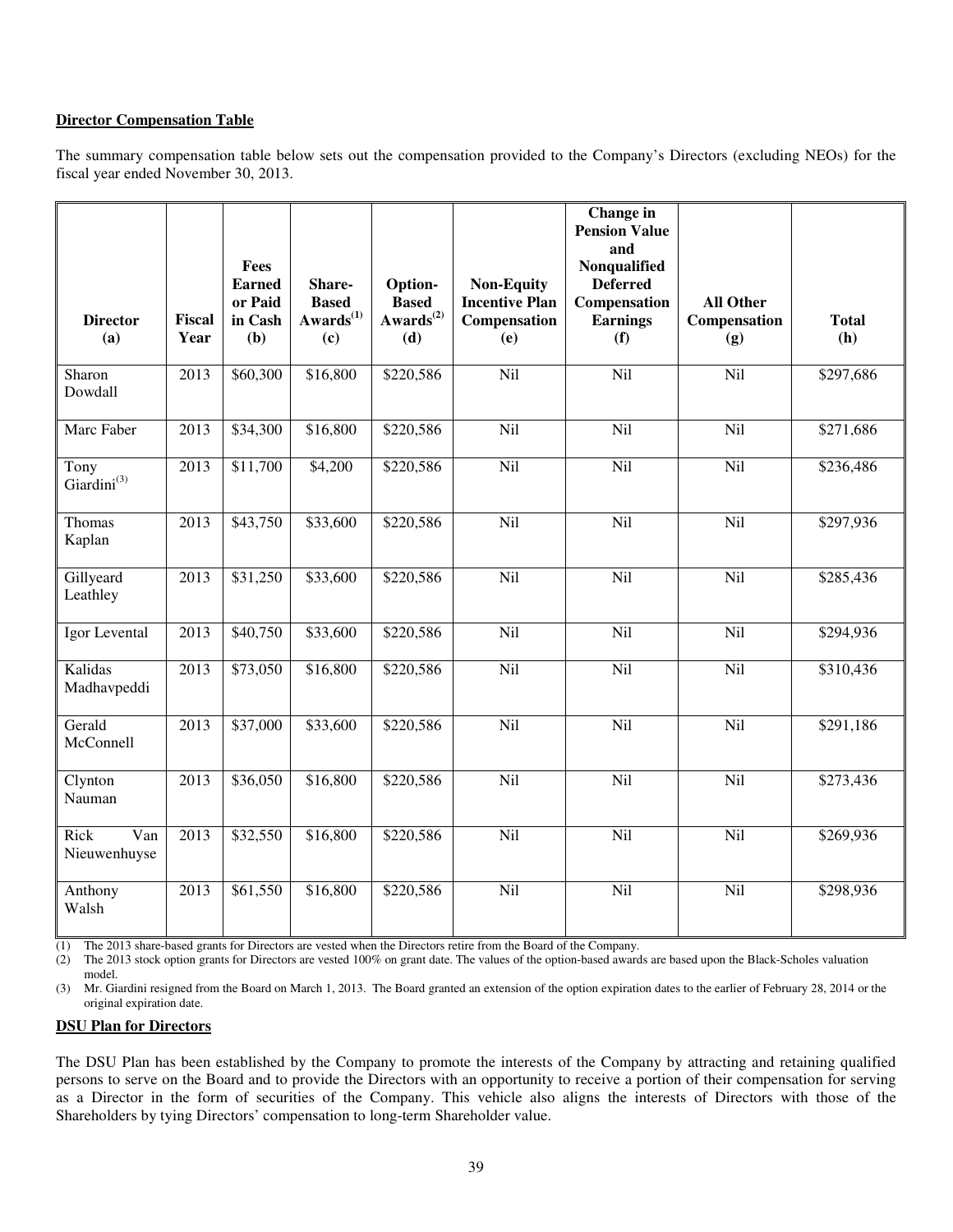Under the DSU Plan, each Director can elect to receive between a minimum of 50% to a maximum of 100% of the Director's annual retainer as DSUs. Directors are not eligible to receive the underlying Common Shares until they retire from service with the Company. This plan has been in effect since December 1, 2009.

The number of DSUs is determined by dividing the retainer amount by the volume weighted adjusted share price for the last five days of each quarter. The following table sets forth the 2013 DSU payments made to each non-executive Director for fiscal year 2013 and the aggregate value of such payments is based on the closing price of the Common Stock on November 30, 2013, which was C\$2.46.

| <b>2013 DSU Payments</b>     |                     |                     |                     |                     |                     |                     |                     |                     |                     |                     |
|------------------------------|---------------------|---------------------|---------------------|---------------------|---------------------|---------------------|---------------------|---------------------|---------------------|---------------------|
|                              |                     | Q1                  |                     | $\bf Q2$            |                     | Q <sub>3</sub>      | Q <sub>4</sub>      |                     | <b>Total</b>        |                     |
| <b>Director</b>              | <b>Value</b><br>C\$ | # of<br><b>DSUs</b> | <b>Value</b><br>C\$ | # of<br><b>DSUs</b> | <b>Value</b><br>C\$ | # of<br><b>DSUs</b> | <b>Value</b><br>C\$ | # of<br><b>DSUs</b> | <b>Value</b><br>C\$ | # of<br><b>DSUs</b> |
| Sharon Dowdall               | 2,561               | 1,041               | 4,148               | 1,686               | 3,525               | 1,433               | 4,659               | 1,894               | 14,893              | 6,054               |
| Marc Faber                   | 2,561               | 1,041               | 4,148               | 1,686               | 3,525               | 1,433               | 4,659               | 1,894               | 14,893              | 6,054               |
| Tony Giardini <sup>(1)</sup> | 2,561               | 1,041               | Nil                 | Nil                 | Nil                 | Nil                 | Nil                 | N <sub>il</sub>     | 2,561               | 1,041               |
| Thomas Kaplan                | 5,124               | 2,083               | 8,298               | 3,373               | 7,050               | 2,866               | 9,318               | 3,788               | 29,790              | 12,110              |
| Gillyeard Leathley           | 5,124               | 2,083               | 8,298               | 3,373               | 7,050               | 2,866               | 9,318               | 3,788               | 29,790              | 12,110              |
| Igor Levental                | 5,124               | 2,083               | 8,298               | 3,373               | 7,050               | 2,866               | 9,318               | 3,788               | 29,790              | 12,110              |
| Kalidas Madhavpeddi          | 2,561               | 1,041               | 4,148               | 1,686               | 3,525               | 1,433               | 4,659               | 1,894               | 14,893              | 6,054               |
| Gerald McConnell             | 5,124               | 2,083               | 8,298               | 3,373               | 7,050               | 2,866               | 9,318               | 3,788               | 29,790              | 12,110              |
| Clynton Nauman               | 2,561               | 1,041               | 4,148               | 1,686               | 3,525               | 1,433               | 4,659               | 1,894               | 14,893              | 6,054               |
| Rick Van Niewenhuyse         | 2,561               | 1,041               | 4,148               | 1,686               | 3,525               | 1,433               | 4,659               | 1,894               | 14,893              | 6,054               |
| <b>Anthony Walsh</b>         | 2,561               | 1,041               | 4,148               | 1,686               | 3,525               | 1,433               | 4,659               | 1,894               | 14,893              | 6,054               |

(1) Mr. Giardini resigned from the Board on March 1, 2013.

## **Director's Share Ownership**

The Board established a policy in April 2009 requiring each Director to maintain a minimum holding of Common Shares and/or DSUs equal to C\$50,000. Directors must meet these share ownership requirements by April 2014 or, if they became a Director subsequent to April 2009, within five years of becoming a Director. There are no equity holding period requirements. Upon meeting the share ownership requirement, a Director is deemed to have met the share ownership requirement going forward, regardless of changes in the price of a Common Share, so long as: (i) the Director's share ownership does not drop below the number of shares held at the time they first met the share ownership requirement, and (ii) the applicable share ownership requirement remains the same. Directors are not permitted to purchase financial instruments, including, for greater certainty, prepaid variable forward contracts, equity swaps, collars, or units of exchange funds that are designed to hedge or offset a decrease in market value of equity securities granted as compensation or held, directly or indirectly, by the Director. Directors are also not permitted to pledge Company securities to secure personal debts or loans.

The following table outlines the aggregate value of the Common Shares and/or DSUs held by each Director (excluding NEOs) on November 30, 2013.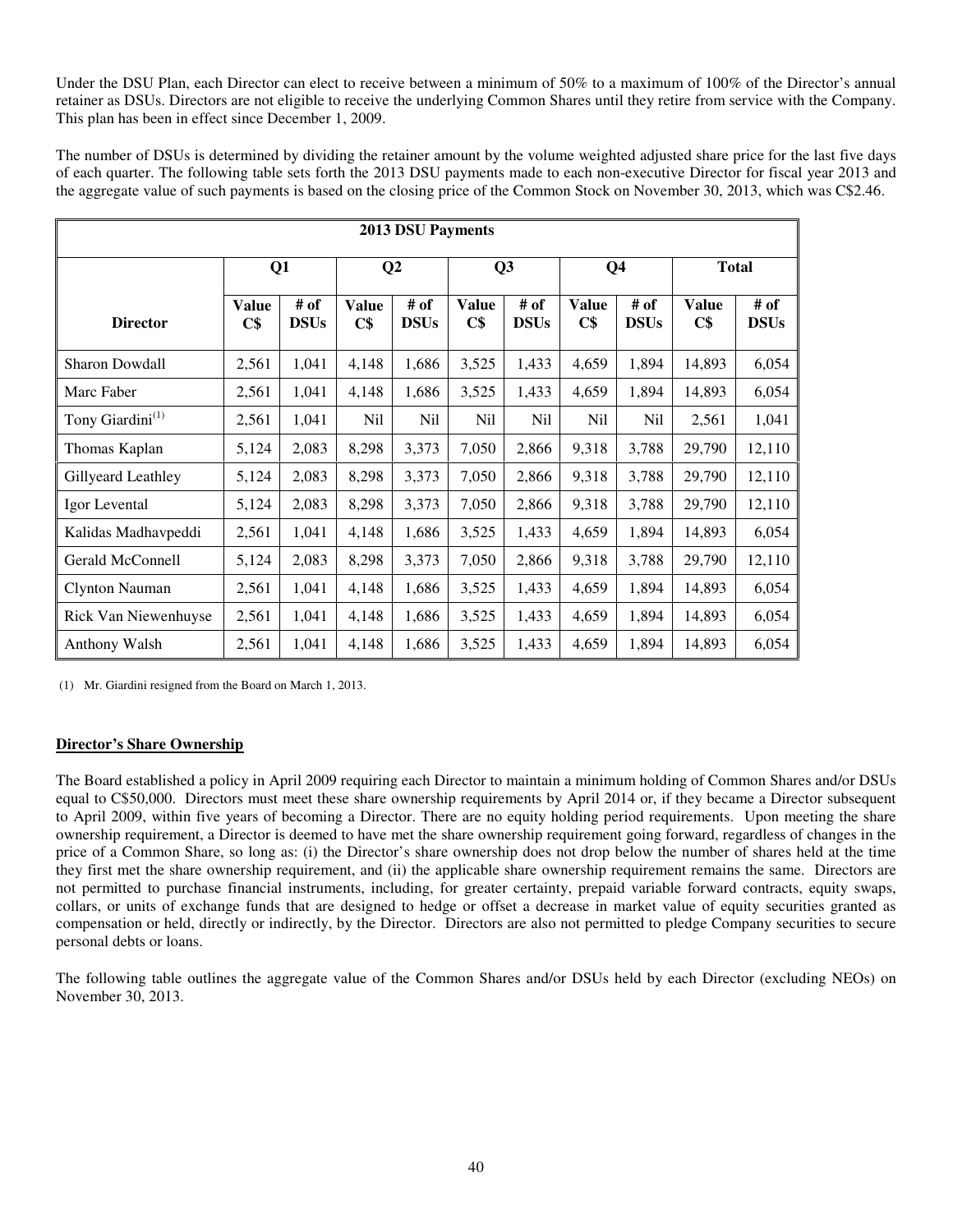|                       | Eligible Holdings <sup>(1)</sup> | <b>Share Ownership Guidelines</b> |                                                  |  |  |  |
|-----------------------|----------------------------------|-----------------------------------|--------------------------------------------------|--|--|--|
| <b>Director</b>       | #                                | Requirement<br>C\$                | <b>Proportion of</b><br>Requirement Met $^{(2)}$ |  |  |  |
| <b>Sharon Dowdall</b> | 6,021                            | 50,000                            | $30\%$                                           |  |  |  |
| Marc Faber            | 9,359                            | 50,000                            | 46%                                              |  |  |  |
| Thomas Kaplan         | 14,444                           | 50,000                            | 71%                                              |  |  |  |
| Gillyeard Leathley    | 92,488                           | 50,000                            | $100\%$                                          |  |  |  |
| Igor Levental         | 17,082                           | 50,000                            | 84%                                              |  |  |  |
| Kalidas Madhavpeddi   | 16,936                           | 50,000                            | 100%                                             |  |  |  |
| Gerald McConnell      | 53,450                           | 50,000                            | 100%                                             |  |  |  |
| <b>Clynton Nauman</b> | 140,313                          | 50,000                            | 100%                                             |  |  |  |
| Rick Van Nieuwenhuyse | 706,014                          | 50,000                            | 100%                                             |  |  |  |
| Anthony Walsh         | 6,021                            | 50,000                            | 30%                                              |  |  |  |

(1) Common Shares and/or DSUs.<br>(2) Based on the Company's closin

Based on the Company's closing Common Share price on the TSX as of November 29, 2013 of C\$2.46, or upon a Director having previously met 100% of the share ownership requirement.

## **Incentive Plan Awards**

# **Outstanding Option-Based and Share-Based Awards**

The following table sets information concerning all option-based and share-based awards outstanding for each non-executive Director as of November 30, 2013 including awards granted before the most recently completed fiscal year.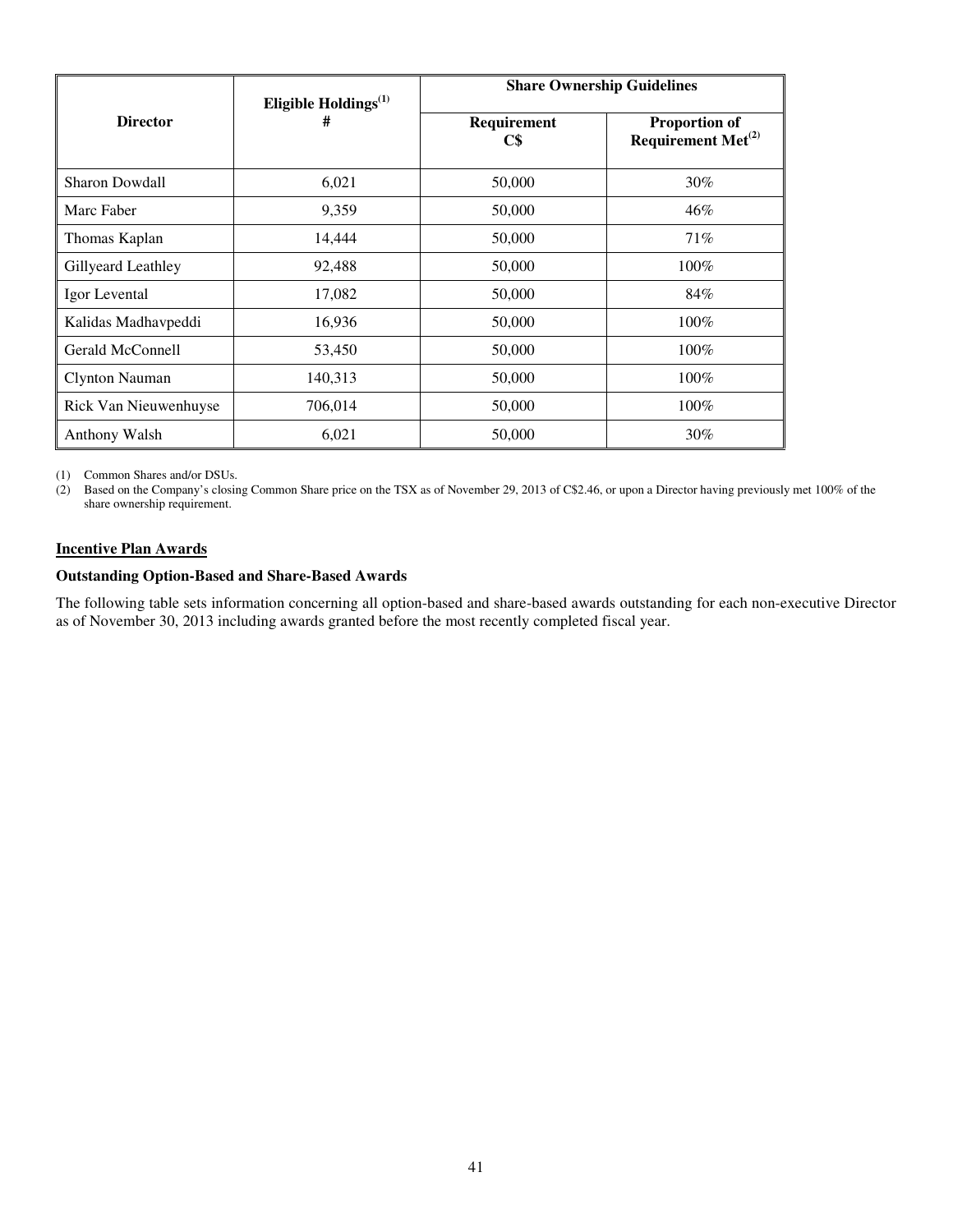|                              |                                  |                                                                               | <b>Option-Based Awards</b>             |                                     |                                                                                     | <b>Share-Based Awards</b>                                                                |                                                                                                                                             |                                                                                                                        |
|------------------------------|----------------------------------|-------------------------------------------------------------------------------|----------------------------------------|-------------------------------------|-------------------------------------------------------------------------------------|------------------------------------------------------------------------------------------|---------------------------------------------------------------------------------------------------------------------------------------------|------------------------------------------------------------------------------------------------------------------------|
| <b>Director</b>              | <b>Grant Date</b>                | Number of<br><b>Securities</b><br>Underlying<br>Unexercised<br><b>Options</b> | Option<br><b>Exercise</b><br>Price C\$ | Option<br><b>Expiration</b><br>Date | Value of<br><b>Unexercised</b><br>in-the-<br>money<br>Options <sup>(1)</sup><br>C\$ | <b>Number</b><br>of Shares<br>or Units<br>of Shares<br>that have<br>not<br><b>Vested</b> | <b>Market</b><br>or Payout<br>Value of<br><b>Shares</b> or<br><b>Units of</b><br><b>Shares</b><br>that have<br>not<br>$Vested^{(2)}$<br>C\$ | Market or<br><b>Payout Value</b><br>of Vested<br><b>Share-Based</b><br>Awards not<br>Paid Out or<br><b>Distributed</b> |
| Sharon                       | 16-Apr-2012                      | 100,000                                                                       | 6.33                                   | 15-Apr-2017                         | Nil                                                                                 |                                                                                          |                                                                                                                                             |                                                                                                                        |
| Dowdall                      | 05-Dec-2012                      | 130,050                                                                       | 4.38                                   | 04-Dec-2017                         | Nil                                                                                 |                                                                                          |                                                                                                                                             |                                                                                                                        |
| Marc Faber                   | 05-July-2010                     | 100,000                                                                       | 6.18                                   | 04-Jul-2015                         | Nil                                                                                 | 6,021                                                                                    | 14,812                                                                                                                                      | Nil                                                                                                                    |
|                              | 03-Dec-2010                      | 40,000                                                                        | 13.24                                  | $02 - Dec - 2015$                   | Nil                                                                                 |                                                                                          |                                                                                                                                             |                                                                                                                        |
|                              | 07-Dec-2011                      | 75,750                                                                        | 10.12                                  | 06-Dec-2016                         | Nil                                                                                 |                                                                                          |                                                                                                                                             |                                                                                                                        |
|                              | 05-Dec-2012                      | 130,050                                                                       | 4.38                                   | 04-Dec-2017                         | Nil                                                                                 |                                                                                          |                                                                                                                                             |                                                                                                                        |
| Tony Giardini <sup>(3)</sup> | 28-May-2008                      | 80,000                                                                        | 7.44                                   | 28-Feb-2014                         | Nil                                                                                 | 9,359                                                                                    | 23,023                                                                                                                                      | Nil                                                                                                                    |
|                              | 08-Jan-2009                      | 40,000                                                                        | 2.23                                   | 07-Jan-2014                         | 9,200                                                                               |                                                                                          |                                                                                                                                             |                                                                                                                        |
|                              | 29-May-2009                      | 130,000                                                                       | 4.78                                   | 28-Feb-2014                         | Nil                                                                                 |                                                                                          |                                                                                                                                             |                                                                                                                        |
|                              | 21-Jan-2010                      | 82,250                                                                        | 5.83                                   | 28-Feb-2014                         | Nil                                                                                 |                                                                                          |                                                                                                                                             |                                                                                                                        |
|                              | 03-Dec-2010                      | 40,000                                                                        | 13.24                                  | 28-Feb-2014                         | Nil                                                                                 |                                                                                          |                                                                                                                                             |                                                                                                                        |
|                              | 07-Dec-2011<br>05-Dec-2012       | 75,750<br>130,050                                                             | 10.12<br>4.38                          | 28-Feb-2014<br>28-Feb-2014          | Nil<br>Nil                                                                          |                                                                                          |                                                                                                                                             |                                                                                                                        |
|                              |                                  |                                                                               |                                        |                                     |                                                                                     | Nil                                                                                      | Nil                                                                                                                                         | Nil                                                                                                                    |
| Thomas                       | 07-Dec-2011                      | 100,000                                                                       | 10.12                                  | 06-Dec-2016                         | Nil                                                                                 |                                                                                          |                                                                                                                                             |                                                                                                                        |
| Kaplan <sup>(4)</sup>        | $07 - Dec - 2011$                | 75,750                                                                        | 10.12                                  | 06-Dec-2016                         | Nil                                                                                 |                                                                                          |                                                                                                                                             |                                                                                                                        |
|                              | 05-Dec-2012                      | 130,050                                                                       | 4.38                                   | 04-Dec-2017                         | Nil                                                                                 | 14,444                                                                                   | 35,532                                                                                                                                      | Nil                                                                                                                    |
| Gillyeard                    | 21-Jan-2010                      | 50,000                                                                        | 5.83                                   | 20-Jan-2015                         | Nil                                                                                 |                                                                                          |                                                                                                                                             |                                                                                                                        |
| Leathley                     | 23-Nov-2010                      | 125,000                                                                       | 13.58                                  | 20-Nov-2015                         | Nil                                                                                 |                                                                                          |                                                                                                                                             |                                                                                                                        |
|                              | 07-Dec-2011                      | 170,866                                                                       | 10.12                                  | 06-Dec-2016                         | Nil                                                                                 |                                                                                          |                                                                                                                                             |                                                                                                                        |
|                              | 05-Dec-2012                      | 130,050                                                                       | 4.38                                   | 04-Dec-2017                         | Nil                                                                                 |                                                                                          |                                                                                                                                             |                                                                                                                        |
| Igor Levental                | 08-Jan-2009                      | 100,000                                                                       | 2.23                                   | 07-Jan-2014                         | 23,000                                                                              | 8,321                                                                                    | 20,470                                                                                                                                      | Nil                                                                                                                    |
|                              | 29-May-2009                      | 150,000                                                                       | 4.78                                   | 28-May-2014                         | Nil                                                                                 |                                                                                          |                                                                                                                                             |                                                                                                                        |
|                              | 21-Jan-2010                      | 82,250                                                                        | 5.83                                   | 20-Jan-2015                         | Nil                                                                                 |                                                                                          |                                                                                                                                             |                                                                                                                        |
|                              | 03-Dec-2010                      | 40,000                                                                        | 13.24                                  | 02-Dec-2015                         | Nil                                                                                 |                                                                                          |                                                                                                                                             |                                                                                                                        |
|                              | 07-Dec-2011                      | 75,750                                                                        | 10.12                                  | 06-Dec-2016                         | Nil                                                                                 |                                                                                          |                                                                                                                                             |                                                                                                                        |
|                              | 05-Dec-2012                      | 130,050                                                                       | 4.38                                   | 04-Dec-2017                         | Nil                                                                                 | 16,082                                                                                   | 39,562                                                                                                                                      | Nil                                                                                                                    |
| Kalidas                      | 31-May-2007                      | 100,000                                                                       | 14.82                                  | 30-May-2017                         | Nil                                                                                 |                                                                                          |                                                                                                                                             |                                                                                                                        |
| Madhavpeddi                  | 05-Apr-2008                      | $35,000^{(4)}$                                                                | 7.47                                   | 04-Apr-2018                         | Nil                                                                                 |                                                                                          |                                                                                                                                             |                                                                                                                        |
|                              | 08-Jan-2009                      | 60,000                                                                        | 2.23                                   | 07-Jan-2014                         | 13,800                                                                              |                                                                                          |                                                                                                                                             |                                                                                                                        |
|                              | 29-May-2009                      | 150,000                                                                       | 4.78                                   | 28-May-2014                         | Nil                                                                                 |                                                                                          |                                                                                                                                             |                                                                                                                        |
|                              | 21-Jan-2010<br>03-Dec-2010       | 82,250<br>40,000                                                              | 5.83<br>13.24                          | 20-Jan-2015<br>02-Dec-2015          | Nil<br>Nil                                                                          |                                                                                          |                                                                                                                                             |                                                                                                                        |
|                              | 07-Dec-2011                      | 75,750                                                                        | 10.12                                  | 06-Dec-2016                         | Nil                                                                                 |                                                                                          |                                                                                                                                             |                                                                                                                        |
|                              | 05-Dec-2012                      | 130,050                                                                       | 4.38                                   | 04-Dec-2017                         | Nil                                                                                 |                                                                                          |                                                                                                                                             |                                                                                                                        |
|                              |                                  |                                                                               |                                        |                                     |                                                                                     | 10,870                                                                                   | 26,740                                                                                                                                      | Nil                                                                                                                    |
| Gerald<br>McConnell          | 08-Mar-2004                      | 100,000                                                                       | 6.01                                   | 07-Mar-2014                         | Nil                                                                                 |                                                                                          |                                                                                                                                             |                                                                                                                        |
|                              | $17 - Jan - 2005$<br>10-Mar-2006 | 75,000<br>75,000                                                              | 8.07<br>12.81                          | 16-Jan-2015<br>09-Mar-2016          | Nil<br>Nil                                                                          |                                                                                          |                                                                                                                                             |                                                                                                                        |
|                              | 05-Apr-2008                      | $35,000^{(4)}$                                                                | 7.47                                   | 04-Apr-2018                         | Nil                                                                                 |                                                                                          |                                                                                                                                             |                                                                                                                        |
|                              | 08-Jan-2009                      | 5,146                                                                         | 2.23                                   | 07-Jan-2014                         | 1,184                                                                               |                                                                                          |                                                                                                                                             |                                                                                                                        |
|                              | 29-May-2009                      | 150,000                                                                       | 4.78                                   | 28-May-2014                         | Nil                                                                                 |                                                                                          |                                                                                                                                             |                                                                                                                        |
|                              | 21-Jan-2010<br>03-Dec-2010       | 82,250<br>40,000                                                              | 5.83<br>13.24                          | 20-Jan-2015<br>02-Dec-2015          | Nil<br>Nil                                                                          |                                                                                          |                                                                                                                                             |                                                                                                                        |
|                              | 07-Dec-2011                      | 75,750                                                                        | 10.12                                  | 06-Dec-2016                         | Nil                                                                                 |                                                                                          |                                                                                                                                             |                                                                                                                        |
|                              | 05-Dec-2012                      | 130,050                                                                       | 4.38                                   | $04 - Dec - 2017$                   | Nil                                                                                 |                                                                                          |                                                                                                                                             |                                                                                                                        |
|                              |                                  |                                                                               |                                        |                                     |                                                                                     | 19,568                                                                                   | 48,137                                                                                                                                      | Nil                                                                                                                    |
| Clynton                      | 08-Mar-2004                      | 100,000                                                                       | 6.01                                   | 07-Mar-2014                         | Nil                                                                                 |                                                                                          |                                                                                                                                             |                                                                                                                        |
| Nauman                       | 17-Jan-2005                      | 75,000                                                                        | 8.07                                   | 16-Jan-2015                         | Nil                                                                                 |                                                                                          |                                                                                                                                             |                                                                                                                        |
|                              | 10-Mar-2006<br>05-Apr-2008       | 75,000<br>$35,000^{(4)}$                                                      | 12.81<br>7.47                          | 09-Mar-2016<br>04-Apr-2018          | Nil<br>Nil                                                                          |                                                                                          |                                                                                                                                             |                                                                                                                        |
|                              | 08-Jan-2009                      | 100,000                                                                       | 2.23                                   | 07-Jan-2014                         | 23,000                                                                              |                                                                                          |                                                                                                                                             |                                                                                                                        |
|                              | 29-May-2009                      | 150,000                                                                       | 4.78                                   | 28-May-2014                         | Nil                                                                                 |                                                                                          |                                                                                                                                             |                                                                                                                        |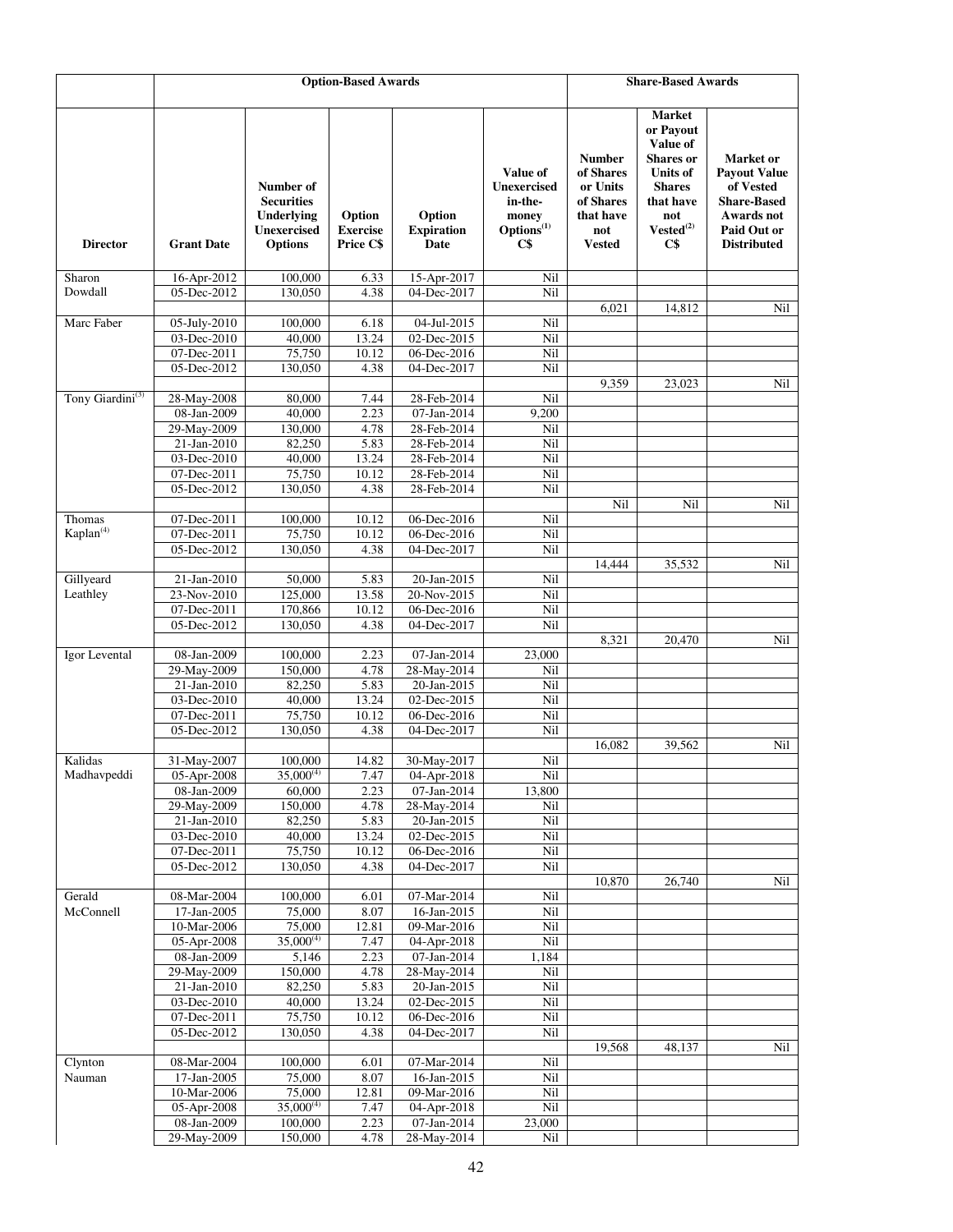|                 |                           |                                                                                             | <b>Option-Based Awards</b>             |                                     |                                                                                                                   | <b>Share-Based Awards</b>                                                                |                                                                                                                                                      |                                                                                                                               |
|-----------------|---------------------------|---------------------------------------------------------------------------------------------|----------------------------------------|-------------------------------------|-------------------------------------------------------------------------------------------------------------------|------------------------------------------------------------------------------------------|------------------------------------------------------------------------------------------------------------------------------------------------------|-------------------------------------------------------------------------------------------------------------------------------|
| <b>Director</b> | <b>Grant Date</b>         | Number of<br><b>Securities</b><br><b>Underlying</b><br><b>Unexercised</b><br><b>Options</b> | Option<br><b>Exercise</b><br>Price C\$ | Option<br><b>Expiration</b><br>Date | Value of<br><b>Unexercised</b><br>in-the-<br>money<br>$\overrightarrow{\mathrm{Options}}^{(1)}$<br>$\mathbf{C}\$$ | <b>Number</b><br>of Shares<br>or Units<br>of Shares<br>that have<br>not<br><b>Vested</b> | <b>Market</b><br>or Payout<br>Value of<br><b>Shares</b> or<br><b>Units of</b><br><b>Shares</b><br>that have<br>not<br>$\mathbf{Vested}^{(2)}$<br>C\$ | Market or<br><b>Payout Value</b><br>of Vested<br><b>Share-Based</b><br><b>Awards</b> not<br>Paid Out or<br><b>Distributed</b> |
| Clynton         | 21-Jan-2010               | 82,250                                                                                      | 5.83                                   | 20-Jan-2015                         | Nil                                                                                                               |                                                                                          |                                                                                                                                                      |                                                                                                                               |
| Nauman          | $\overline{03}$ -Dec-2010 | 40,000                                                                                      | 13.24                                  | 02-Dec-2015                         | Nil                                                                                                               |                                                                                          |                                                                                                                                                      |                                                                                                                               |
| (cont.)         | 07-Dec-2011               | 75,750                                                                                      | 10.12                                  | 06-Dec-2016                         | Nil                                                                                                               |                                                                                          |                                                                                                                                                      |                                                                                                                               |
|                 | 05-Dec-2012               | 130,050                                                                                     | 4.38                                   | 04-Dec-2017                         | Nil                                                                                                               |                                                                                          |                                                                                                                                                      |                                                                                                                               |
|                 |                           |                                                                                             |                                        |                                     |                                                                                                                   | 10,870                                                                                   | 26,740                                                                                                                                               | Nil                                                                                                                           |
| Rick Van        | 08-Mar-2004               | 250,000                                                                                     | 6.01                                   | 07-Mar-2014                         | Nil                                                                                                               |                                                                                          |                                                                                                                                                      |                                                                                                                               |
| Nieuwenhuyse    | 17-Jan-2005               | 250,000                                                                                     | 8.07                                   | 16-Jan-2015                         | Nil                                                                                                               |                                                                                          |                                                                                                                                                      |                                                                                                                               |
|                 | 10-Mar-2006               | 200,000                                                                                     | 12.81                                  | 09-Mar-2016                         | Nil                                                                                                               |                                                                                          |                                                                                                                                                      |                                                                                                                               |
|                 | 05-Apr-2008               | $250,000^{(4)}$                                                                             | 7.47                                   | 04-Apr-2018                         | Nil                                                                                                               |                                                                                          |                                                                                                                                                      |                                                                                                                               |
|                 | 08-Jan-2009               | 838,000                                                                                     | 2.23                                   | 07-Jan-2014                         | 192,740                                                                                                           |                                                                                          |                                                                                                                                                      |                                                                                                                               |
|                 | 29-May-2009               | 483,050                                                                                     | 4.78                                   | 28-May-2014                         | Nil                                                                                                               |                                                                                          |                                                                                                                                                      |                                                                                                                               |
|                 | 29-May-2009               | 702,300                                                                                     | 4.78                                   | 28-May-2014                         | Nil                                                                                                               |                                                                                          |                                                                                                                                                      |                                                                                                                               |
|                 | 21-Jan-2010               | 231,250                                                                                     | 5.83                                   | 20-Jan-2015                         | Nil                                                                                                               |                                                                                          |                                                                                                                                                      |                                                                                                                               |
|                 | $03$ -Dec-2010            | 332,300                                                                                     | 13.24                                  | 02-Dec-2015                         | Nil                                                                                                               |                                                                                          |                                                                                                                                                      |                                                                                                                               |
|                 | 07-Dec-2011               | 75,750                                                                                      | 10.12                                  | 06-Dec-2016                         | Nil                                                                                                               |                                                                                          |                                                                                                                                                      |                                                                                                                               |
|                 | 05-Dec-2012               | 130,050                                                                                     | 4.38                                   | 04-Dec-2017                         | Nil                                                                                                               |                                                                                          |                                                                                                                                                      |                                                                                                                               |
|                 |                           |                                                                                             |                                        |                                     |                                                                                                                   | 6,021                                                                                    | 14,812                                                                                                                                               | Nil                                                                                                                           |
| Anthony Walsh   | 02-Apr-2012               | 100,000                                                                                     | 6.52                                   | 01-Apr-2017                         | Nil                                                                                                               |                                                                                          |                                                                                                                                                      |                                                                                                                               |
|                 | 05-Dec-2012               | 130,050                                                                                     | 4.38                                   | 04-Dec-2017                         | Nil                                                                                                               |                                                                                          |                                                                                                                                                      |                                                                                                                               |
|                 |                           |                                                                                             |                                        |                                     |                                                                                                                   | 6.021                                                                                    | 14.812                                                                                                                                               | Nil                                                                                                                           |

(1) Based on the price of the Company's Common Shares on the TSX as of November 29, 2013 of C\$2.46 less the option exercise price.

(2) Based on the price of the Company's Common Shares on the TSX as of November 29, 2013 of C\$2.46.

(3) Mr. Giardini resigned from the Board effective March 1, 2013. The Board granted an extension of the option expiration dates to the earlier of February 28, 2014 or the original expiration date.

(4) These options are unvested.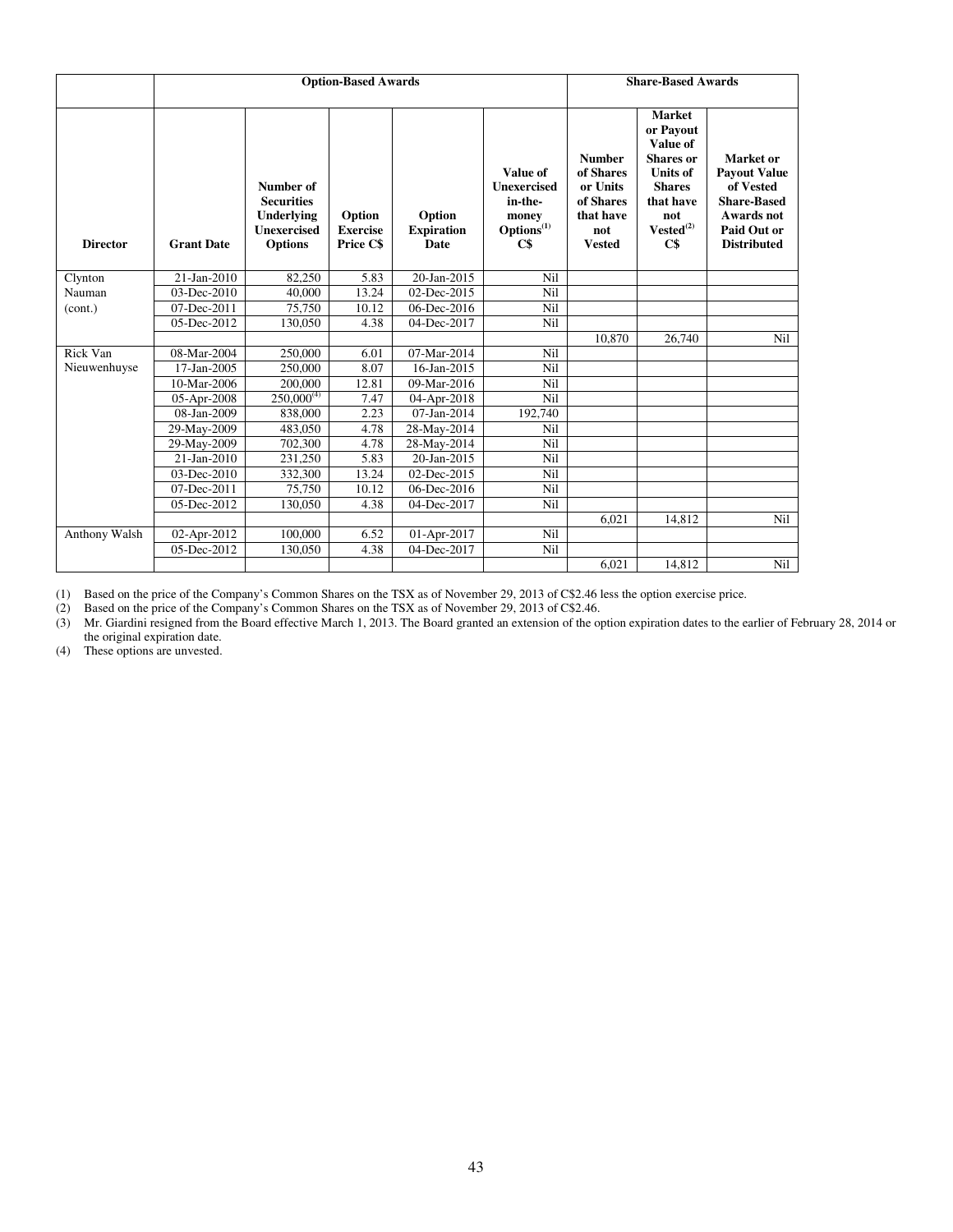## **Value Vested or Earned During the Year**

The following table sets out information concerning the value of incentive plan awards, option-based and share-based awards as well as non-equity incentive plan compensation, vested or earned by each non-executive Director during the fiscal year ended November 30, 2013.

| <b>Option-based Awards</b>   |                                                                       |                                                        |                                                                          | <b>Share-based Awards</b>                     | Non-equity                                                                        |
|------------------------------|-----------------------------------------------------------------------|--------------------------------------------------------|--------------------------------------------------------------------------|-----------------------------------------------|-----------------------------------------------------------------------------------|
| <b>Director</b>              | Number of<br><b>Securities</b><br>Underlying<br><b>Options Vested</b> | <b>Value Vested</b><br>During the<br>Year $^{(1)}$ C\$ | Number of<br><b>Shares</b> or<br><b>Units of</b><br><b>Shares Vested</b> | <b>Value Vested</b><br>During the<br>Year C\$ | <b>Incentive Plan</b><br>Compensation -<br><b>Value Earned</b><br>During the Year |
| <b>Sharon Dowdall</b>        | 130,050                                                               | Nil                                                    | Nil                                                                      | Nil                                           | Nil                                                                               |
| Marc Faber                   | 130,050                                                               | Nil                                                    | Nil                                                                      | Nil                                           | Nil                                                                               |
| Tony Giardini <sup>(2)</sup> | 130,050                                                               | Nil                                                    | 7,750                                                                    | $31,855^{(3)}$                                | Nil                                                                               |
| Thomas Kaplan                | 130,050                                                               | Nil                                                    | Nil                                                                      | Nil                                           | Nil                                                                               |
| Gillyeard Leathley           | 130,050                                                               | Nil                                                    | Nil                                                                      | Nil                                           | Nil                                                                               |
| Igor Levental                | 130,050                                                               | Nil                                                    | Nil                                                                      | Nil                                           | Nil                                                                               |
| Kalidas Madhavpeddi          | 130,050                                                               | Nil                                                    | Nil                                                                      | Nil                                           | Nil                                                                               |
| Gerald McConnell             | 130,050                                                               | Nil                                                    | Nil                                                                      | Nil                                           | Nil                                                                               |
| <b>Clynton Nauman</b>        | 130,050                                                               | <b>Nil</b>                                             | Nil                                                                      | Nil                                           | Nil                                                                               |
| Rick Van Nieuwenhuyse        | 130,050                                                               | Nil                                                    | Nil                                                                      | Nil                                           | Nil                                                                               |
| Anthony Walsh                | 130,050                                                               | Nil                                                    | <b>Nil</b>                                                               | Nil                                           | Nil                                                                               |

(1) Based on the closing price of the Company's Common Shares on the TSX as of November 29, 2013 of C\$2.46 less the option exercise price of C\$4.38.

(2) Mr. Giardini resigned from the Board effective March 1, 2013. The Board granted an extension of the option expiration dates to the earlier of February 28, 2014 or the original expiration date.

(3) Based on the opening price of the Company's Common Shares on the TSX as of March 19, 2013 of C\$4.11.

#### **Item 12. Security Ownership of Certain Beneficial Owners and Management and Related Stockholder Matters**

The following table sets forth certain information regarding the beneficial ownership of the Common Shares as of March 14, 2014 by:

- the Company's NEOs;
- the Company's Directors and nominees;
- all of the Company's NEOs and Directors as a group; and
- each person who is known by the Company to beneficially own more than 5% of the Company's issued and outstanding shares of common stock.

Unless otherwise indicated, the Shareholders listed possess sole voting and investment power with respect to the shares shown. The Company's Directors and NEOs do not have different voting rights from other Shareholders.

| <b>Name</b>    | <b>Business Address</b>                                               | Amount and Nature <sup>(1)</sup> | Percentage of Class <sup>(2)</sup> |
|----------------|-----------------------------------------------------------------------|----------------------------------|------------------------------------|
| Gregory Lang   | 201 South Main, Suite 400<br>Salt Lake City, Utah 84111<br><b>USA</b> | $2,177,126^{(3)}$                | $\ast$                             |
| David Deisley  | 201 South Main, Suite 400<br>Salt Lake City, Utah 84111<br><b>USA</b> | 997,928 <sup>(4)</sup>           | $\ast$                             |
| David Ottewell | 201 South Main, Suite 400<br>Salt Lake City, Utah 84111<br><b>USA</b> | $658,778^{(5)}$                  | $\ast$                             |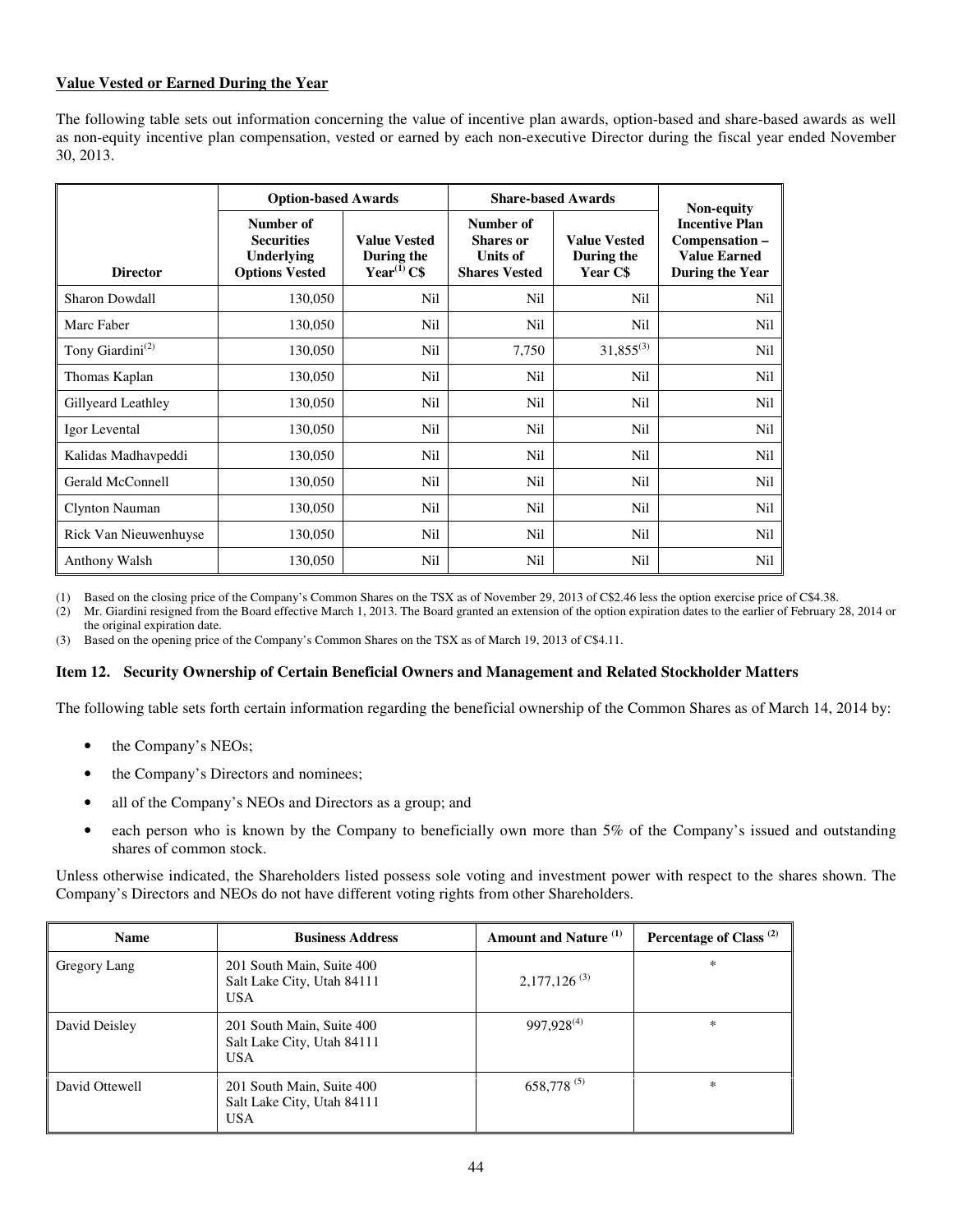| Name                                                               | <b>Business Address</b>                                               | Amount and Nature <sup>(1)</sup> | Percentage of Class <sup>(2)</sup> |
|--------------------------------------------------------------------|-----------------------------------------------------------------------|----------------------------------|------------------------------------|
| Thomas Kaplan                                                      | 535 Madison Avenue, 12th Floor<br>New York, NY 10022<br>USA           | 85,054,893 <sup>(6)</sup>        | 26.8%                              |
| Sharon Dowdall                                                     | 789 West Pender Street, Suite 720<br>Vancouver, BC V6C 1H2<br>Canada  | 398,182 $(7)$                    | $\ast$                             |
| Marc Faber                                                         | 201 South Main, Suite 400<br>Salt Lake City, Utah 84111<br><b>USA</b> | 517,270 <sup>(8)</sup>           | $\ast$                             |
| Gillyeard Leathley                                                 | 789 West Pender Street, Suite 720<br>Vancouver, BC V6C 1H2<br>Canada  | $776,009^{(9)}$                  | $\ast$                             |
| Igor Levental                                                      | 201 South Main, Suite 400<br>Salt Lake City, Utah 84111<br>USA        | $660,303$ <sup>(10)</sup>        | $\ast$                             |
| Kalidas Madhavpeddi                                                | 201 South Main, Suite 400<br>Salt Lake City, Utah 84111<br><b>USA</b> | $771,867$ <sup>(11)</sup>        | $\ast$                             |
| Gerald McConnell                                                   | 789 West Pender Street, Suite 720<br>Vancouver, BC V6C 1H2<br>Canada  | $847,555^{(12)}$                 | $\ast$                             |
| Clynton Nauman                                                     | 201 South Main, Suite 400<br>Salt Lake City, Utah 84111<br>USA        | 930,474 <sup>(13)</sup>          | $\ast$                             |
| Rick Van Nieuwenhuyse                                              | 789 West Pender Street, Suite 720<br>Vancouver, BC V6C 1H2<br>Canada  | 3,273,395 <sup>(14)</sup>        | 1.0%                               |
| Anthony Walsh                                                      | 789 West Pender Street, Suite 720<br>Vancouver, BC V6C 1H2<br>Canada  | $389,100^{(15)}$                 | $\ast$                             |
| <b>All Directors and Named</b><br>Executive Officers as a<br>group | 201 South Main, Suite 400<br>Salt Lake City, Utah 84111<br><b>USA</b> | 97,452,880                       | 30.7%                              |
| Electrum<br>Strategic<br>Holdings, LLC                             | Madison<br>Avenue,<br>535<br>12th<br>Floor<br>New York, NY 10022      | 84,569,479(16)                   | 26.7%                              |
| Paulson & Co. Inc.                                                 | 1251 Avenue of the Americas, 50th Floor,<br>New York, NY 10020        | 35,839,014                       | 11.3%                              |
| The Baupost Group, LLC                                             | 10 Saint James Avenue, Suite 1700<br>Boston, MA 02116                 | 21,688,300                       | 6.8%                               |

(1) Under applicable U.S. securities laws, a person is considered to be the beneficial owner of securities owned by him or her (or certain persons whose ownership is attributed to him or her) or securities that can be acquired by him or her within 60 days, including upon the exercise of options, warrants or convertible securities.

(2) Based on 317,297,868 Common Shares outstanding as of March 14, 2014, plus any Common Shares deemed to be beneficially owned pursuant to options that are exercisable within 60 days from March 14, 2014.

(3) Includes 1,894,716 stock options exercisable within 60 days of March 14, 2014.

Includes 800,965 stock options exercisable within 60 days of March 14, 2014.

(5) Includes 552,433 stock options exercisable within 60 days of March 14, 2014.

(6) Includes 84,569,479 Common Shares all held by Electrum. Dr. Kaplan is the Chairman and Chief Investment Officer of Electrum Strategic Resources L.P. and thereby has voting and investment power over such shares. Dr. Kaplan disclaims beneficial ownership in the Electrum shares except to the extent of a minor pecuniary interest.

(7) Includes 389,100 stock options exercisable within 60 days of March 14, 2014.

Includes 504,850 stock options exercisable within 60 days of March 14, 2014.

(9) Includes 720,400 stock options exercisable within 60 days of March 14, 2014.

(10) Includes 637,100 stock options exercisable within 60 days of March 14, 2014.

(11) Includes 737,100 stock options exercisable within 60 days of March 14, 2014.

(12) Includes 787,100 stock options exercisable within 60 days of March 14, 2014.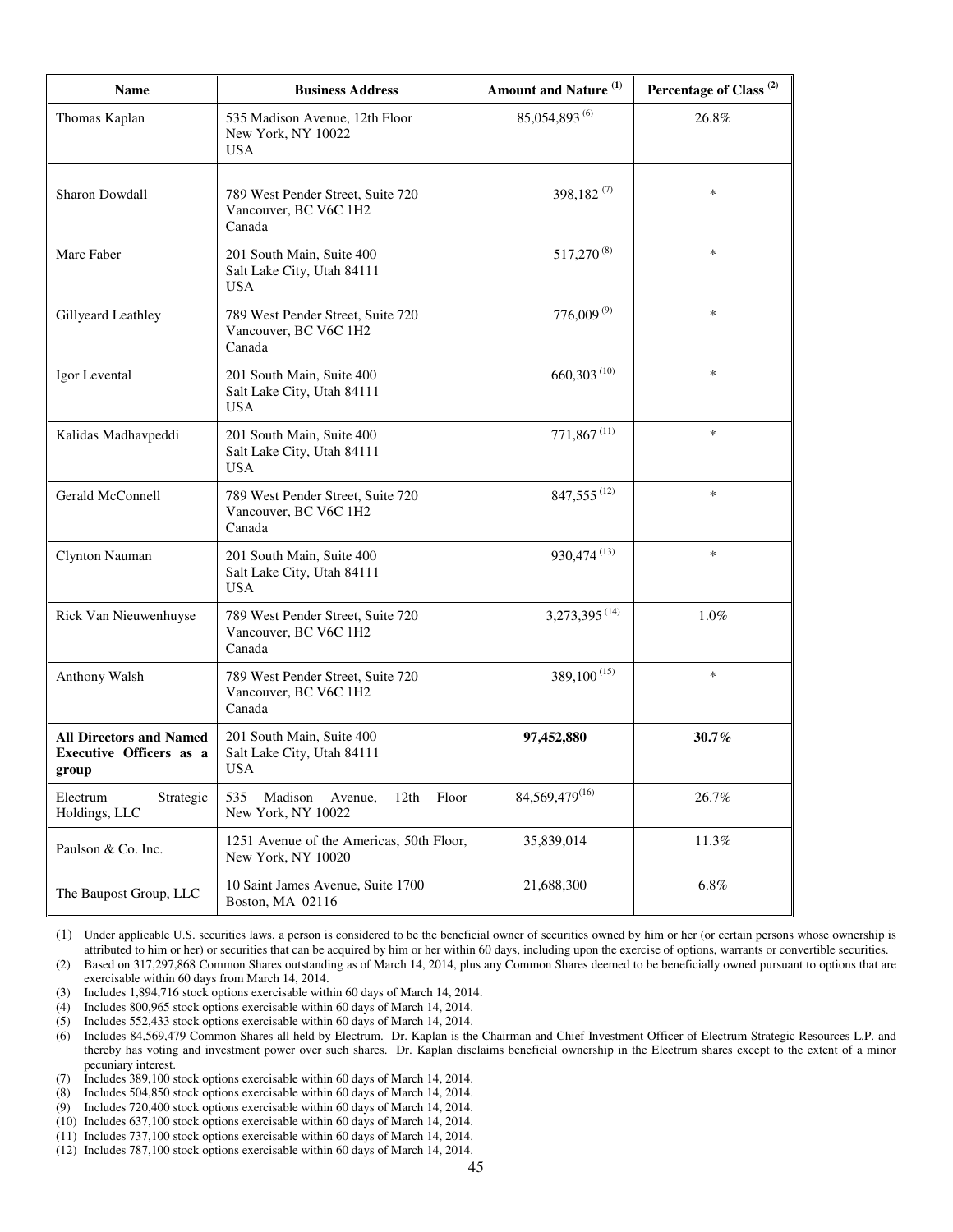- (13) Includes 787,100 stock options exercisable within 60 days of March 14, 2014.
- (14) Includes 2,563,750 stock options exercisable within 60 days of March 14, 2014.
- (15) Includes 389,100 stock options exercisable within 60 days of March 14, 2014.
- (16) Electrum holds 84,569,479 Common Shares. Dr. Thomas Kaplan, chairman of the Board of Directors of the Company, is also Chairman and Chief Investment Officer of each of Electrum and The Electrum Group, a privately-held global natural resources investment management company which manages the portfolio of Electrum, and therefore has voting and investment power over the Common Shares held by Electrum. Dr. Kaplan disclaims beneficial ownership in the Electrum shares except to the extent of a minor pecuniary interest.
- Percentage of Common Shares beneficially owned or over which control or direction is exercised is less than 1%.

As of March 14, 2014, there were approximately 687 current active registered holders of the Company's Common Shares.

#### **Equity Compensation Plan Information as of November 30, 2013**

The following table provides information as of November 30, 2013, regarding compensation plans under which equity securities of the Company are authorized for issuance.

|                           |                             |                               | Number of securities<br>remaining available for |
|---------------------------|-----------------------------|-------------------------------|-------------------------------------------------|
|                           | Number of securities to be. |                               | future issuance under equity                    |
|                           | issued upon exercise of     | Weighted-average exercise     | compensation plans                              |
|                           | outstanding options,        | price of outstanding options, | (excluding securities                           |
| Plan category             | warrants and rights         | warrants and rights           | reflected in column (a))                        |
|                           | (a)                         | (b)                           | (c)                                             |
| Equity compensation plans |                             |                               |                                                 |
| approved by security      |                             |                               |                                                 |
| holders                   | 16,598,639                  | C\$6.54                       | 17,657,205                                      |
| Equity compensation plans |                             |                               |                                                 |
| not approved by security  |                             |                               |                                                 |
| holders                   |                             |                               |                                                 |
| Total                     | 16.598.639                  | C\$6.54                       | 17.657.205                                      |

### **Item 13. Certain Relationships and Related Transactions, and Director Independence**

#### **Certain relationships and Related Transactions**

The Board has adopted a Code of Business Conduct and Ethics (the "Code") for the Company's Directors, officers and employees. A copy of the Code is available on the Company's website at www.novagold.com under the Corporate Governance tab, or may be obtained by contacting the Company at NOVAGOLD RESOURCES INC., 201 South Main, Suite 400, Salt Lake City, Utah 84111, United States.

It is ultimately the Board's responsibility for monitoring compliance with the Code. The Board has delegated this responsibility to the Corporate Governance & Nominations Committee which, among other things, reviews the Code periodically. The Company has also established a Whistle Blower Policy whereby the Board has delegated the responsibility of monitoring complaints regarding accounting, internal controls or auditing matters to the Audit Committee. Monitoring of accounting, internal control and auditing matters, as well as violations of the law, the Code and other Company policies or directives, occurs through the reporting of complaints or concerns through an anonymous whistleblower hotline accessible by telephone, email or internet.

Certain of the Company's Directors serve as directors or officers of other reporting issuers or have significant shareholdings in other companies. To the extent that such other companies may participate in business ventures in which the Company may participate, the Directors may have a conflict of interest in negotiating and concluding terms respecting the extent of such participation. In the event that such a conflict of interest arises at a meeting of the Board, a Director who has such a conflict will not participate in discussing, and will abstain from voting for or against, the approval of such participation or such terms and will not participate in negotiating and concluding terms of any proposed transaction. Any Director or officer who may have an interest in a transaction or agreement with the Company is required to disclose such interest and abstain from discussions and voting in respect to same if the interest is material or if required to do so by corporate or securities law.

The Company did not participate in any transaction in which any related party had a direct or material interest during the past fiscal year.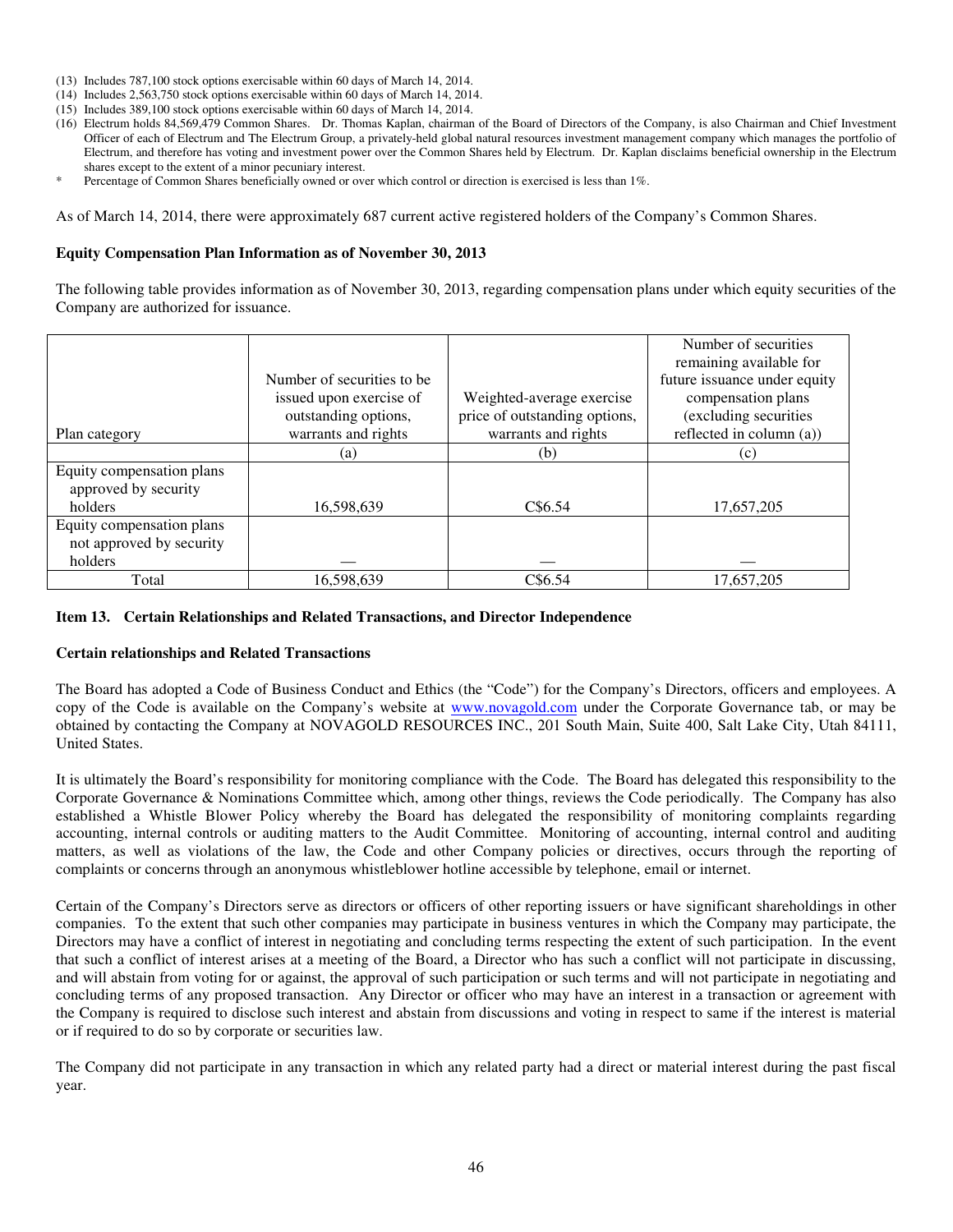#### **Independence of Directors**

The Board determined that the following Directors qualify as independent under the applicable standards of the NYSE-MKT, SEC rules and National Instrument 52-110: Ms. Dowdall and Messrs. Faber, Levental, Madhavpeddi, McConnell, Nauman and Walsh. Dr. Kaplan is not considered to be independent because he is the Chairman and Chief Investment Officer of The Electrum Group, which manages the portfolio of Electrum, the single largest Shareholder of the Company. Mr. Lang is not considered to be independent because is the Company's President and Chief Executive Officer. Mr. Leathley is not considered to be independent because he was the Company's Senior Vice President and Chief Operating Officer from November 2010 to November 2012. Mr. Van Nieuwenhuyse is not considered to be independent because he was the Company's President and Chief Operating Officer from January 1998 and Chief Executive Officer from May 1999 until January 2012 when he assumed the position of President and Chief Executive Officer of NovaCopper.

## **Item 14. Principal Accountant Fees and Services**

A table setting forth the fees paid by the Company to PwC, its Auditors, for the years ended November 30, 2013 and 2012 is set forth below.

|                                   | <b>Year Ended November 30</b> |             |  |
|-----------------------------------|-------------------------------|-------------|--|
|                                   | 2013                          | 2012        |  |
|                                   |                               |             |  |
| Audit Fees <sup>(1)</sup>         | C\$ 315,000                   | C\$ 648,000 |  |
| Audit Related Fees <sup>(2)</sup> | 123,000                       | 158,000     |  |
| Tax Fees <sup>(3)</sup>           | Nil                           | <b>Nil</b>  |  |
| All Other Fees <sup>(4)</sup>     | Nil                           | <b>Nil</b>  |  |
| Total                             | C\$438,000                    | C\$ 806,000 |  |

(1) "Audit Fees" are the aggregate fees billed by PwC for the audit of the Company's consolidated annual financial statements, reviews of interim financial statements and attestation services that are provided in connection with statutory and regulatory filings or engagements.

(2) "Audit-Related Fees" are fees charged by PwC for assurance and related services that are reasonably related to the performance of the audit or review of the Company's financial statements and are not reported under "Audit Fees." This category comprises fees billed for review and advisory services associated with the Company's financial reporting.

(3) "Tax Fees" are fees billed by PwC for tax compliance, tax advice and tax planning.

(4) "All Other Fees" are fees charged by PwC for services not described above.

## *Pre-Approval Policies and Procedures*

All services to be performed by the Company's Auditors must be approved in advance by the Audit Committee. The Audit Committee has considered whether the provision of services other than audit services is compatible with maintaining the Auditors' independence and has adopted a charter governing its conduct. The charter is reviewed annually and requires the pre-approval of all auditing services and permitted non-audit services (including the fees and terms thereof) to be performed for the Company by its Auditors, subject to the *de minimis* exceptions for non-audit services as allowed by applicable law or regulation. The Audit Committee may form and delegate authority to subcommittees consisting of one or more members when appropriate, including the authority to grant pre-approvals of audit and permitted non-audit services, provided that decisions of such a subcommittee to grant pre-approvals shall be presented to the full Audit Committee at its next scheduled meeting. Pursuant to these procedures, all services and related fees reported were pre-approved by the Audit Committee.

#### **Report on Audited Financial Statements**

The Audit Committee reviewed and discussed with management and the Company's Auditors the audited consolidated financial statements included in the Company's Annual Report on Form 10-K for the year ended November 30, 2013. In addition, the Audit Committee has discussed with the Company's Auditors the matters required to be discussed by Statement on Auditing Standards No.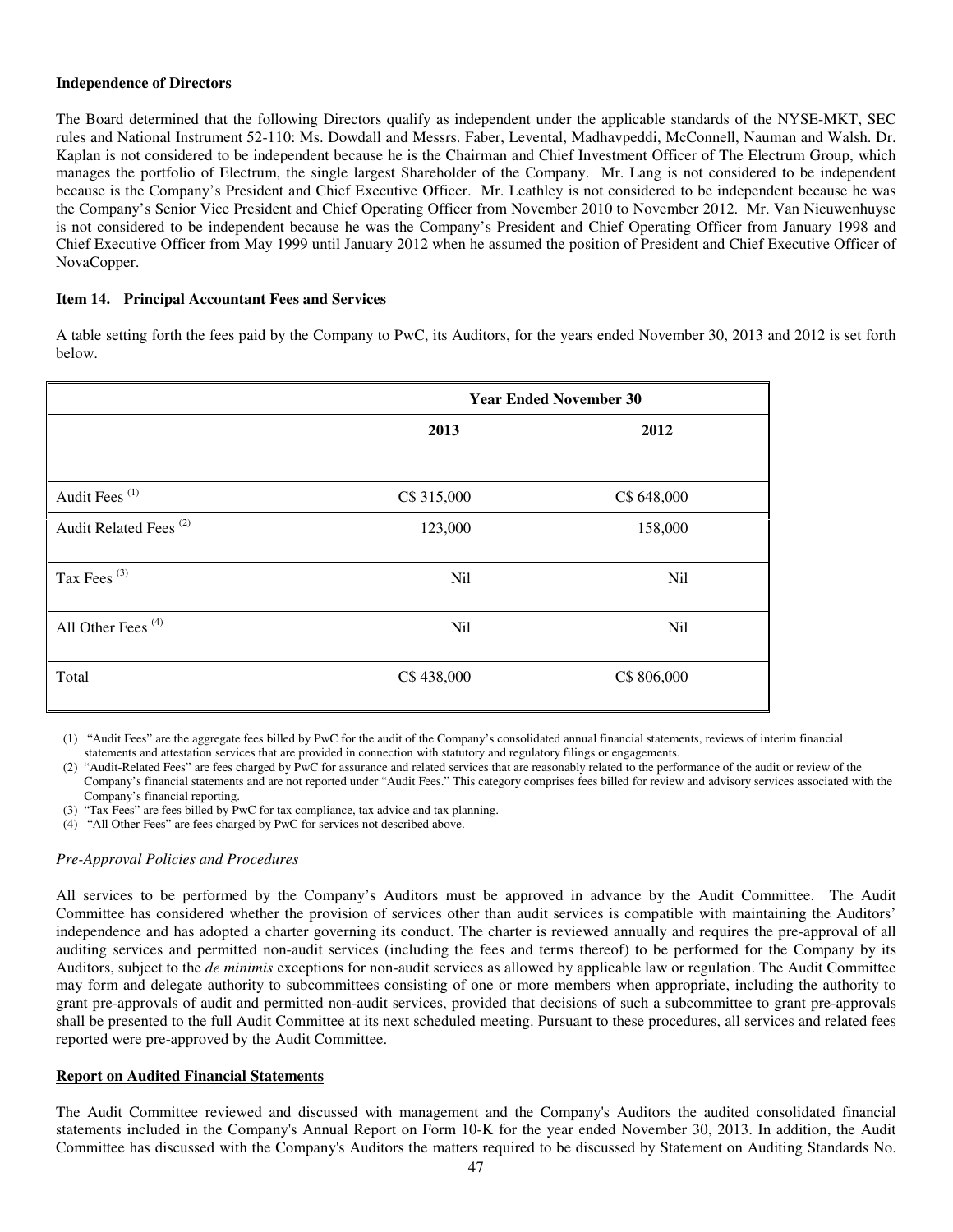61 (Codification of Statements on Auditing Standards, AU380), as amended, as adopted by the Public Accounting Oversight Board in Rule 3200T. The Audit Committee has also received the written disclosures and the letter from the Company's Auditors required by Independence Standards Board Standard No. 1 (Independence Discussions with Audit Committees) and has discussed with the Company's Auditors that audit firm's independence from the Company and its management. Based on the review and discussions, the Audit Committee recommended to the Board that the audited financial statements be included in the Annual Report on Form 10-K for the year ended November 30, 2013, for filing with the SEC, which Annual Report is available under the Company's profile on SEDAR at www.sedar.com.

> *Audit Committee of the Board* Anthony Walsh, Chair Sharon Dowdall Kalidas Madhavpeddi Clynton Nauman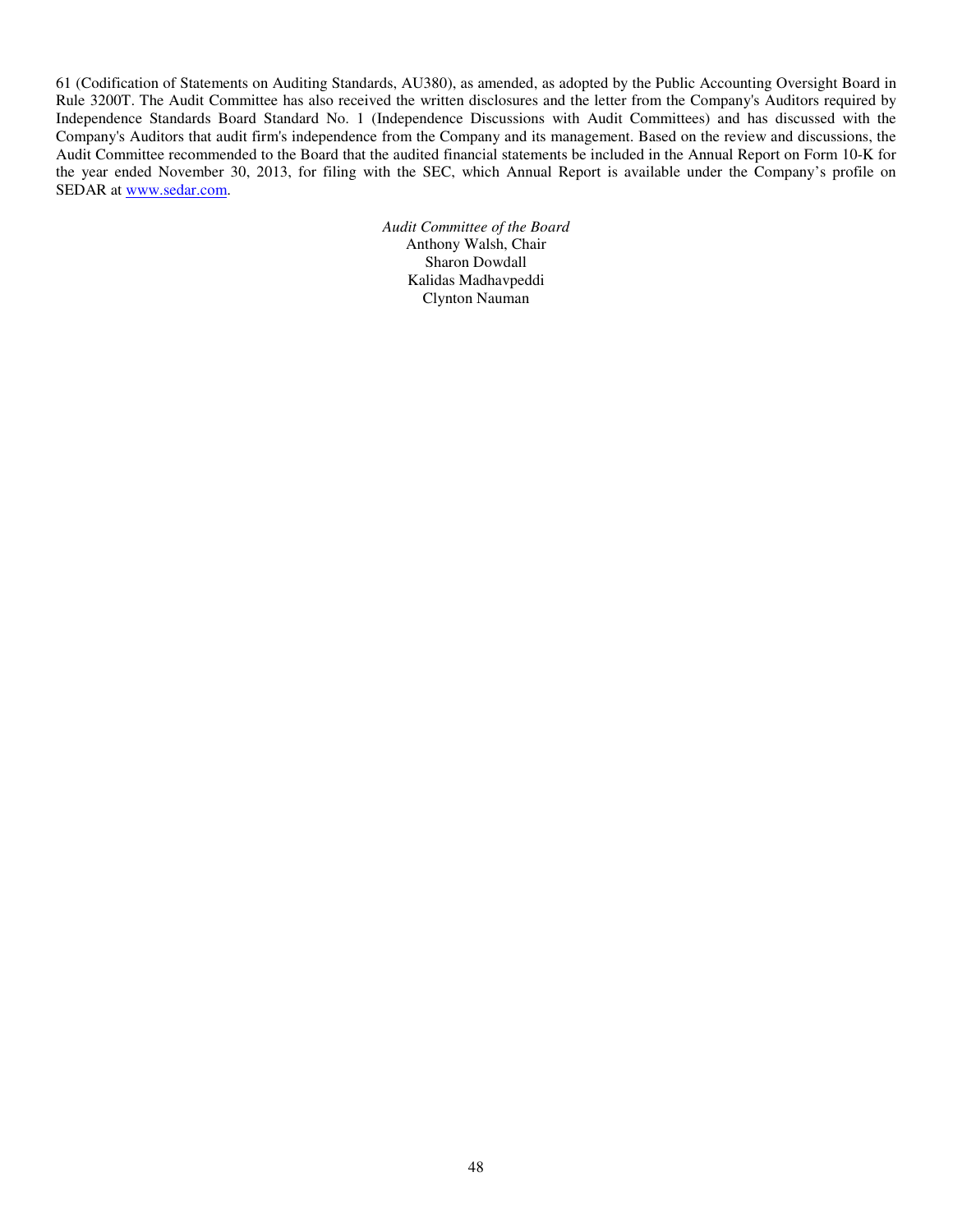## **PART IV**

## **Item 15. Exhibits and Financial Statement Schedules**

 **(b) Exhibits** 

| <b>Exhibit</b><br>No. | <b>Description</b>                                                                                                                                                                                                                                               |
|-----------------------|------------------------------------------------------------------------------------------------------------------------------------------------------------------------------------------------------------------------------------------------------------------|
| 3.1                   | Certificate of Continuance (British Columbia) dated June 10, 2013 (incorporated by reference to Exhibit 99.1)<br>to the Form 6-K dated June 19, 2013)                                                                                                            |
| 3.2                   | Certificate of Discontinuance (Nova Scotia) dated June 10, 2013 (incorporated by reference to Exhibit 99.2 to<br>the Form 6-K dated June 19, 2013)                                                                                                               |
| 3.3                   | Notice of Articles (British Columbia) dated June 10, 2013 (incorporated by reference to Exhibit 99.3 to the<br>Form 6-K dated June 19, 2013)                                                                                                                     |
| 3.4                   | Articles of NOVAGOLD RESOURCES INC. dated June 20, 2013 (incorporated by reference to Exhibit 99.4<br>to the Form 6-K dated June 19, 2013)                                                                                                                       |
| 10.1                  | Underwriting Agreement dated February 2, 2012 between RBC Dominion Securities Inc. and J.P. Morgan<br>Securities LLC (incorporated by reference to Exhibit 99.1 to the Form 6-K dated February 2, 2012)                                                          |
| $10.2+$               | Amendment dated January 13, 2010 to Limited Liability Company Agreement dated December 1, 2007<br>between Donlin Gold LLC, Barrick Gold U.S. Inc. and NOVAGOLD Resources Alaska, Inc.                                                                            |
| 10.3                  | Amendment dated February 11, 2009 to Galore Creek Partnership General Partnership Agreement dated<br>August 1, 2007 (incorporated by reference to Exhibit 99.2 to the Form 6-K dated February 17, 2009)                                                          |
| 10.4                  | Unit Purchase Agreement dated December 31, 2008 between Electrum and NOVAGOLD (incorporated by<br>reference to Exhibit 99.1 to the Form 6-K dated February 13, 2009)                                                                                             |
| $10.5+$               | Amendment dated July 28, 2008 to Galore Creek Partnership General Partnership Agreement dated August 1,<br>2007 between NOVAGOLD Canada Inc., Teck Cominco Metals Ltd., Galore Creek Mining Corporation,<br>NOVAGOLD Resources Inc. and Teck Cominco Limited     |
| 10.6                  | Indenture dated as of March 26, 2008 between NOVAGOLD and The Bank of New York (incorporated by<br>reference to Exhibit 99.1 to the Registrant's Report of Foreign Private Issuer on Form 6-K filed on March 26,<br>2008)                                        |
| 10.7                  | Supplemental Indenture No. 1 dated as of March 26, 2008 to the Indenture between NOVAGOLD and The<br>Bank of New York providing for the issuance of the Notes (incorporated by reference to Exhibit 99.1 to the<br>Form 6-K dated March 26, 2008)                |
| $10.8+$               | Limited Liability Company Agreement dated December 1, 2007 between Donlin Gold LLC, Barrick Gold<br>U.S. Inc. and NOVAGOLD Resources Alaska, Inc.                                                                                                                |
| $10.9+$               | Amendment dated November 25, 2007 to Galore Creek Partnership General Partnership Agreement dated<br>August 1, 2007 between NOVAGOLD Canada Inc., Teck Cominco Metals Ltd., Galore Creek Mining<br>Corporation, NOVAGOLD Resources Inc. and Teck Cominco Limited |
| $10.10+$              | Galore Creek Partnership General Partnership Agreement dated August 1, 2007 between NOVAGOLD<br>Canada Inc., Teck Cominco Metals Ltd., Galore Creek Mining Corporation, NOVAGOLD Resources Inc. and<br><b>Teck Cominco Limited</b>                               |
| 10.11                 | 2004 Stock Award Plan of NOVAGOLD Resources Inc. (as amended) (incorporated by reference to Appendix<br>A of Exhibit 99.2 of the Registrant's report on Form 6-K as filed on April 29, 2009)                                                                     |
| $10.12+$              | NOVAGOLD Resources Inc. Employee Share Purchase Plan                                                                                                                                                                                                             |
| 10.13                 | NOVAGOLD Resources Inc. 2009 Performance Share Unit Plan (incorporated by reference to Appendix C of<br>Exhibit 99.2 of the Registrant's report on Form 6-K as filed on April 29, 2009)                                                                          |
| $10.14+$              | NOVAGOLD Resources Inc. 2009 Non-Employee Directors Deferred Share Unit Plan                                                                                                                                                                                     |
| $10.15+$              | Employment Agreement between the Registrant and Gregory A. Lang, dated January 9, 2012.                                                                                                                                                                          |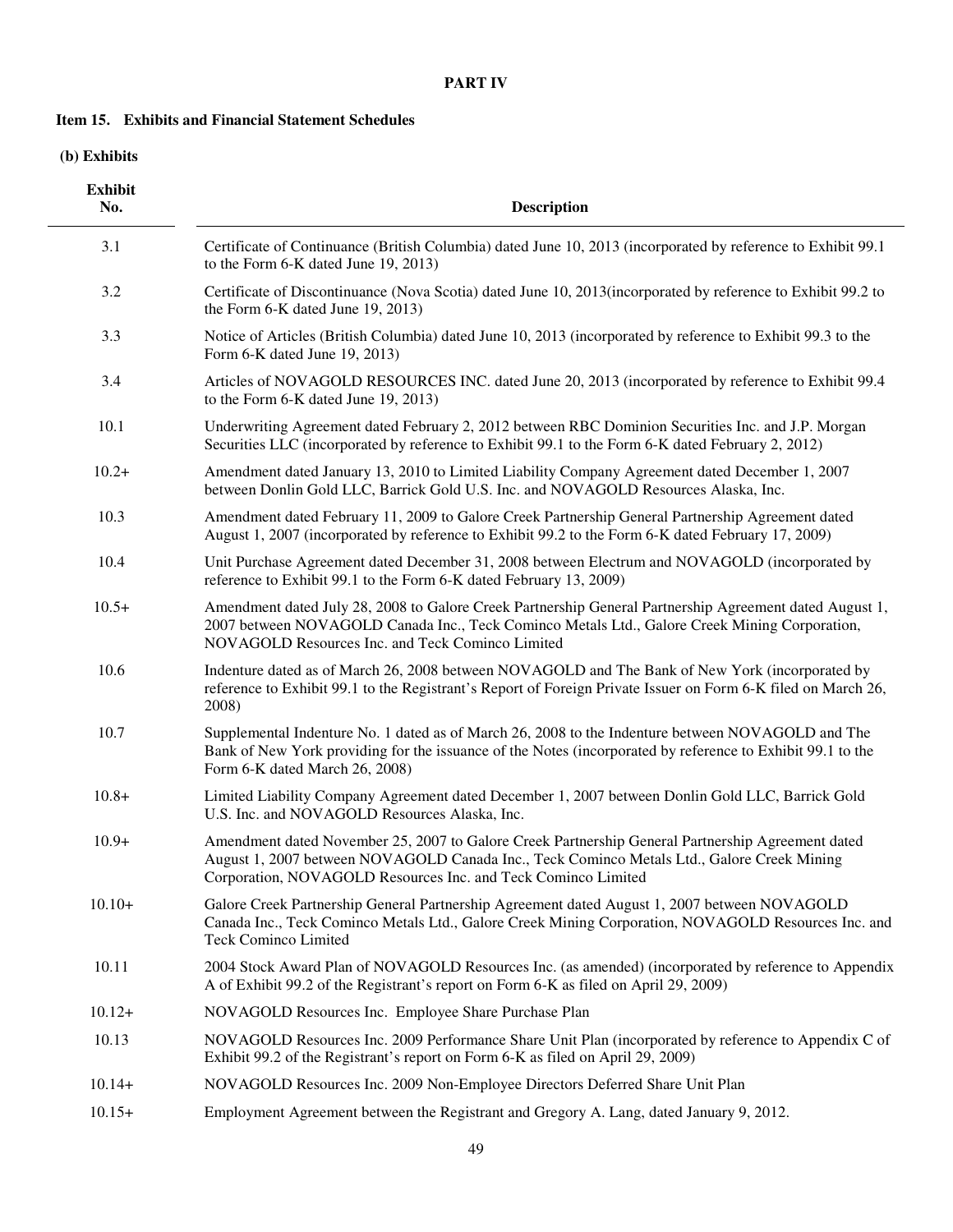| $10.16+$ | Employment Agreement between the Registrant and David Deisley, dated September 4, 2012.                                                                                            |
|----------|------------------------------------------------------------------------------------------------------------------------------------------------------------------------------------|
| $10.17+$ | Employment Agreement between the Registrant's wholly-owned subsidiary, NovaGold USA, Inc., and David<br>Ottewell, dated September 10, 2012.                                        |
| $10.18+$ | Amendment dated July 15, 2010 to Limited Liability Company Agreement dated December 1, 2007 between<br>Donlin Gold LLC, Barrick Gold U.S. Inc. and NOVAGOLD Resources Alaska, Inc. |
| $10.19+$ | Amendment dated June 1, 2011 to Limited Liability Company Agreement dated December 1, 2007 between<br>Donlin Gold LLC, Barrick Gold U.S. Inc. and NOVAGOLD Resources Alaska, Inc.  |
| $10.20+$ | Employment Agreement between the Registrant's wholly-owned subsidiary, NovaGold USA, Inc., and<br>Gregory A. Lang, dated January 9, 2012.                                          |
| $10.21+$ | Employment Agreement between the Registrant's wholly-owned subsidiary, NovaGold USA, Inc., and David<br>Deisley, dated September 4, 2012.                                          |
| $21.1+$  | Subsidiaries of the registrant                                                                                                                                                     |
| $23.1+$  | Consent of PricewaterhouseCoopers LLP                                                                                                                                              |
| $23.2+$  | <b>Consent of Robert Gill</b>                                                                                                                                                      |
| $23.3+$  | <b>Consent of Kirk Hanson</b>                                                                                                                                                      |
| $23.4+$  | <b>Consent of Greg Kulla</b>                                                                                                                                                       |
| $23.5+$  | Consent of Tony Lipiec                                                                                                                                                             |
| $23.6+$  | Consent of Jay Melnyk                                                                                                                                                              |
| $23.7+$  | <b>Consent of Dana Rogers</b>                                                                                                                                                      |
| $23.8+$  | <b>Consent of Gordon Seibel</b>                                                                                                                                                    |
| $23.9+$  | <b>Consent of Gregory Wortman</b>                                                                                                                                                  |
| $23.10+$ | Consent of AMEC                                                                                                                                                                    |
| $31.1+$  | Certification pursuant to Section 302 of the Sarbanes-Oxley Act of 2002                                                                                                            |
| $31.2+$  | Certification pursuant to Section 302 of the Sarbanes-Oxley Act of 2002                                                                                                            |
| $32.1+$  | Certification pursuant to Section 906 of the Sarbanes-Oxley Act of 2002                                                                                                            |
| $32.2+$  | Certification pursuant to Section 906 of the Sarbanes-Oxley Act of 2002                                                                                                            |

+ Previously filed on Registrant's original Form 10-K for the fiscal year ended November 30, 2013 filed on February 12, 2014.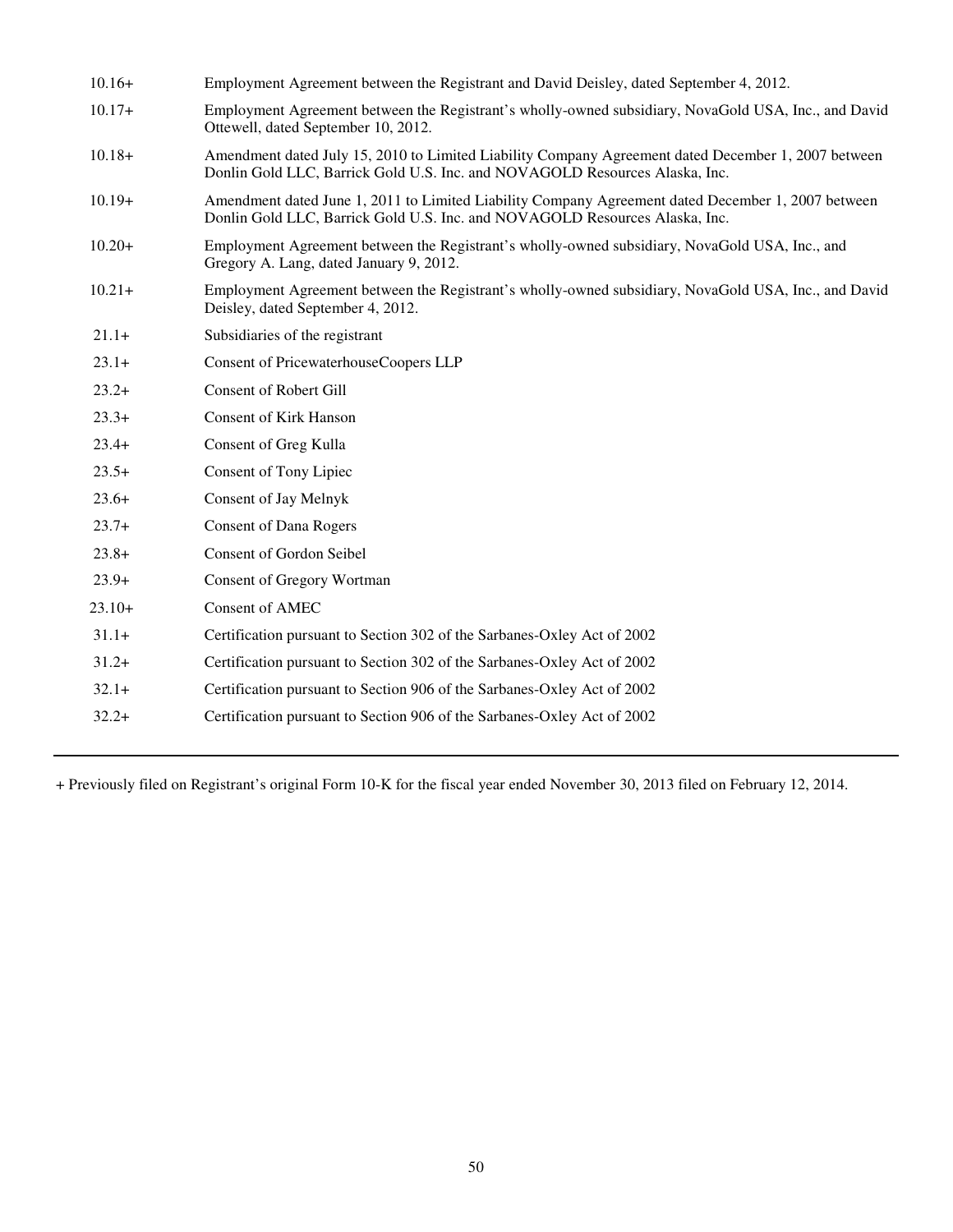#### **SIGNATURES**

Pursuant to the requirements of Section 13 or 15(d) of the Securities Exchange Act of 1934, the registrant has duly caused this report to be signed on its behalf by the undersigned, thereunto duly authorized.

#### **NOVAGOLD RESOURCES INC.**

By: /s/ Gregory A. Lang Name: Gregory A. Lang Title: President and Chief Executive Officer

Date: March 27, 2014

Pursuant to the requirements of the Securities Exchange Act of 1934, this report has been signed below by the following persons on behalf of the registrant and in the capacities and on the dates indicated:

| <b>Signature</b>           | <b>Title</b>                                                                                                    | <b>Date</b>    |
|----------------------------|-----------------------------------------------------------------------------------------------------------------|----------------|
| /s/ Gregory A. Lang        | President, Chief Executive Officer and<br>Director (Principal Executive Officer)                                | March 27, 2014 |
| /s/ David Ottewell         | Vice President and Chief Financial Officer<br>(Principal Financial Officer and Principal<br>Accounting Officer) | March 27, 2014 |
| /s/ Thomas S. Kaplan       | Chairman                                                                                                        | March 27, 2014 |
| /s/ Sharon Dowdall         | Director                                                                                                        | March 27, 2014 |
| /s/ Marc Faber             | Director                                                                                                        | March 27, 2014 |
| /s/ Gillyeard J. Leathley  | Director                                                                                                        | March 27, 2014 |
| /s/ Igor Levental          | Director                                                                                                        | March 27, 2014 |
| /s/ Kalidas V. Madhavpeddi | Director                                                                                                        | March 27, 2014 |